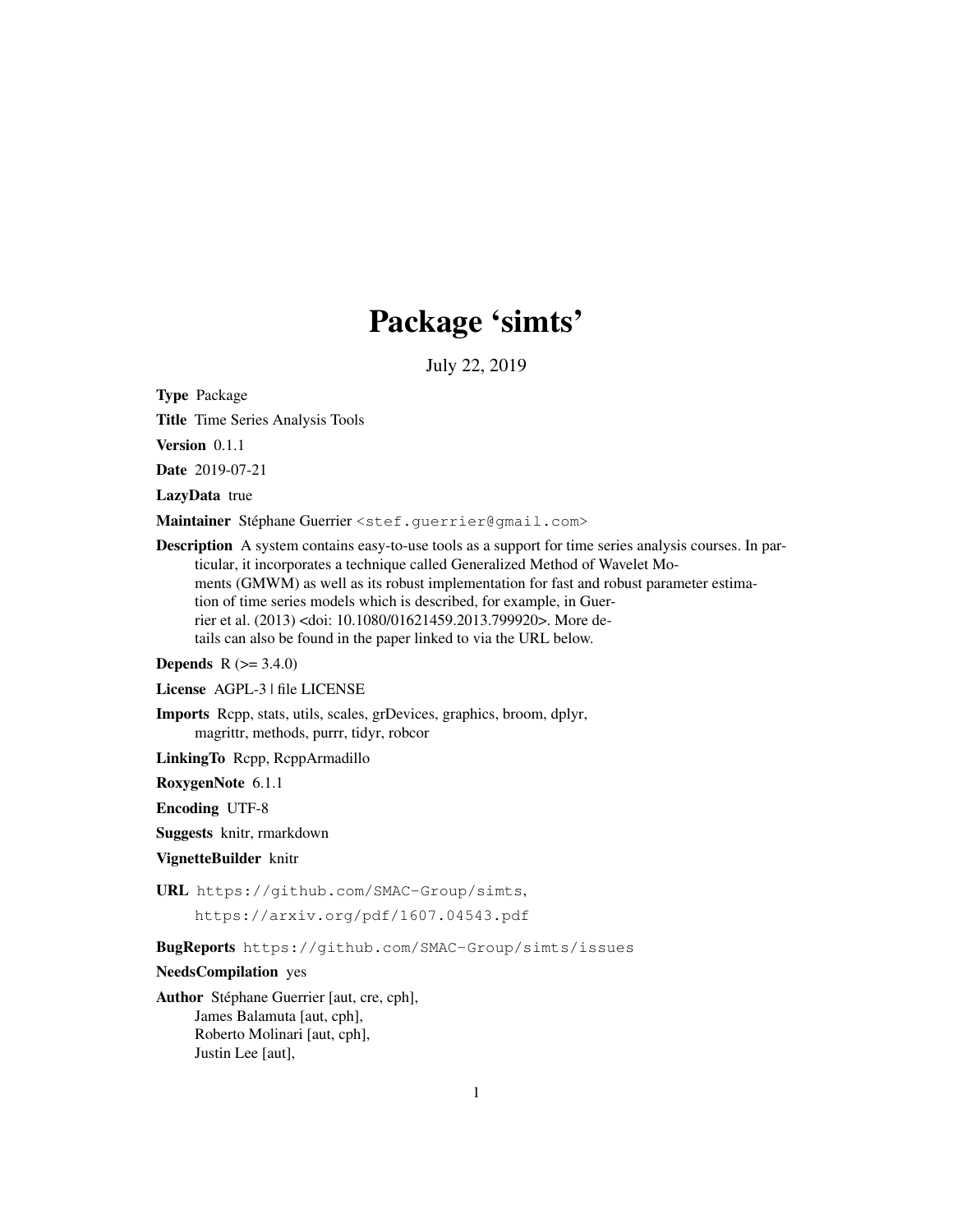Yuming Zhang [aut], Wenchao Yang [ctb], Nathanael Claussen [ctb], Yunxiang Zhang [ctb], Christian Gunning [cph], Romain Francois [cph], Ross Ihaka [cph], R Core Team [cph]

Repository CRAN

Date/Publication 2019-07-21 22:20:02 UTC

# R topics documented:

| 2               |
|-----------------|
| 3<br>$AR$ .     |
| $\overline{4}$  |
| 5               |
| 6               |
| $\overline{7}$  |
| 8               |
| 9               |
| 10              |
| 11              |
| 12              |
| 13              |
| 13              |
| 14              |
| 15              |
| 16              |
| 17              |
| 18              |
| 19              |
| 20              |
| deriv ar1<br>21 |
| 22.             |
| 23              |
| 23              |
| 24              |
| 25              |
| 26              |
| -26             |
| 27              |
|                 |
|                 |
| 29              |
| 30              |
| 31              |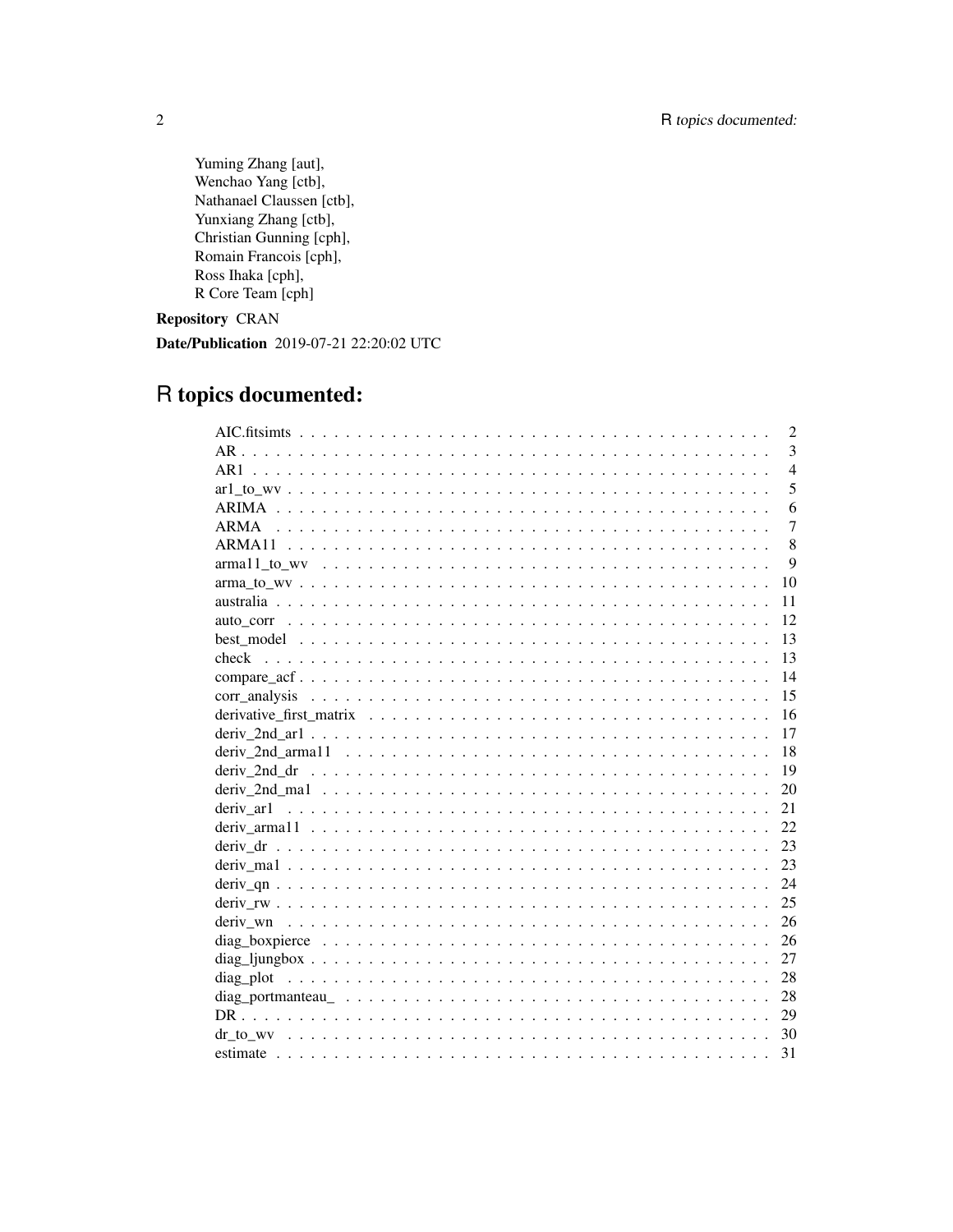|                                                                                                                                                                                                                                           | 32 |
|-------------------------------------------------------------------------------------------------------------------------------------------------------------------------------------------------------------------------------------------|----|
|                                                                                                                                                                                                                                           | 33 |
|                                                                                                                                                                                                                                           | 34 |
|                                                                                                                                                                                                                                           | 35 |
|                                                                                                                                                                                                                                           | 36 |
|                                                                                                                                                                                                                                           | 38 |
| GМ                                                                                                                                                                                                                                        | 39 |
|                                                                                                                                                                                                                                           | 40 |
|                                                                                                                                                                                                                                           | 42 |
|                                                                                                                                                                                                                                           | 44 |
|                                                                                                                                                                                                                                           | 45 |
|                                                                                                                                                                                                                                           | 45 |
|                                                                                                                                                                                                                                           | 46 |
|                                                                                                                                                                                                                                           | 46 |
|                                                                                                                                                                                                                                           | 47 |
|                                                                                                                                                                                                                                           | 49 |
|                                                                                                                                                                                                                                           | 50 |
|                                                                                                                                                                                                                                           | 50 |
|                                                                                                                                                                                                                                           | 52 |
|                                                                                                                                                                                                                                           | 52 |
|                                                                                                                                                                                                                                           | 53 |
| plot.simtsACF                                                                                                                                                                                                                             | 54 |
|                                                                                                                                                                                                                                           | 55 |
|                                                                                                                                                                                                                                           | 56 |
|                                                                                                                                                                                                                                           | 57 |
|                                                                                                                                                                                                                                           | 57 |
|                                                                                                                                                                                                                                           | 58 |
|                                                                                                                                                                                                                                           | 59 |
|                                                                                                                                                                                                                                           | 59 |
|                                                                                                                                                                                                                                           | 60 |
|                                                                                                                                                                                                                                           | 60 |
|                                                                                                                                                                                                                                           | 61 |
|                                                                                                                                                                                                                                           | 62 |
|                                                                                                                                                                                                                                           | 62 |
|                                                                                                                                                                                                                                           | 63 |
|                                                                                                                                                                                                                                           | 64 |
| savingrt<br>a constitution of the constitution of the constitution of the constitution of the constitution of the constitution of the constitution of the constitution of the constitution of the constitution of the constitution of the | 65 |
| select                                                                                                                                                                                                                                    | 66 |
|                                                                                                                                                                                                                                           | 67 |
|                                                                                                                                                                                                                                           | 68 |
|                                                                                                                                                                                                                                           | 68 |
|                                                                                                                                                                                                                                           | 69 |
|                                                                                                                                                                                                                                           | 70 |
|                                                                                                                                                                                                                                           | 71 |
|                                                                                                                                                                                                                                           | 71 |
|                                                                                                                                                                                                                                           | 72 |
| update.lts                                                                                                                                                                                                                                | 73 |
|                                                                                                                                                                                                                                           | 74 |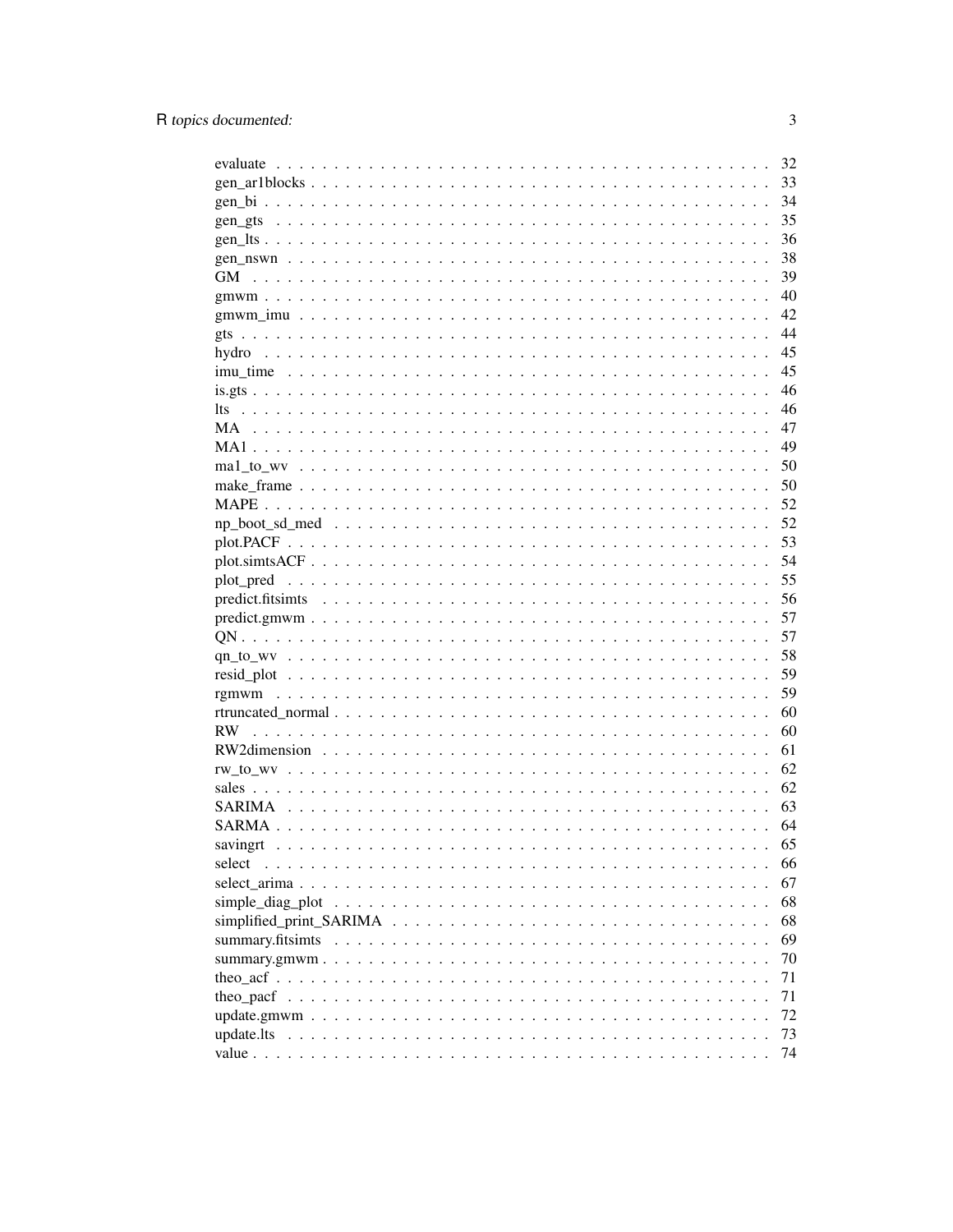### 4 AIC.fitsimts

AIC.fitsimts *Akaike's Information Criterion*

#### Description

This function calculates AIC, BIC or HQ for a fitsimts object. This function currently only supports models estimated by the MLE.

### Usage

```
## S3 method for class 'fitsimts'
AIC(object, k = 2, ...)
```
### Arguments

| object    | A fitsimts object.                                                              |
|-----------|---------------------------------------------------------------------------------|
| k.        | The penalty per parameter to be used; the default $k = 2$ is the classical AIC. |
| $\ddotsc$ | Optionally more fitted model objects.                                           |

# Value

AIC, BIC or HQ

# Author(s)

Stéphane Guerrier

```
set.seed(1)
n = 300
Xt = gen\_qts(n, AR(phi = c(0, 0, 0.8), sigma2 = 1))mod = estimate(AR(3), Xt)# AIC
AIC(mod)
# BIC
AIC(mod, k = log(n))# HQ
AIC(mod, k = 2 * log(log(n)))
```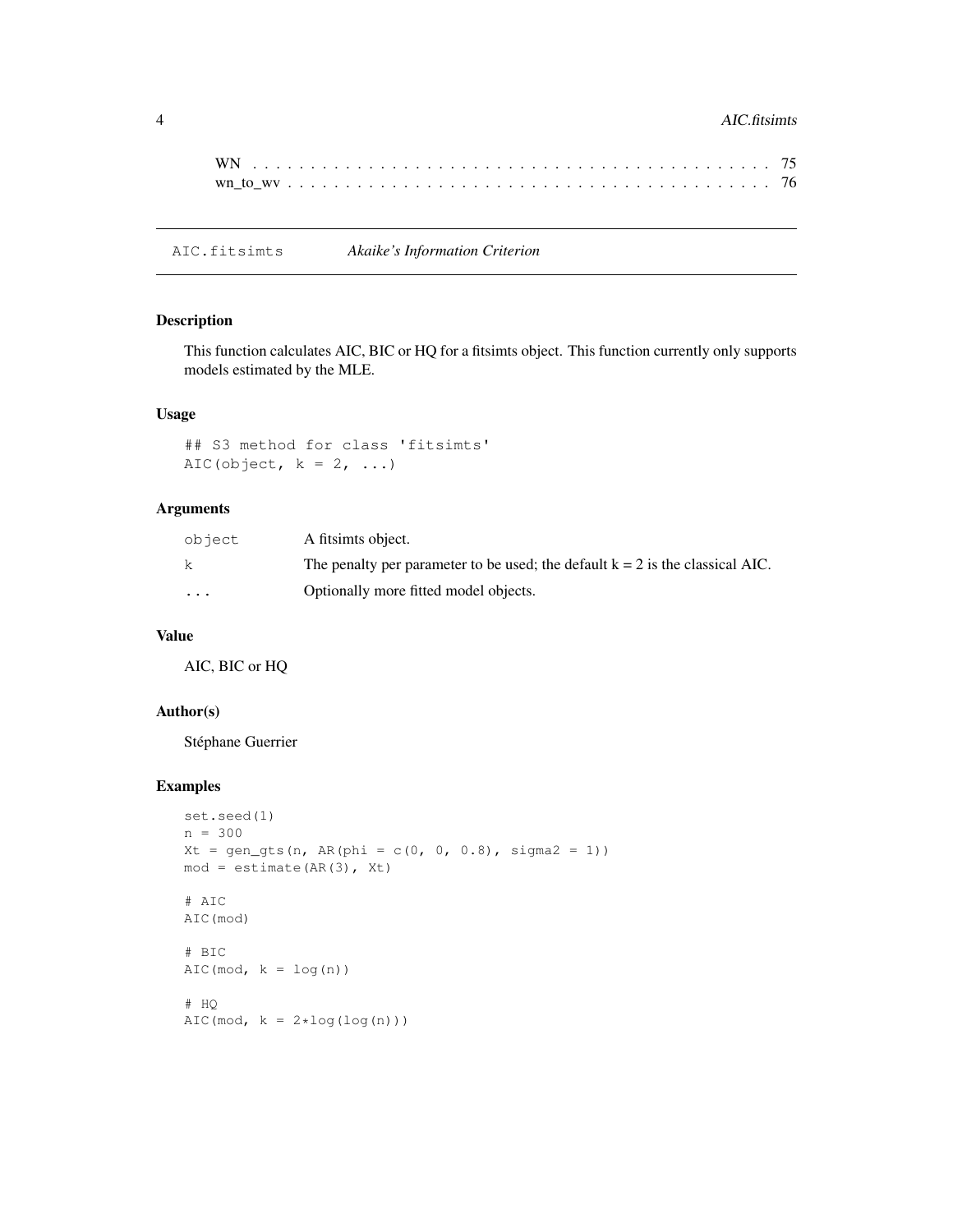Sets up the necessary backend for the AR(P) process.

# Usage

 $AR(phi = NULL, sigma2 = 1)$ 

### Arguments

| phi    | A vector with double values for the $\phi$ of an AR(P) process (see Note for<br>details).       |
|--------|-------------------------------------------------------------------------------------------------|
| siama2 | A double value for the variance, $\sigma^2$ , of an AR(P) process. (see Note for de-<br>tails). |

### Value

An S3 object with called ts.model with the following structure:

process.desc Used in summary: "AR-1","AR-2", ..., "AR-P", "SIGMA2" **theta**  $\phi_1, \phi_2, ..., \phi_p, \sigma^2$ plength Number of Parameters desc "AR" print String containing simplified model obj.desc Depth of Parameters e.g. list(p,1) starting Guess starting values? TRUE or FALSE (e.g. specified value)

#### Note

We consider the following model:

$$
X_t = \sum_{j=1}^p \phi_j X_{t-1} + \varepsilon_t
$$

, where  $\varepsilon_t$  is iid from a zero mean normal distribution with variance  $\sigma^2$ .

#### Author(s)

James Balamuta

```
AR(1) # Slower version of AR1()
AR(phi=.32, sigma=1.3) # Slower version of AR1()
AR(2) # Equivalent to ARMA(2,0).
```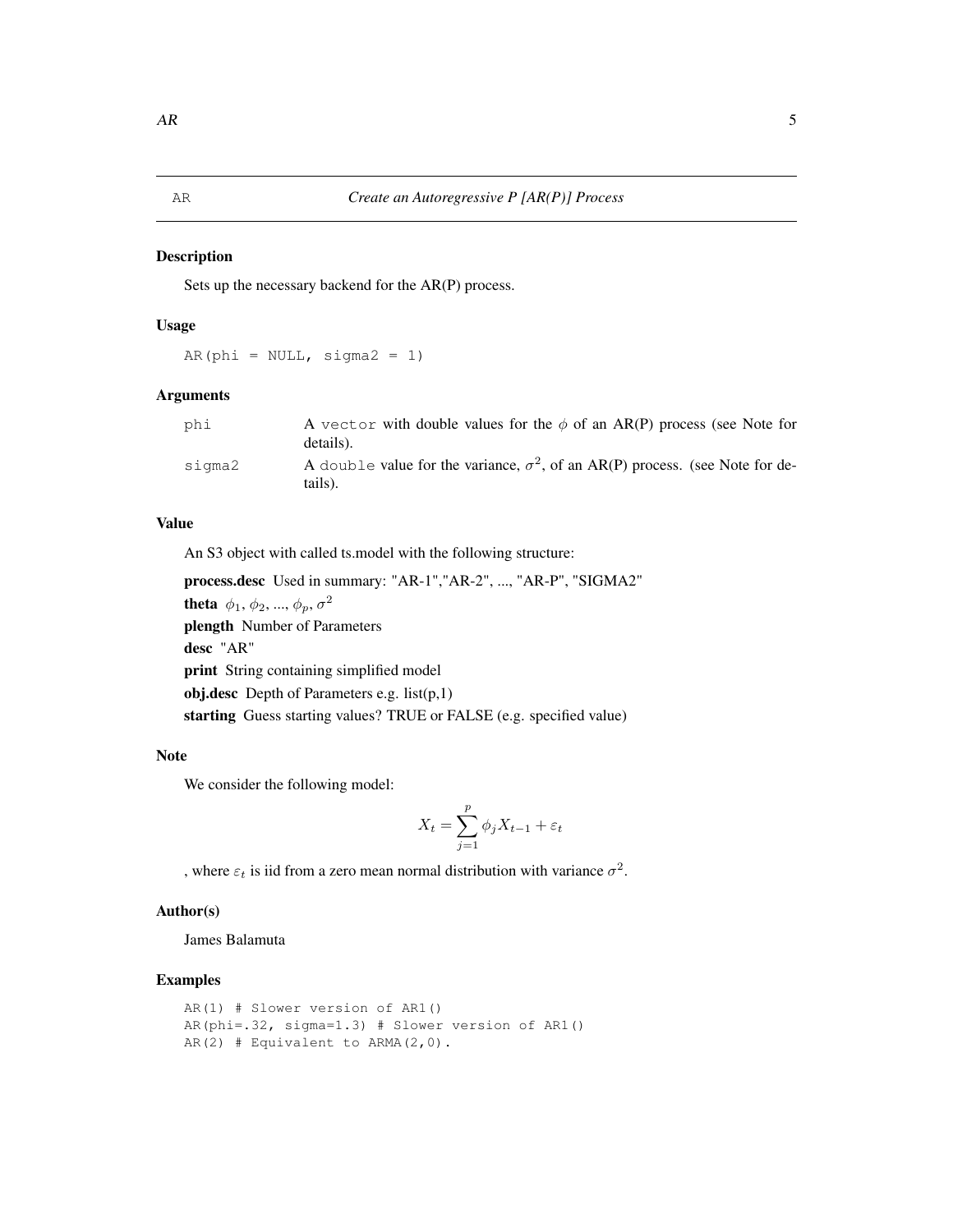Definition of an Autoregressive Process of Order 1

# Usage

AR1(phi =  $NULL, sigma2 = 1)$ 

### Arguments

| phi    | A double value for the parameter $\phi$ (see Note for details).              |
|--------|------------------------------------------------------------------------------|
| sigma2 | A double value for the variance parameter $\sigma^2$ (see Note for details). |

### Value

An S3 object containing the specified ts.model with the following structure:

```
process.desc Used in summary: "AR1","SIGMA2"
```
**theta** Parameter vector including  $\phi$ ,  $\sigma^2$ 

plength Number of parameters

print String containing simplified model

desc "AR1"

obj.desc Depth of Parameters e.g. list(1,1)

starting Find starting values? TRUE or FALSE (e.g. specified value)

#### Note

We consider the following AR(1) model:

 $X_t = \phi X_{t-1} + \varepsilon_t$ 

, where  $\varepsilon_t$  is iid from a zero mean normal distribution with variance  $\sigma^2$ .

# Author(s)

James Balamuta

```
AR1()
AR1(phi=.32, sigma2 = 1.3)
```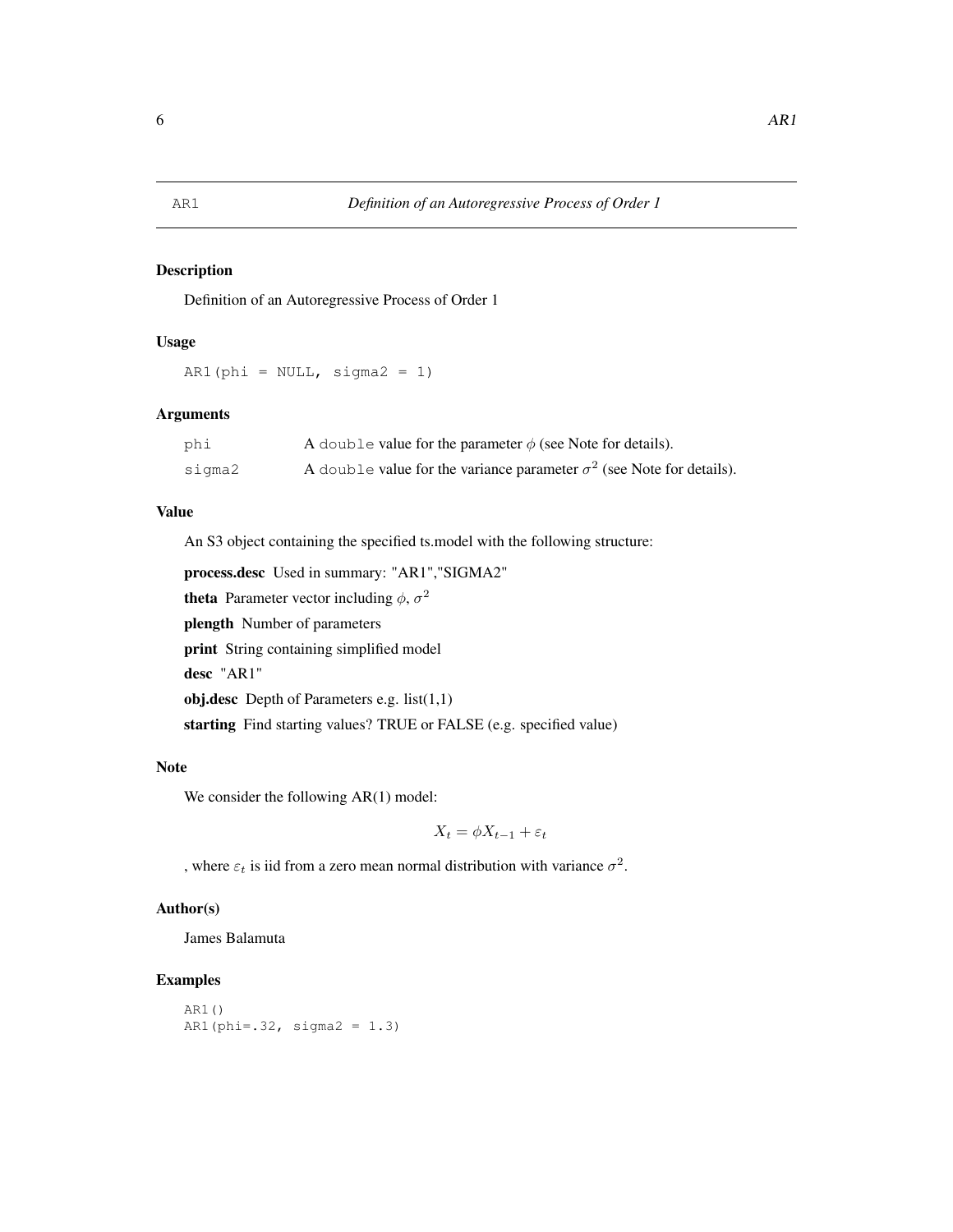This function computes the Haar WV of an AR(1) process

### Usage

```
ar1_to_wv(phi, sigma2, tau)
```
### Arguments

| phi    | A double that is the phi term of the $AR(1)$ process  |
|--------|-------------------------------------------------------|
| sigma2 | A double corresponding to variance of $AR(1)$ process |
| tau    | A vec containing the scales e.g. $2^{\tau}$           |

### Details

This function is significantly faster than its generalized counter part arma<sub>towv</sub>.

#### Value

A vec containing the wavelet variance of the  $AR(1)$  process.

### Process Haar Wavelet Variance Formula

The Autoregressive Order 1 (AR(1)) process has a Haar Wavelet Variance given by:

$$
\frac{2\sigma^2 \left(4\phi^{\frac{\tau_j}{2}+1}-\phi^{\tau_j+1}-\frac{1}{2}\phi^2 \tau_j+\frac{\tau_j}{2}-3\phi\right)}{\left(1-\phi\right)^2 \left(1-\phi^2\right) \tau_j^2}
$$

ARIMA *Create an Autoregressive Integrated Moving Average (ARIMA) Process*

### Description

Sets up the necessary backend for the ARIMA process.

#### Usage

ARIMA(ar = 1, i = 0, ma = 1, sigma2 = 1)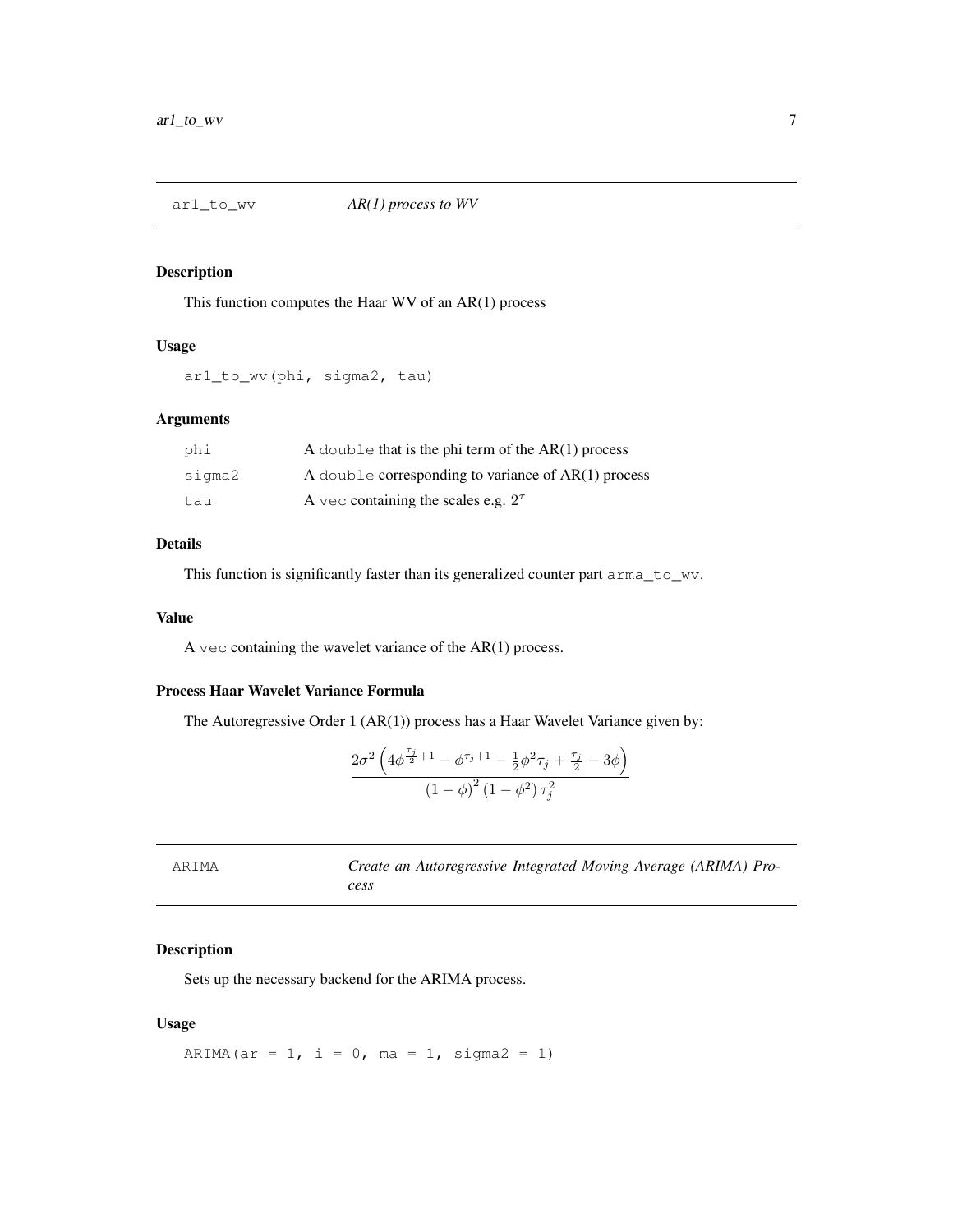#### Arguments

| ar           | A vector or integer containing either the coefficients for $\phi$ 's or the process<br>number $p$ for the Autoregressive (AR) term.   |
|--------------|---------------------------------------------------------------------------------------------------------------------------------------|
| $\mathbf{i}$ | An integer containing the number of differences to be done.                                                                           |
| ma           | A vector or integer containing either the coefficients for $\theta$ 's or the process<br>number $q$ for the Moving Average (MA) term. |
| sigma2       | A double value for the standard deviation, $\sigma$ , of the ARIMA process.                                                           |

# Details

A variance is required since the model generation statements utilize randomization functions expecting a variance instead of a standard deviation like R.

#### Value

An S3 object with called ts.model with the following structure:

```
process.desc AR * p, MA * q
```
theta σ

plength Number of parameters

print String containing simplified model

obj.desc y desc replicated x times

obj Depth of parameters e.g. list(c(length(ar),length(ma),1))

starting Guess starting values? TRUE or FALSE (e.g. specified value)

#### **Note**

We consider the following model:

$$
\Delta^i X_t = \sum_{j=1}^p \phi_j \Delta^i X_{t-j} + \sum_{j=1}^q \theta_j \varepsilon_{t-j} + \varepsilon_t
$$

, where  $\varepsilon_t$  is iid from a zero mean normal distribution with variance  $\sigma^2$ .

### Author(s)

James Balamuta

```
# Create an ARMA(1,2) process
ARIMA(ar=1,2)
# Creates an ARMA(3,2) process with predefined coefficients.
ARIMA(ar=c(0.23,.43, .59), ma=c(0.4,.3))
```

```
# Creates an ARMA(3,2) process with predefined coefficients and standard deviation
ARIMA(ar=c(0.23,.43, .59), ma=c(0.4,.3), sigma2 = 1.5)
```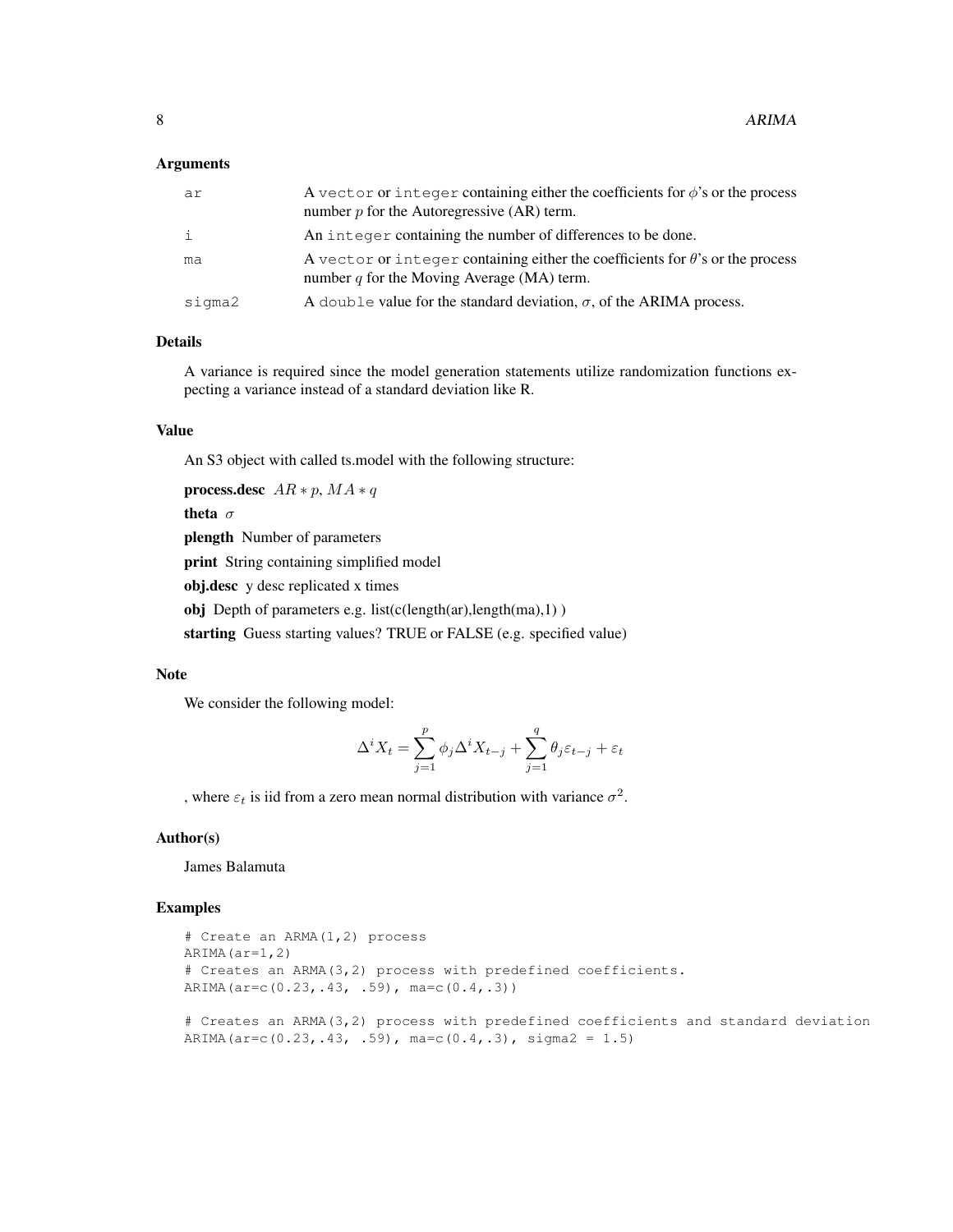Sets up the necessary backend for the ARMA process.

### Usage

ARMA(ar = 1, ma = 1, sigma2 = 1)

#### Arguments

| ar     | A vector or integer containing either the coefficients for $\phi$ 's or the process<br>number $p$ for the Autoregressive $(AR)$ term. |
|--------|---------------------------------------------------------------------------------------------------------------------------------------|
| ma     | A vector or integer containing either the coefficients for $\theta$ 's or the process<br>number q for the Moving Average (MA) term.   |
| siqma2 | A double value for the standard deviation, $\sigma$ , of the ARMA process.                                                            |

#### Details

A variance is required since the model generation statements utilize randomization functions expecting a variance instead of a standard deviation like R.

### Value

An S3 object with called ts.model with the following structure:

process.desc  $AR * p$ ,  $MA * q$ 

theta σ

plength Number of Parameters

print String containing simplified model

obj.desc y desc replicated x times

obj Depth of Parameters e.g. list(c(length(ar),length(ma),1) )

starting Guess Starting values? TRUE or FALSE (e.g. specified value)

#### Note

We consider the following model:

$$
X_t = \sum_{j=1}^p \phi_j X_{t-j} + \sum_{j=1}^q \theta_j \varepsilon_{t-j} + \varepsilon_t
$$

, where  $\varepsilon_t$  is iid from a zero mean normal distribution with variance  $\sigma^2$ .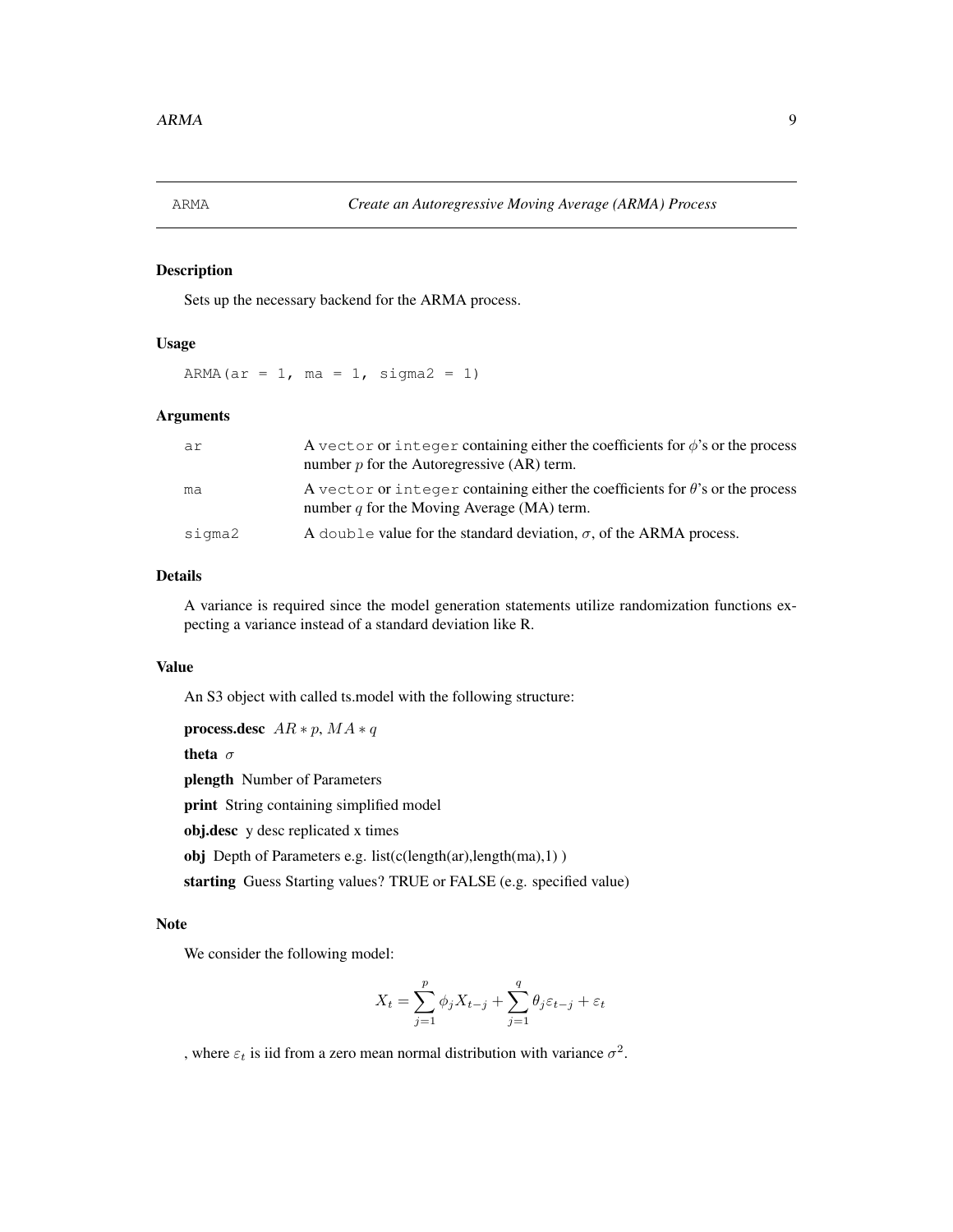#### Author(s)

James Balamuta

### Examples

```
# Create an ARMA(1,2) process
ARMA(ar=1,2)# Creates an ARMA(3,2) process with predefined coefficients.
ARMA(ar=c(0.23,.43, .59), ma=c(0.4,.3))
```

```
# Creates an ARMA(3,2) process with predefined coefficients and standard deviation
ARMA(ar=c(0.23,.43, .59), ma=c(0.4,.3), sigma2 = 1.5)
```
ARMA11 *Definition of an ARMA(1,1)*

#### Description

Definition of an ARMA(1,1)

### Usage

 $ARMA11$ (phi = NULL, theta = NULL, sigma2 = 1)

#### **Arguments**

| phi    | A double containing the parameter $\phi_1$ (see Note for details).   |
|--------|----------------------------------------------------------------------|
| theta  | A double containing the parameter $\theta_1$ (see Note for details). |
| sigma2 | A double value for the parameter $\sigma^2$ (see Note for details).  |

#### Details

A variance is required since the model generation statements utilize randomization functions expecting a variance instead of a standard deviation like R.

# Value

An S3 object with called ts.model with the following structure:

```
process.desc AR1, MA1, SIGMA2
theta \phi, \theta, \sigma^2plength Number of Parameters: 3
print String containing simplified model
obj.desc Depth of Parameters e.g. list(c(1,1,1))starting Guess Starting values? TRUE or FALSE (e.g. specified value)
```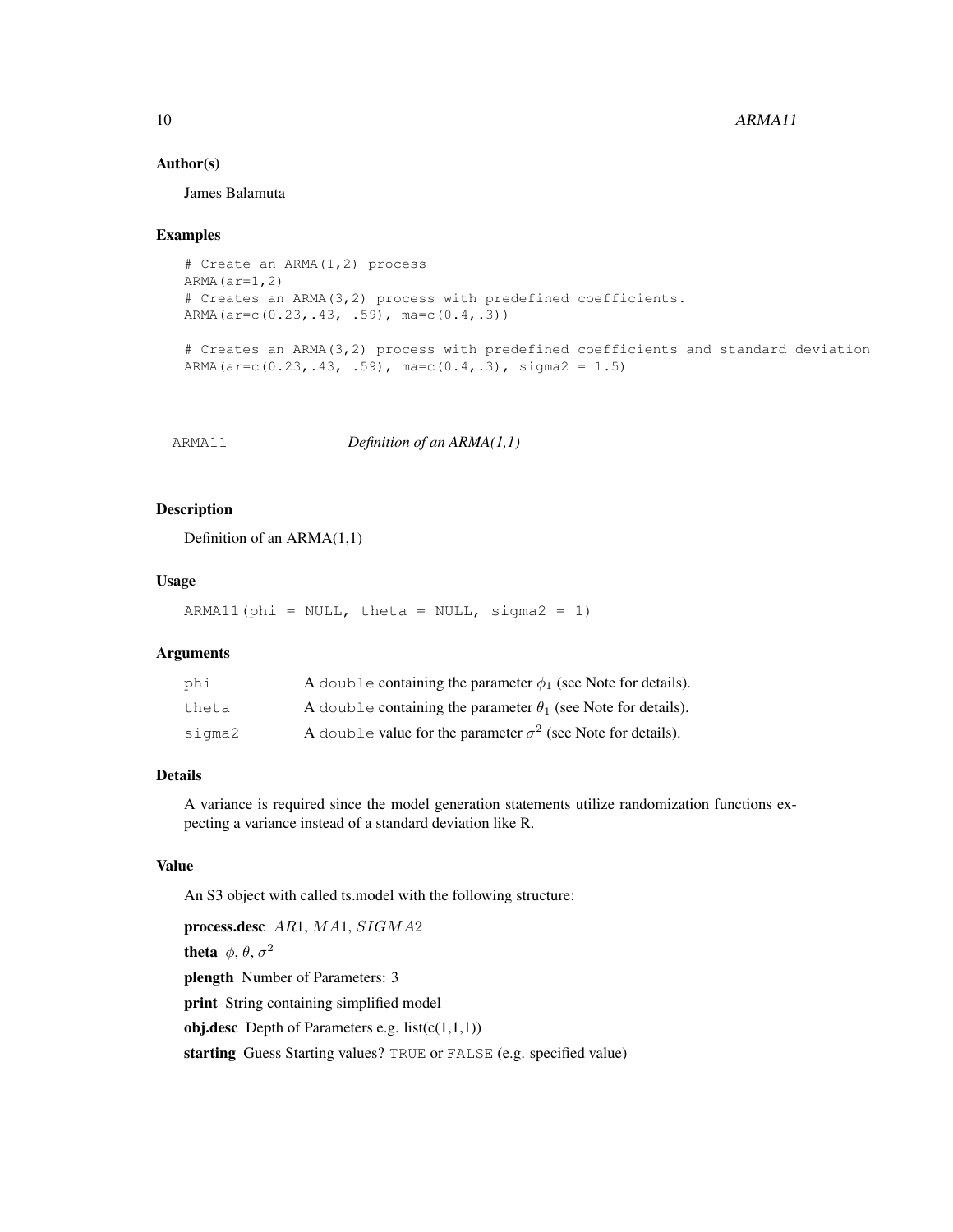arma11\_to\_wv 11

#### Note

We consider the following model:

$$
X_t = \phi X_{t-1} + \theta_1 \varepsilon_{t-1} + \varepsilon_t,
$$

where  $\varepsilon_t$  is iid from a zero mean normal distribution with variance  $\sigma^2$ .

# Author(s)

James Balamuta

#### Examples

```
# Creates an ARMA(1,1) process with predefined coefficients.
ARMA11(phi = .23, theta = .1, sigma2 = 1)
# Creates an ARMA(1,1) process with values to be guessed on callibration.
ARMA11()
```
arma11\_to\_wv *ARMA(1,1) to WV*

# Description

This function computes the WV (haar) of an Autoregressive Order 1 - Moving Average Order 1  $(ARMA(1,1))$  process.

#### Usage

arma11\_to\_wv(phi, theta, sigma2, tau)

#### Arguments

| phi    | A double corresponding to the autoregressive term. |
|--------|----------------------------------------------------|
| theta  | A double corresponding to the moving average term. |
| sigma2 | A double the variance of the process.              |
| tau    | A vec containing the scales e.g. $2^{\tau}$        |

### Details

This function is significantly faster than its generalized counter part arma\_to\_wv

#### Value

A vec containing the wavelet variance of the  $ARMA(1,1)$  process.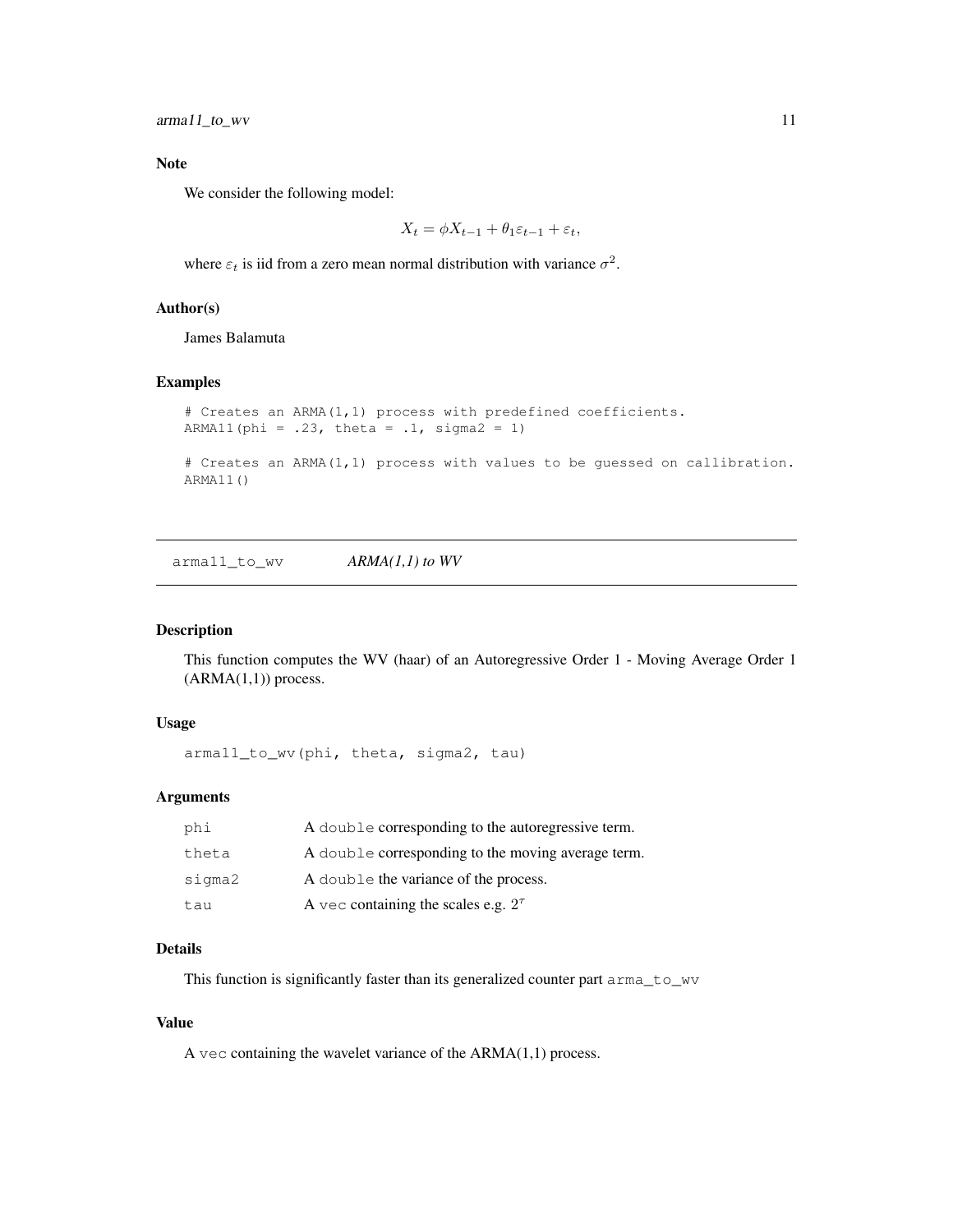#### Process Haar Wavelet Variance Formula

The Autoregressive Order 1 and Moving Average Order 1 (ARMA(1,1)) process has a Haar Wavelet Variance given by:

$$
\nu_j^2\left(\phi,\theta,\sigma^2\right)=-\frac{2\sigma^2\left(-\frac{1}{2}(\theta+1)^2\left(\phi^2-1\right)\tau_j-(\theta+\phi)(\theta\phi+1)\left(\phi^{\tau_j}-4\phi^{\frac{\tau_j}{2}}+3\right)\right)}{\left(\phi-1\right)^3(\phi+1)\tau_j^2}
$$

arma\_to\_wv *ARMA process to WV*

#### Description

This function computes the Haar Wavelet Variance of an ARMA process

#### Usage

arma\_to\_wv(ar, ma, sigma2, tau)

### Arguments

| ar     | A vec containing the coefficients of the AR process |
|--------|-----------------------------------------------------|
| ma     | A vec containing the coefficients of the MA process |
| sigma2 | A double containing the residual variance           |
| tau    | A vec containing the scales e.g. $2^{\tau}$         |

#### Details

The function is a generic implementation that requires a stationary theoretical autocorrelation function (ACF) and the ability to transform an ARMA $(p,q)$  process into an MA( $\infty$ ) (e.g. infinite MA process).

#### Value

A vec containing the wavelet variance of the ARMA process.

### Process Haar Wavelet Variance Formula

The Autoregressive Order p and Moving Average Order q (ARMA $(p,q)$ ) process has a Haar Wavelet Variance given by:

$$
\frac{\tau_{j}\left[1-\rho\left(\frac{\tau_{j}}{2}\right)\right]+2\sum\limits_{i=1}^{\frac{\tau_{j}}{2}-1}i\left[2\rho\left(\frac{\tau_{j}}{2}-i\right)-\rho\left(i\right)-\rho\left(\tau_{j}-i\right)\right]}{\tau_{j}^{2}}\sigma_{X}^{2}
$$

where  $\sigma_X^2$  is given by the variance of the ARMA process. Furthermore, this assumes that stationarity has been achieved as it directly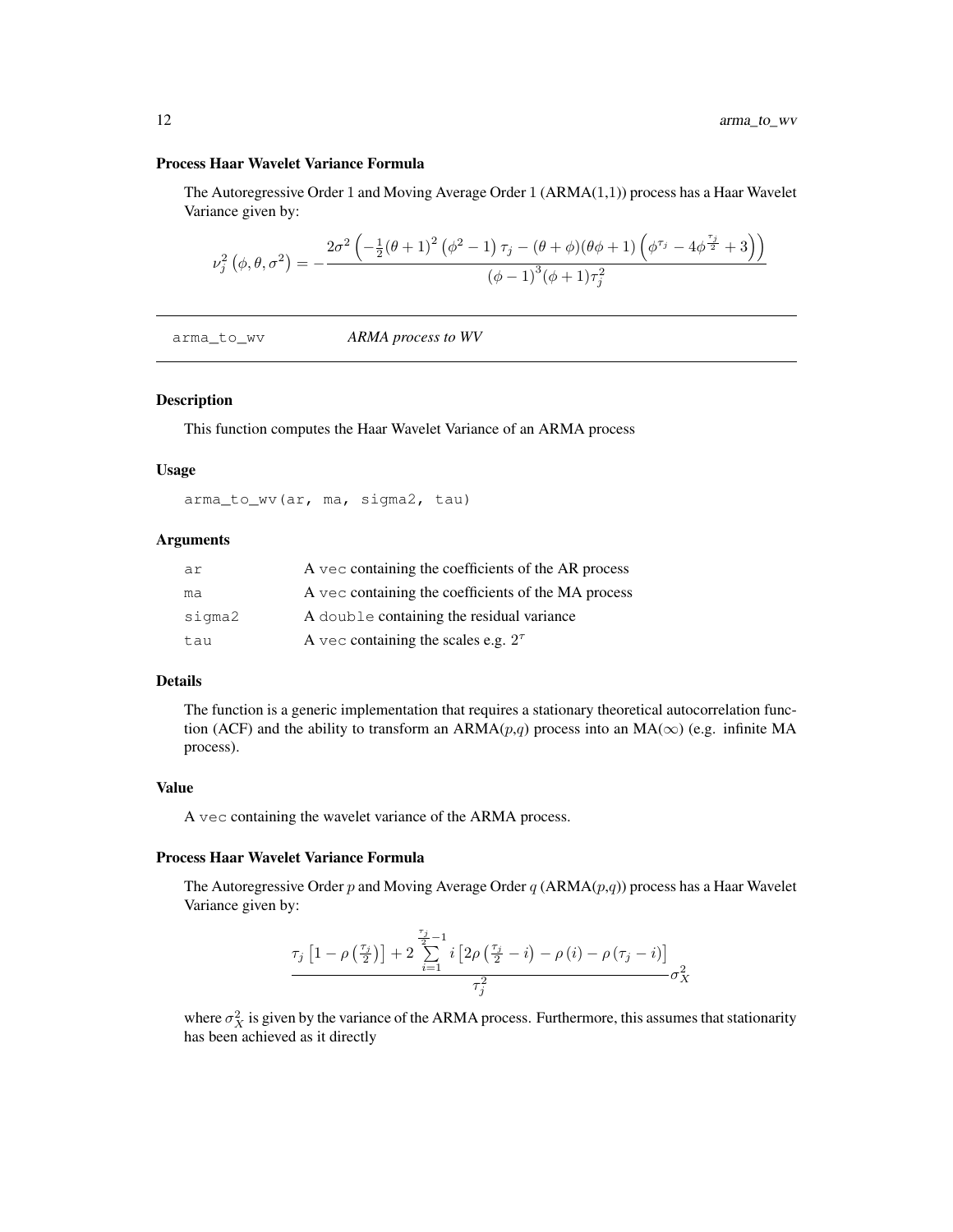A dataset containing the quarterly increase in stocks non-farm total in Australia, with frequency 4 starting from September 1959 to March 1991 with a total of 127 observations.

#### Usage

australia

### Format

A data frame with 127 rows and 2 variables:

Quarter year and quarter

Increase quarterly increase in stocks non-farm total

#### Source

```
Time Series Data Library (citing: Australian Bureau of Statistics) https://datamarket.
com/data/set/22t0/quarterly-increase-in-stocks-non-farm-total-australia-sep-1959-m
!ds=22t0&display=line
```
auto\_corr *Empirical ACF and PACF*

# Description

This function can estimate either the autocovariance / autocorrelation for univariate time series, or the partial autocovariance / autocorrelation for univariate time series.

#### Usage

```
auto_corr(x, lag.max = NULL, pacf = FALSE, type = "correlation",
 demean = TRUE, robust = FALSE)
```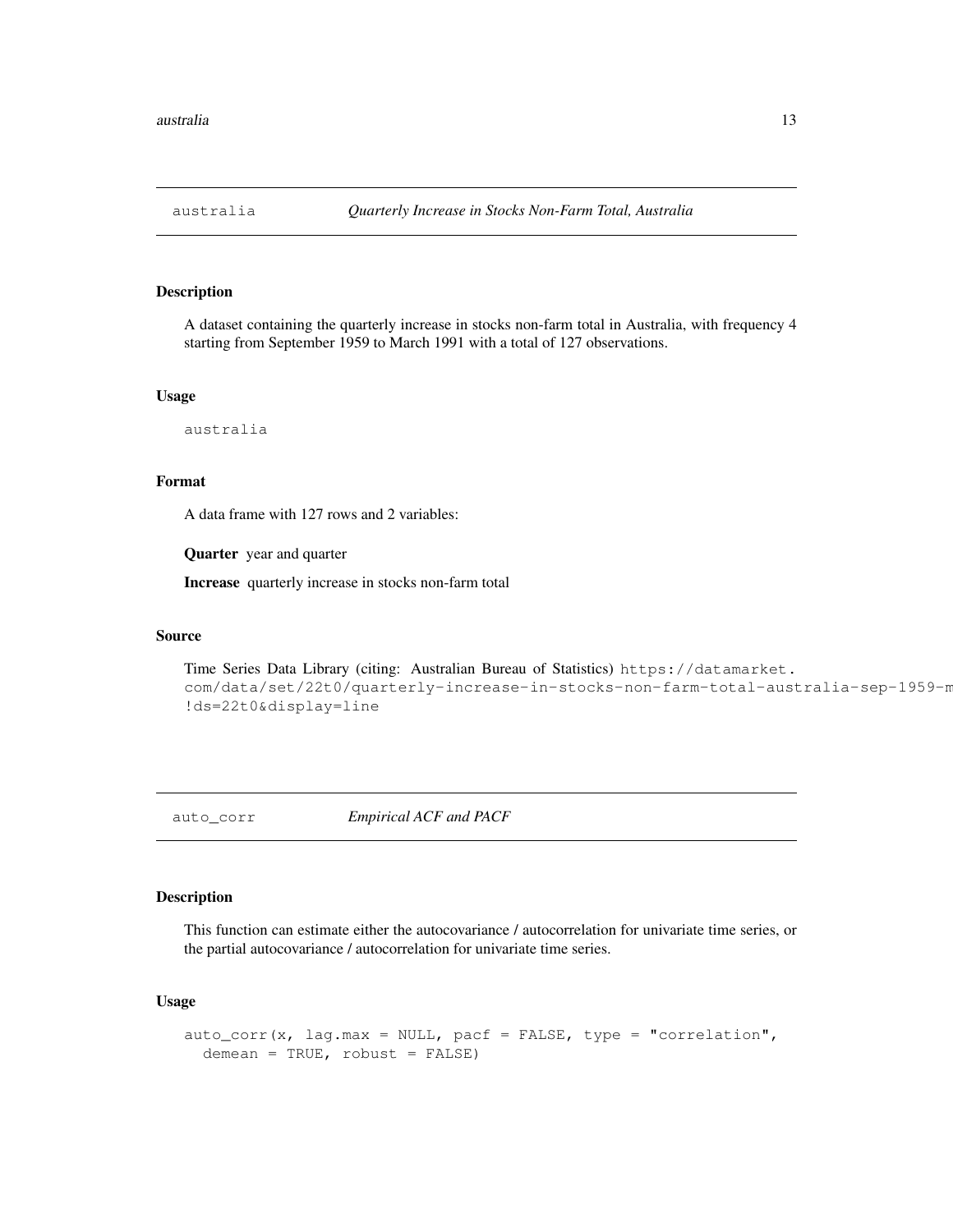### Arguments

| X       | A vector or ts object (of length $N > 1$ ).                                                                                                                                                                          |
|---------|----------------------------------------------------------------------------------------------------------------------------------------------------------------------------------------------------------------------|
| lag.max | An integer indicating the maximum lag up to which to compute the empirical<br>ACF/PACE.                                                                                                                              |
| pacf    | A boolean indicating whether to output the PACF. If it's TRUE, then the func-<br>tion will only estimate the empirical PACF. If it's FALSE (the default), then the<br>function will only estimate the empirical ACF. |
| type    | A character string giving the type of acf to be computed. Allowed values<br>are "correlation" (the default) and "covariance".                                                                                        |
| demean  | A boolean indicating whether the data should be detrended (TRUE) or not<br>(FALSE). Defaults to TRUE.                                                                                                                |
| robust  | A boolean indicating whether a robust estimator should be used (TRUE) or not<br>(FALSE). Defaults to FALSE. This only works when the function is estimating<br>ACF.                                                  |

#### Details

lagmax default is  $10 * log10(N/m)$  where N is the number of observations and m is the number of time series being compared. If lagmax supplied is greater than the number of observations N, then one less than the total will be taken (i.e. N - 1).

# Value

An array of dimensions  $N \times 1 \times 1$ .

#### Author(s)

Yuming Zhang

# Examples

```
m = auto_corr(datasets::AirPassengers)
m = auto\_corr(datasets::AirPassengers, pacf = TRUE)
```
best\_model *Select the Best Model*

### Description

This function retrieves the best model from a selection procedure.

#### Usage

best\_model(x, ic =  $"aic")$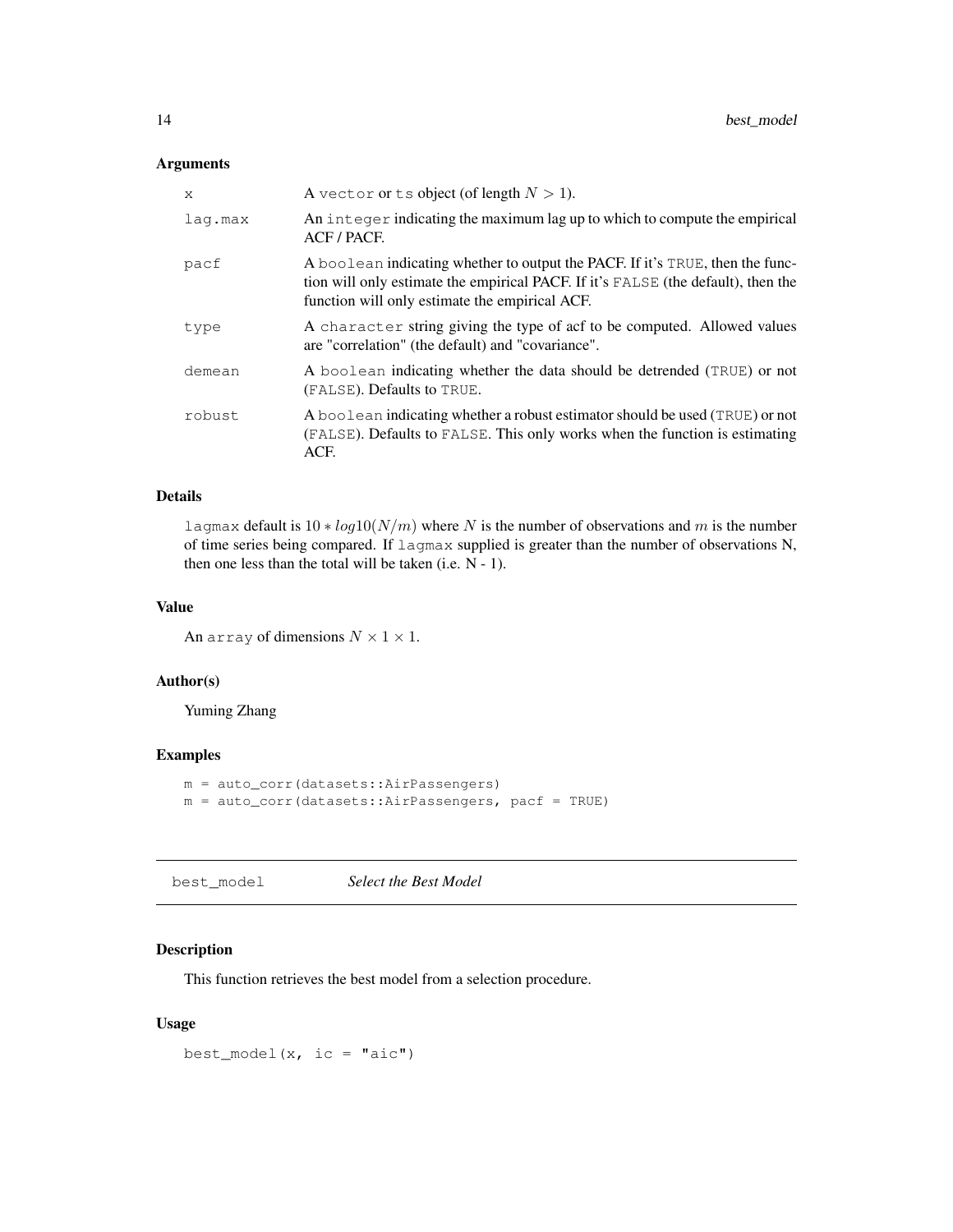#### check and the check that is not constant to the check in the check in the check in the check in the check in the check in the check in the check in the check in the check in the check in the check in the check in the check

#### **Arguments**

| X  | An object of class select_arma, select_ar or select_ma.                       |
|----|-------------------------------------------------------------------------------|
| iс | A string indicating the type of criterion to use in selecting the best model. |
|    | Supported criteria include "aic" (AIC), "bic" (BIC) and "hq" (HQ).            |

### Examples

```
set.seed(18)
xt = gen\_arima(N=100, ar=0.3, d=1, ma=0.3)x = select\_arima(xt, d=1L)best_model(x, ic = "aic")set.seed(19)
xt = gen\_mal(100, 0.3, 1)x = select_ma(xt, q.min=2L, q.max=5L)
best_model(x, ic = "bic")
set.seed(20)
xt = gen\_arma(100, c(.3,.5), c(.1), 1, 0)x = select\_arma(xt, p.min = 1L, p.max = 4L,q.min = 1L, q.max = 3L)best\_model(x, ic = "hq")
```
check *Diagnostics on Fitted Time Series Model*

### Description

This function can perform (simple) diagnostics on the fitted time series model. It can output 6 diagnostic plots to assess the model, including (1) residuals plot, (2) histogram of distribution of standardized residuals, (3) Normal Q-Q plot of residuals, (4) ACF plot, (5) PACF plot, (6) Box test results.

#### Usage

 $check(model = NULL, results = NULL, simple = FALSE)$ 

#### Arguments

| model  | A fitsimts, lm or gam object.                                          |
|--------|------------------------------------------------------------------------|
| resids | A vector of residuals for diagnostics.                                 |
| simple | A boolean indicating whether to return simple diagnostic plots or not. |

#### Author(s)

Stéphane Guerrier and Yuming Zhang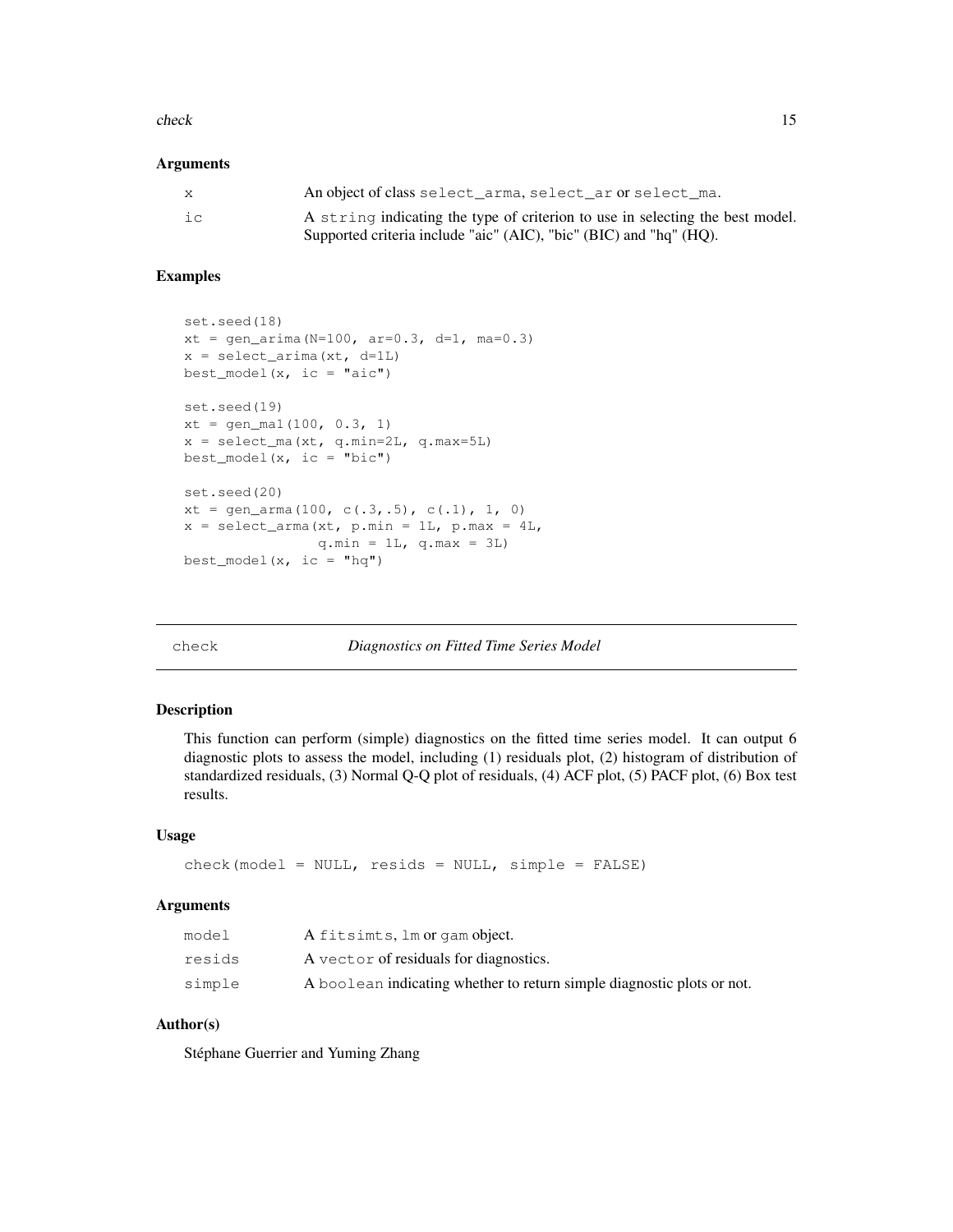### Examples

```
Xt = gen\_gts(300, AR(phi = c(0, 0, 0.8), sigma2 = 1))model = estimate(AR(3), Xt)check(model)
check(resids = rnorm(100))
Xt = gen_gts(1000, SARIMA(ar = c(0.5, -0.25), i = 0, ma = 0.5, sar = -0.8,
si = 1, sma = 0.25, s = 24, sigma2 = 1))
model = estimate(SARIMA(ar = 2, i = 0, ma = 1, sar = 1, si = 1, sma = 1, s = 24),
Xt, method = "rgmwm")
check(model)
check(model, simple=TRUE)
```

| compare_acf | Comparison of Classical and Robust Correlation Analysis Functions |  |
|-------------|-------------------------------------------------------------------|--|
|             |                                                                   |  |

### Description

Compare classical and robust ACF of univariate time series.

#### Usage

```
compare_acf(x, lag.max = NULL, demean = TRUE, show.ci = TRUE,
  alpha = 0.05, plot = TRUE, ...)
```
### Arguments

| X          | A vector or "ts" object (of length $N > 1$ ).                                                                                                               |
|------------|-------------------------------------------------------------------------------------------------------------------------------------------------------------|
| lag.max    | A integer indicating the maximum lag up to which to compute the ACF and<br><b>PACF</b> functions.                                                           |
| demean     | A bool indicating whether the data should be detrended (TRUE) or not (FALSE).<br>Defaults to TRUE.                                                          |
| show.ci    | A bool indicating whether to compute and show the confidence region. De-<br>faults to TRUE.                                                                 |
| alpha      | A double indicating the level of significance for the confidence interval. By<br>default alpha = $0.05$ which gives a 1 - alpha = 0.95 confidence interval. |
| plot       | A bool indicating whether a plot of the computed quantities should be pro-<br>duced. Defaults to TRUE.                                                      |
| $\ddots$ . | Additional parameters.                                                                                                                                      |

#### Author(s)

Yunxiang Zhang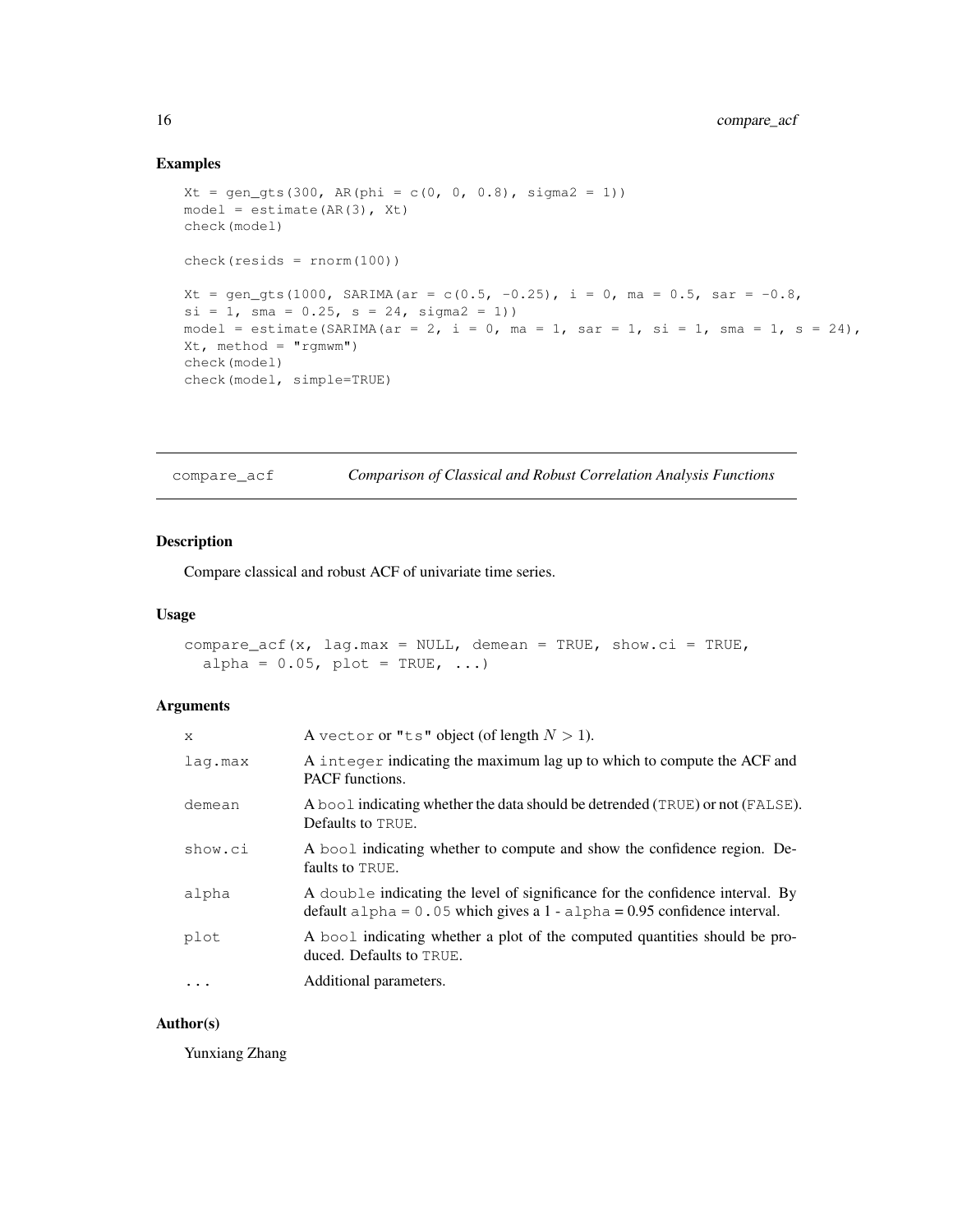### corr\_analysis 17

### Examples

```
# Estimate both the ACF and PACF functions
compare_acf(datasets::AirPassengers)
```
corr\_analysis *Correlation Analysis Functions*

### Description

Correlation Analysis function computes and plots both empirical ACF and PACF of univariate time series.

#### Usage

```
corr_analysis(x, lag.max = NULL, type = "correlation", demean = TRUE,
  show.ci = TRUE, alpha = 0.05, plot = TRUE, ...)
```
#### Arguments

| X         | A vector or "ts" object (of length $N > 1$ ).                                                                                                                 |
|-----------|---------------------------------------------------------------------------------------------------------------------------------------------------------------|
| lag.max   | A integer indicating the maximum lag up to which to compute the ACF and<br><b>PACF</b> functions.                                                             |
| type      | A character string giving the type of acf to be computed. Allowed values<br>are "correlation" (the default) and "covariance".                                 |
| demean    | A bool indicating whether the data should be detrended (TRUE) or not (FALSE).<br>Defaults to TRUE.                                                            |
| show.ci   | A bool indicating whether to compute and show the confidence region. De-<br>faults to TRUE.                                                                   |
| alpha     | A double indicating the level of significance for the confidence interval. By<br>default $a1pha = 0.05$ which gives a 1 - $a1pha = 0.95$ confidence interval. |
| plot      | A bool indicating whether a plot of the computed quantities should be pro-<br>duced. Defaults to TRUE.                                                        |
| $\ddotsc$ | Additional parameters.                                                                                                                                        |
|           |                                                                                                                                                               |

### Value

Two array objects (ACF and PACF) of dimension  $N \times S \times S$ .

# Author(s)

Yunxiang Zhang

```
# Estimate both the ACF and PACF functions
corr_analysis(datasets::AirPassengers)
```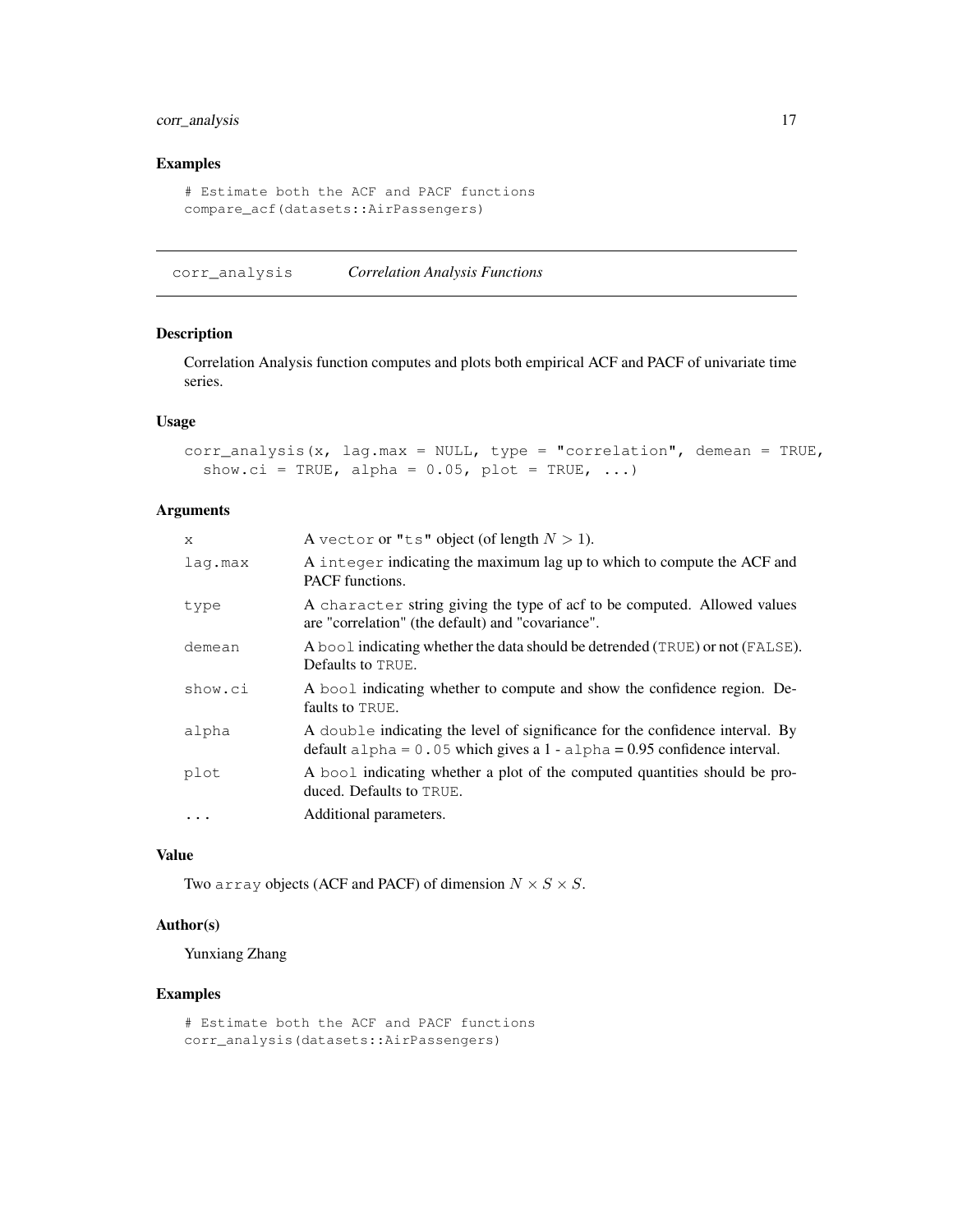```
derivative_first_matrix
```
*Analytic D matrix of Processes*

### Description

This function computes each process to WV (haar) in a given model.

### Usage

```
derivative_first_matrix(theta, desc, objdesc, tau)
```
### Arguments

| theta   | A vec containing the list of estimated parameters.       |
|---------|----------------------------------------------------------|
| desc    | A vector string > containing a list of descriptors.      |
| objdesc | A field < vec > containing a list of object descriptors. |
| tau     | A vec containing the scales e.g. $2^{\tau}$              |

#### Details

Function returns the matrix effectively known as "D"

#### Value

A matrix with the process derivatives going down the column

#### Author(s)

James Joseph Balamuta (JJB)

deriv\_2nd\_ar1 *Analytic second derivative matrix for AR(1) process*

### Description

Calculates the second derivative for the AR(1) process and places it into a matrix form. The matrix form in this case is for convenience of the calculation.

#### Usage

deriv\_2nd\_ar1(phi, sigma2, tau)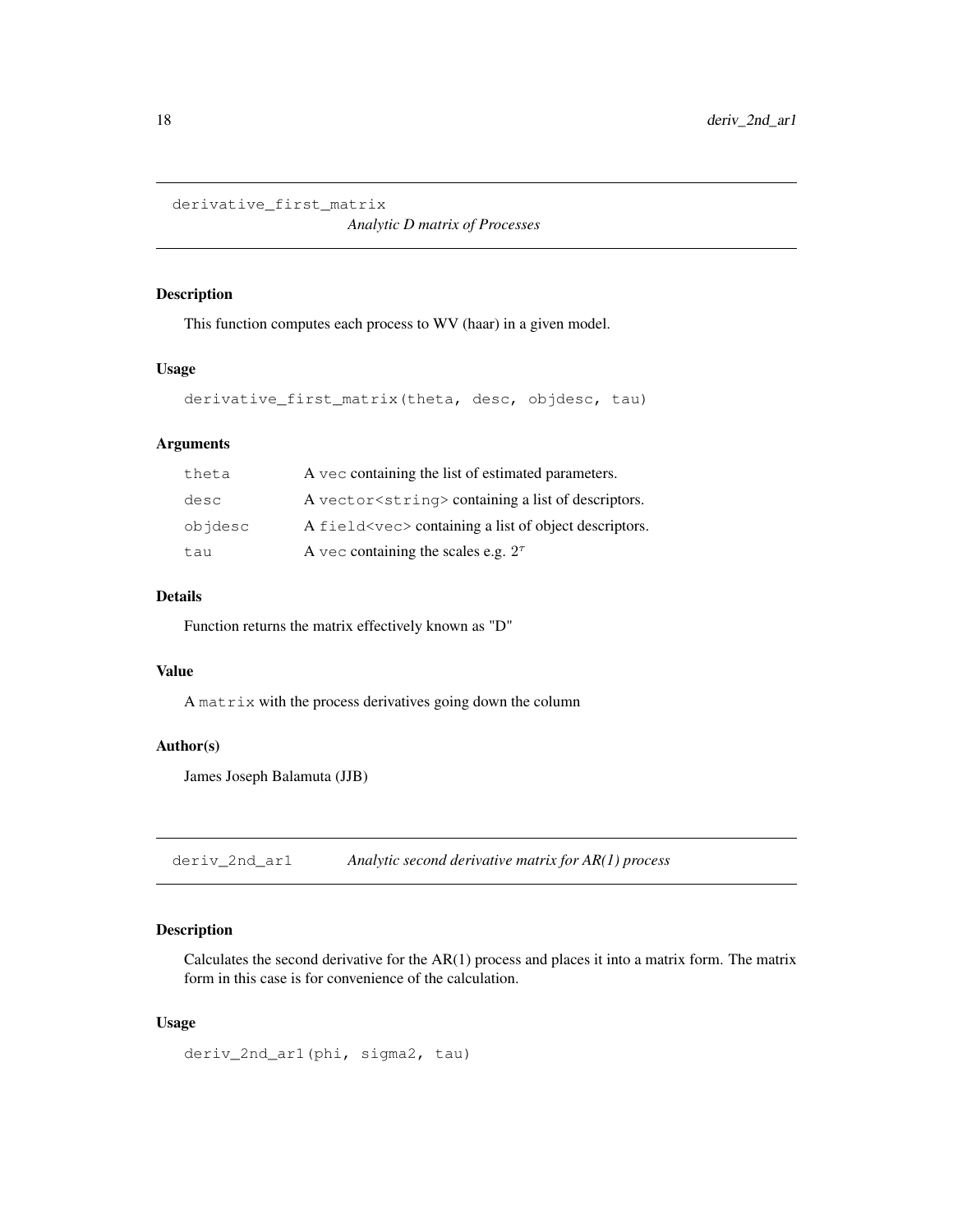#### Arguments

| phi    | A double corresponding to the phi coefficient of an $AR(1)$ process. |
|--------|----------------------------------------------------------------------|
| sigma2 | A double corresponding to the error term of an $AR(1)$ process.      |
| tau    | A vec containing the scales e.g. $2^{\tau}$                          |

### Value

A matrix with the first column containing the second partial derivative with respect to  $\phi$  and the second column contains the second partial derivative with respect to  $\sigma^2$ 

#### Process Haar WV Second Derivative

Taking the second derivative with respect to  $\phi$  yields:

$$
\frac{\partial^2}{\partial \phi^2}\nu_j^2\left(\phi, \sigma^2\right) = \frac{2\sigma^2\left(\left(\phi^2-1\right)\tau_j\left(2(\phi(7\phi+4)+1)\phi^{\frac{\tau_j}{2}-1}-(\phi(7\phi+4)+1)\phi^{\tau_j-1}+3(\phi+1)^2\right)+\left(\phi^2-1\right)^2\tau_j^2\left(\phi^{\frac{\tau_j}{2}-1}-(\phi(7\phi+4)+1)\phi^{\frac{\tau_j}{2}-1}-(\phi(7\phi+4)+1)\phi^{\frac{\tau_j}{2}-1}-(\phi(7\phi+4)+1)^2\right)}{(\phi-1)^5(\phi+1)^3\tau_j^2}.
$$

Taking the second derivative with respect to  $\sigma^2$  yields:

$$
\frac{\partial^2}{\partial \sigma^4} \nu_j^2 (\sigma^2) = 0
$$

Taking the derivative with respect to  $\phi$  and  $\sigma^2$  yields:

$$
\frac{\partial^2}{\partial\phi\partial\sigma^2}\nu_j^2\left(\phi,\sigma^2\right)=\frac{2\left(\left(\phi^2-1\right)\tau_j\left(\phi^{\tau_j}-2\phi^{\frac{\tau_j}{2}}-\phi-1\right)-\left(\phi(3\phi+2)+1\right)\left(\phi^{\tau_j}-4\phi^{\frac{\tau_j}{2}}+3\right)\right)}{(\phi-1)^4(\phi+1)^2\tau_j^2}
$$

#### Author(s)

James Joseph Balamuta (JJB)

deriv\_2nd\_arma11 *Analytic D matrix for ARMA(1,1) process*

#### Description

Obtain the second derivative of the ARMA(1,1) process.

#### Usage

deriv\_2nd\_arma11(phi, theta, sigma2, tau)

#### Arguments

| phi    | A double corresponding to the phi coefficient of an $ARMA(1,1)$ process.   |
|--------|----------------------------------------------------------------------------|
| theta  | A double corresponding to the theta coefficient of an $ARMA(1,1)$ process. |
| siqma2 | A double corresponding to the error term of an $ARMA(1,1)$ process.        |
| tau    | A vec containing the scales e.g. $2^{\tau}$                                |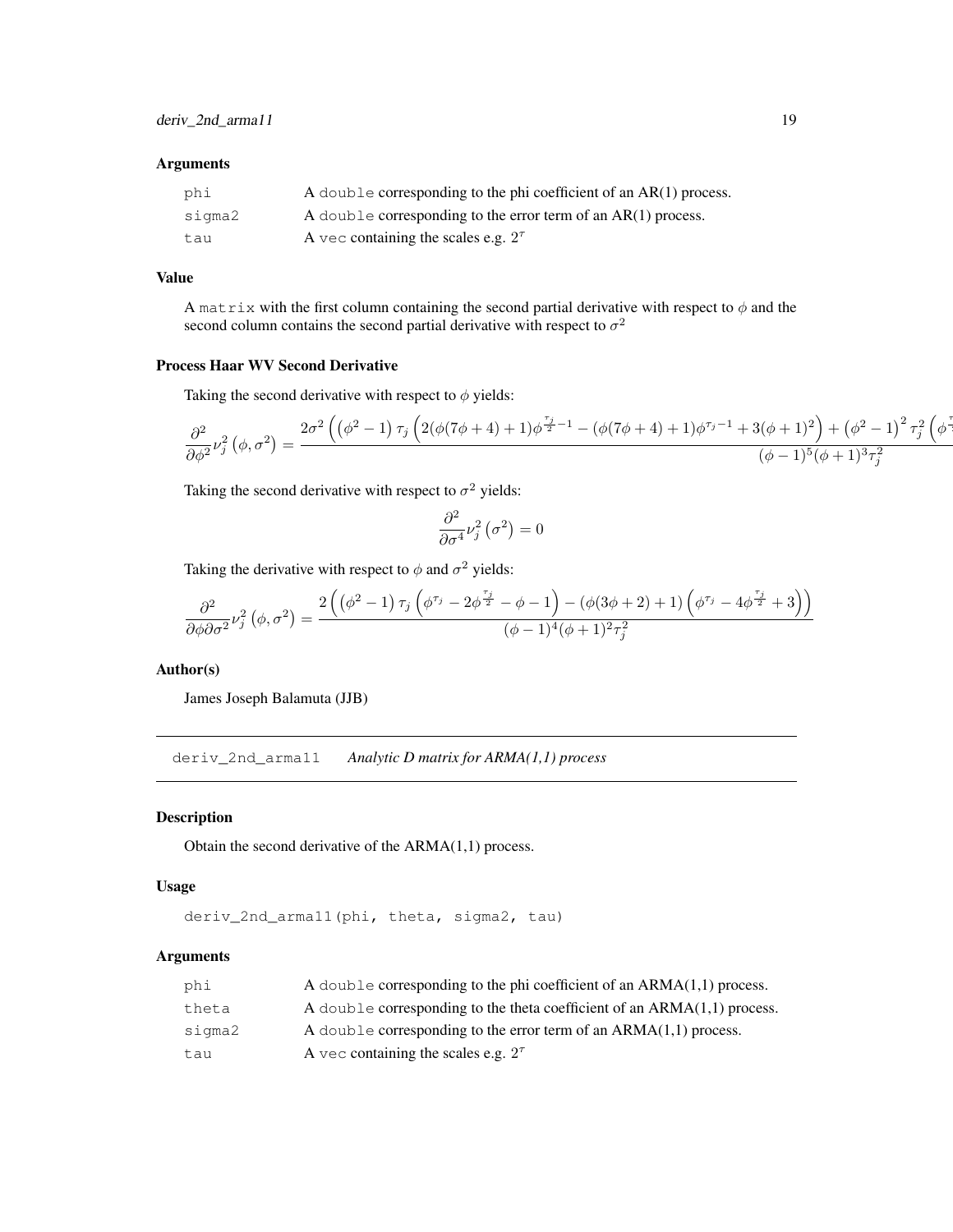A matrix with:

- The first column containing the second partial derivative with respect to  $\phi$ ;
- The second column containing the second partial derivative with respect to  $\theta$ ;
- The third column contains the second partial derivative with respect to  $\sigma^2$ .
- The fourth column contains the partial derivative with respect to  $\phi$  and  $\theta$ .
- The fiveth column contains the partial derivative with respect to  $\sigma^2$  and  $\phi$ .
- The sixth column contains the partial derivative with respect to  $\sigma^2$  and  $\theta$ .

#### Process Haar WV Second Derivative

Taking the second derivative with respect to  $\phi$  yields:

$$
\frac{\partial^2}{\partial \phi^2} \nu_j^2 (\phi, \theta, \sigma^2) = \frac{2\sigma^2}{(\phi - 1)^5 (\phi + 1)^3 \tau_j^2} \begin{pmatrix} (\phi - 1)^2 ((\phi + 1)^2 (\theta^2 \phi + \theta \phi^2 + \theta + \phi) \tau_j^2 (\phi^{\frac{\tau_j}{2}}) -12(\phi - 1) (\phi - 1) (\frac{1}{2} (\theta + 1)^2 (\phi^2 - 1) \tau_j + (\theta + \phi) (\theta \phi + 1) (\phi^{\frac{\tau_j}{2}} - 4 \phi^{\frac{\tau_j}{2}}) \end{pmatrix}
$$

Taking the second derivative with respect to  $\theta$  yields:

$$
\frac{\partial^2}{\partial \theta^2}\nu_j^2\left(\phi,\theta,\sigma^2\right)=\frac{2\sigma^2\left(\left(\phi^2-1\right)\tau_j+2\phi\left(\phi^{\tau_j}-4\phi^{\frac{\tau_j}{2}}+3\right)\right)}{\left(\phi-1\right)^3\left(\phi+1\right)\tau_j^2}
$$

Taking the second derivative with respect to  $\sigma^2$  yields:

$$
\frac{\partial^2}{\partial \sigma^4} \nu_j^2\left(\phi, \theta, \sigma^2\right) = 0
$$

Taking the derivative with respect to  $\sigma^2$  and  $\theta$  yields:

$$
\frac{\partial}{\partial \theta} \frac{\partial}{\partial \sigma^2} \nu_j^2 (\phi, \theta, \sigma^2) = \frac{2}{(\phi - 1)^3 (\phi + 1) \tau_j^2} ((\theta + 1) (\phi^2 - 1) \tau_j + (2\theta \phi + \phi^2 + 1) (\phi^{\tau_j} - 4\phi^{\frac{\tau_j}{2}} + 3))
$$

Taking the derivative with respect to  $\sigma^2$  and  $\phi$  yields:

$$
\frac{\partial}{\partial \phi} \frac{\partial}{\partial \sigma^2} \nu_j^2 (\phi, \theta, \sigma^2) = \frac{2}{(\phi - 1)^4 (\phi + 1)^2 \tau_j^2} \begin{pmatrix} -(\phi - 1)(\phi + 1) \begin{pmatrix} -(\theta + \phi)(\theta + 1) \tau_j (\phi^{\frac{\tau_j}{2}} - 2) \phi^{\frac{\tau_j}{2} - 1} \\ -\theta(\theta + \phi) (\phi^{\tau_j} - 4\phi^{\frac{\tau_j}{2}} + 3) \\ -(\theta + 1) (\phi^{\tau_j} - 4\phi^{\frac{\tau_j}{2}} + 3) \end{pmatrix} \\ + (\phi - 1) (-\frac{1}{2}(\theta + 1)^2 (\phi^2 - 1) \tau_j - (\theta + \phi)(\theta + 1) (\phi^{\tau_j} - 4\phi^{\frac{\tau_j}{2}} + 3\phi^{\frac{\tau_j}{2}} + 3\phi^{\frac{\tau_j}{2}} + 3\phi^{\frac{\tau_j}{2}} + 3\phi^{\frac{\tau_j}{2}} + 3\phi^{\frac{\tau_j}{2}} + 3\phi^{\frac{\tau_j}{2}} + 3\phi^{\frac{\tau_j}{2}} + 3\phi^{\frac{\tau_j}{2}} + 3\phi^{\frac{\tau_j}{2}} + 3\phi^{\frac{\tau_j}{2}} + 3\phi^{\frac{\tau_j}{2}} + 3\phi^{\frac{\tau_j}{2}} + 3\phi^{\frac{\tau_j}{2}} + 3\phi^{\frac{\tau_j}{2}} + 3\phi^{\frac{\tau_j}{2}} + 3\phi^{\frac{\tau_j}{2}} + 3\phi^{\frac{\tau_j}{2}} + 3\phi^{\frac{\tau_j}{2}} + 3\phi^{\frac{\tau_j}{2}} + 3\phi^{\frac{\tau_j}{2}} + 3\phi^{\frac{\tau_j}{2}} + 3\phi^{\frac{\tau_j}{2}} + 3\phi^{\frac{\tau_j}{2}} + 3\phi^{\frac{\tau_j}{2}} + 3\phi^{\frac{\tau_j}{2}} + 3\phi^{\frac{\tau_j}{2}} + 3\phi^{\frac{\tau_j}{2}} + 3\phi^{\frac{\tau_j}{2}} + 3\phi^{\frac{\tau_j}{2}} + 3\phi^{\frac{\tau_j}{2}} + 3\phi^{\frac{\tau_j}{2}} + 3\phi^{\frac{\tau_j}{2}} + 3\phi^{\frac{\tau_j}{2}} + 3\phi^{\frac{\tau_j}{2}} + 3\phi^{\
$$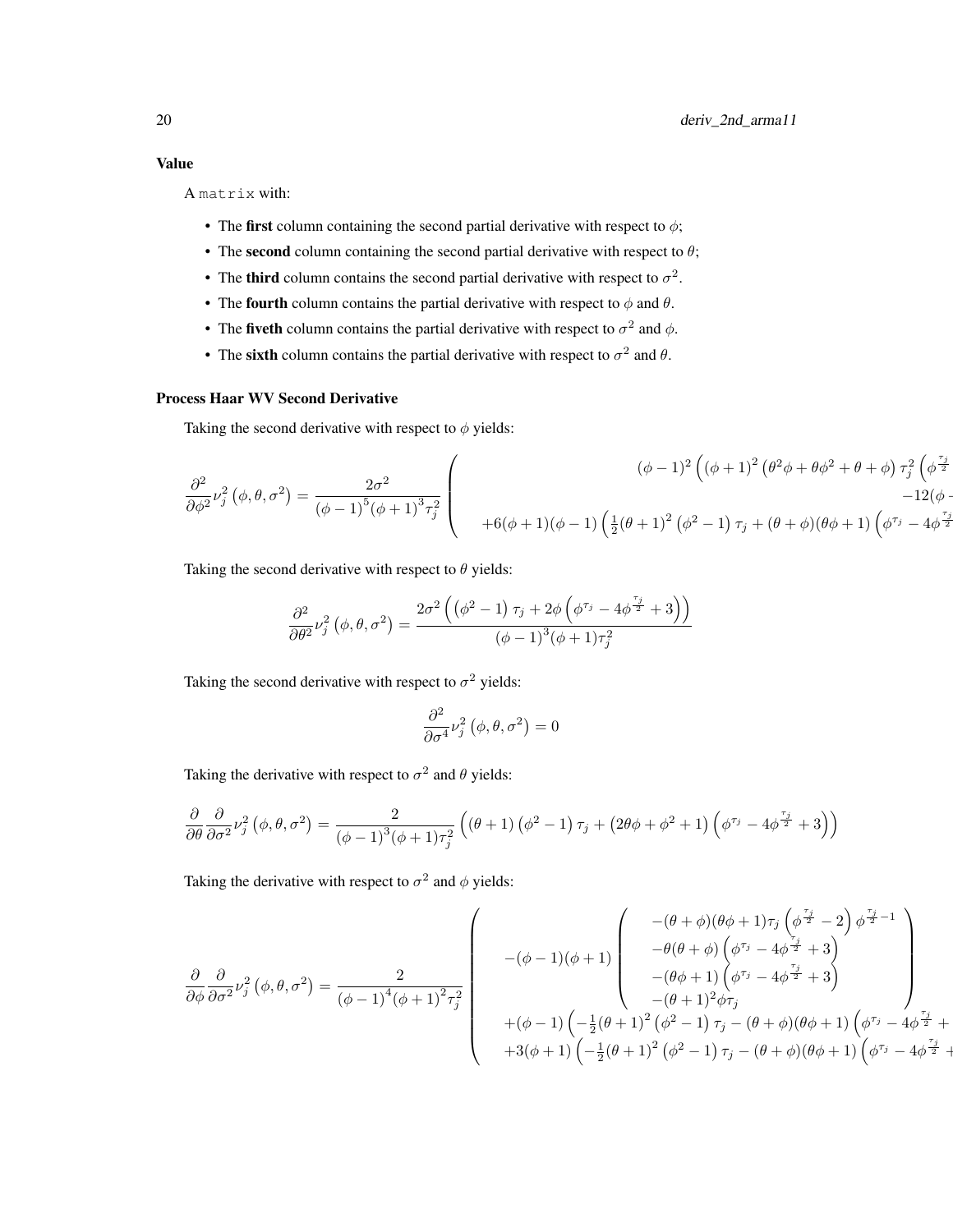Taking the derivative with respect to  $\phi$  and  $\theta$  yields:

$$
\frac{\partial}{\partial \theta} \frac{\partial}{\partial \phi} \nu_j^2 \left( \phi, \theta, \sigma^2 \right) = -\frac{2\sigma^2}{\left( \phi - 1 \right)^4 \left( \phi + 1 \right)^2 \tau_j^2} \left( \begin{array}{c} 2(\theta + 1)(\phi - 1)(\phi + 1)^2 \\ + 2\left( \phi^2 - 1 \right) \left( 2\theta \phi + \phi^2 + 1 \right) \phi^{\frac{\tau_j}{2} - 1} \\ - \left( \phi^2 - 1 \right) \left( 2\theta \phi + \phi^2 + 1 \right) \phi^{\frac{\tau_j}{2} - 1} \end{array} \right) + 2 \left( \theta(\phi(3\phi + 2) + 1) + \phi\left( \phi^2 + \phi + 3 \right) + 1 \right) \left( \phi^{\tau_j} - 4\phi^{\frac{\tau_j}{2}} + 3 \right) \end{array} \right)
$$

### Author(s)

James Joseph Balamuta (JJB)

deriv\_2nd\_dr *Analytic second derivative matrix for drift process*

#### Description

To ease a later calculation, we place the result into a matrix structure.

#### Usage

```
deriv_2nd_dr(tau)
```
### Arguments

tau  $A$  vec containing the scales e.g.  $2^{\tau}$ 

#### Value

A matrix with the first column containing the second partial derivative with respect to  $\omega$ .

#### Author(s)

James Joseph Balamuta (JJB)

deriv\_2nd\_ma1 *Analytic second derivative for MA(1) process*

#### Description

To ease a later calculation, we place the result into a matrix structure.

### Usage

deriv\_2nd\_ma1(theta, sigma2, tau)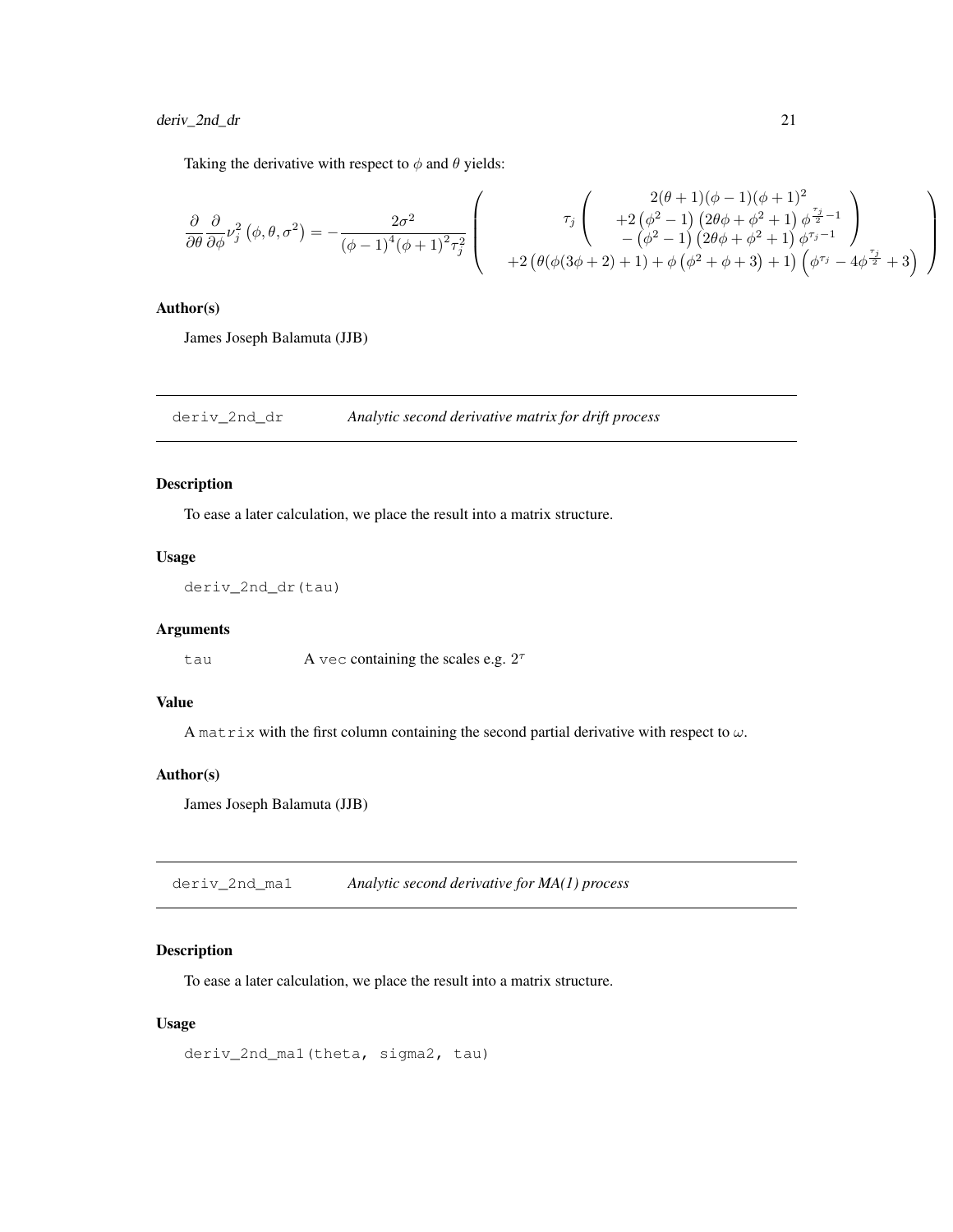### Arguments

| theta  | A double corresponding to the theta coefficient of an $MA(1)$ process. |
|--------|------------------------------------------------------------------------|
| sigma2 | A double corresponding to the error term of an $MA(1)$ process.        |
| tau    | A vec containing the scales e.g. $2^{\tau}$                            |

### Value

A matrix with the first column containing the second partial derivative with respect to  $\theta$ , the second column contains the partial derivative with respect to  $\theta$  and  $\sigma^2$ , and lastly we have the second partial derivative with respect to  $\sigma^2$ .

#### Process Haar WV Second Derivative

Taking the second derivative with respect to  $\theta$  yields:

$$
\frac{\partial^2}{\partial \theta^2} \nu_j^2 \left( \theta, \sigma^2 \right) = \frac{2\sigma^2}{\tau_j}
$$

Taking the second derivative with respect to  $\sigma^2$  yields:

$$
\frac{\partial^2}{\partial \sigma^4} \nu_j^2 \left( \theta, \sigma^2 \right) = 0
$$

Taking the first derivative with respect to  $\theta$  and  $\sigma^2$  yields:

$$
\frac{\partial}{\partial \theta} \frac{\partial}{\partial \sigma^2} \nu_j^2 (\theta, \sigma^2) = \frac{2(\theta + 1)\tau_j - 6}{\tau_j^2}
$$

#### Author(s)

James Joseph Balamuta (JJB)

deriv\_ar1 *Analytic D matrix for AR(1) process*

### Description

Obtain the first derivative of the AR(1) process.

#### Usage

deriv\_ar1(phi, sigma2, tau)

### Arguments

| phi    | A double corresponding to the phi coefficient of an $AR(1)$ process. |
|--------|----------------------------------------------------------------------|
| sigma2 | A double corresponding to the error term of an $AR(1)$ process.      |
| tau    | A vec containing the scales e.g. $2^{\tau}$                          |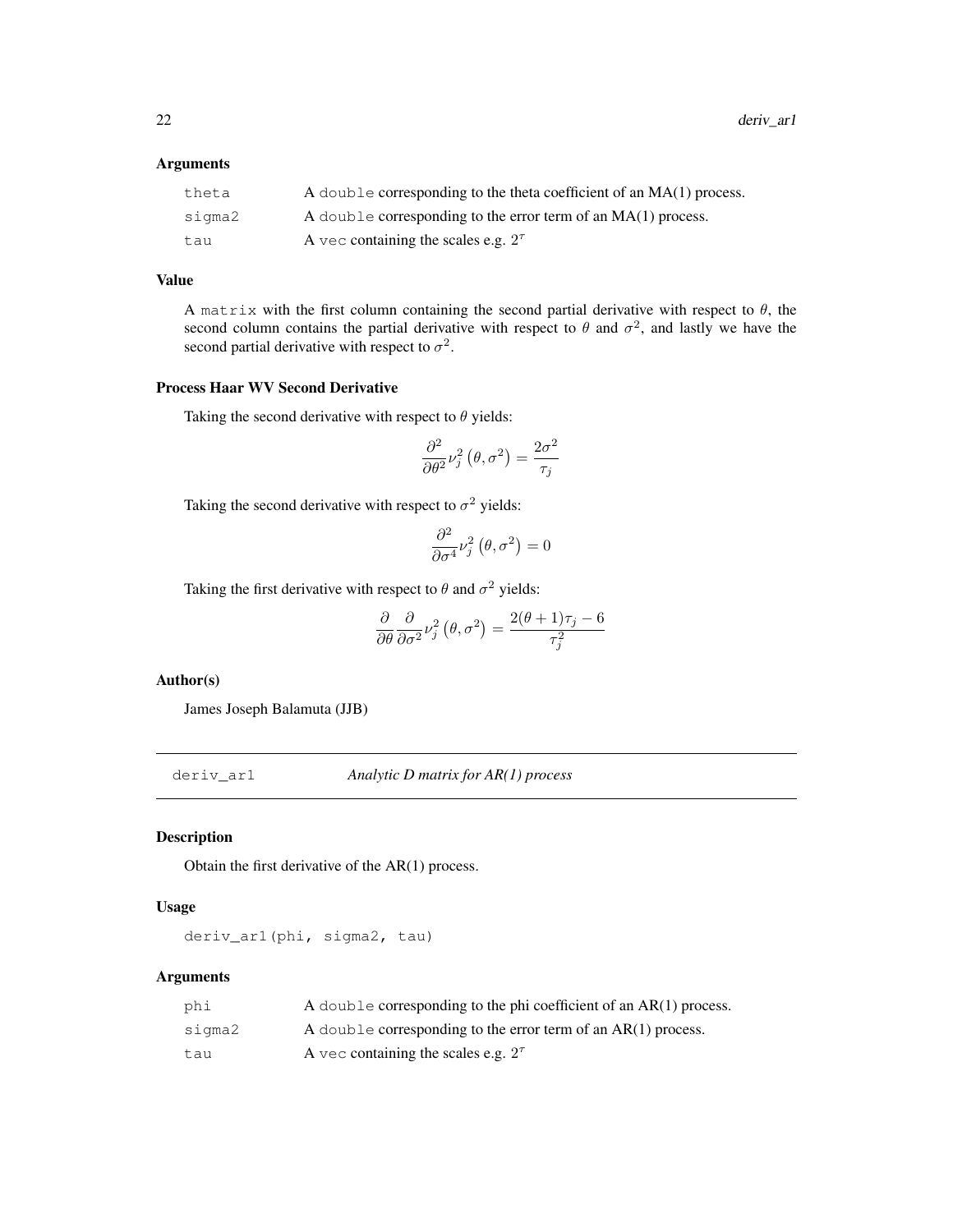### deriv\_arma11 23

### Value

A matrix with the first column containing the partial derivative with respect to  $\phi$  and the second column contains the partial derivative with respect to  $\sigma^2$ 

### Process Haar WV First Derivative

Taking the derivative with respect to  $\phi$  yields:

$$
\frac{\partial}{\partial \phi} \nu_j^2 \left( \phi, \sigma^2 \right) = \frac{2\sigma^2 \left( \left( \phi^2 - 1 \right) \tau_j \left( -2\phi^{\frac{\tau_j}{2}} + \phi^{\tau_j} - \phi - 1 \right) - \left( \phi \left( 3\phi + 2 \right) + 1 \right) \left( -4\phi^{\frac{\tau_j}{2}} + \phi^{\tau_j} + 3 \right) \right)}{\left( \phi - 1 \right)^4 \left( \phi + 1 \right)^2 \tau_j^2}
$$

Taking the derivative with respect to  $\sigma^2$  yields:

$$
\frac{\partial}{\partial \sigma^2} \nu_j^2 (\phi, \sigma^2) = \frac{(\phi^2 - 1) \tau_j + 2\phi \left(-4\phi^{\frac{\tau_j}{2}} + \phi^{\tau_j} + 3\right)}{(\phi - 1)^3 (\phi + 1) \tau_j^2}
$$

### Author(s)

James Joseph Balamuta (JJB)

deriv\_arma11 *Analytic D matrix for ARMA(1,1) process*

#### Description

Obtain the first derivative of the ARMA(1,1) process.

#### Usage

```
deriv_arma11(phi, theta, sigma2, tau)
```
#### Arguments

| phi    | A double corresponding to the phi coefficient of an $ARMA(1,1)$ process.   |
|--------|----------------------------------------------------------------------------|
| theta  | A double corresponding to the theta coefficient of an $ARMA(1,1)$ process. |
| sigma2 | A double corresponding to the error term of an $ARMA(1,1)$ process.        |
| tau    | A vec containing the scales e.g. $2^{\tau}$                                |

#### Value

A matrix with:

- The first column containing the partial derivative with respect to  $\phi$ ;
- The second column containing the partial derivative with respect to  $\theta$ ;
- The third column contains the partial derivative with respect to  $\sigma^2$ .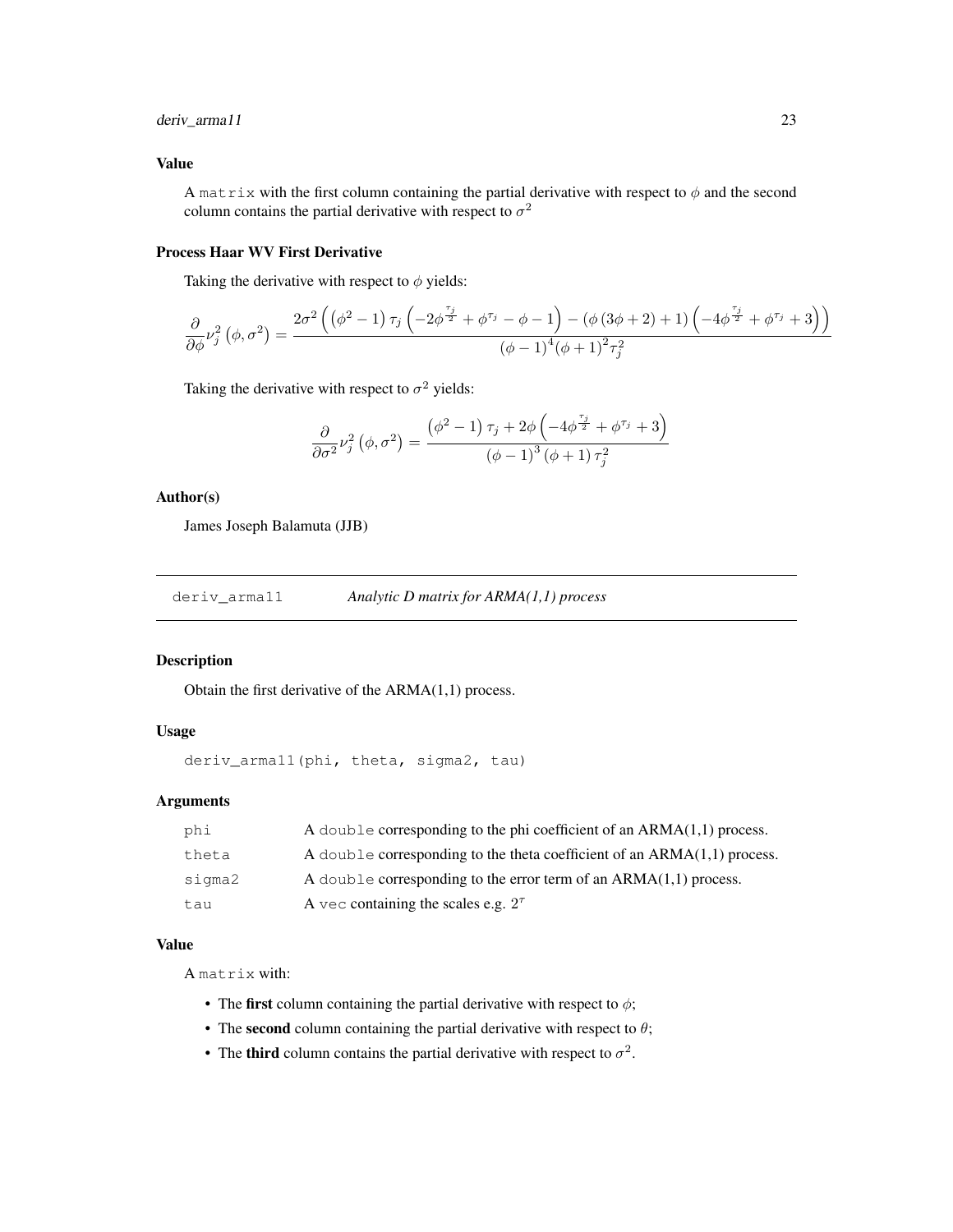24 deriv\_dr

# Process Haar WV First Derivative

Taking the derivative with respect to  $\phi$  yields:

$$
\frac{\partial}{\partial \phi} \nu_j^2 (\phi, \theta, \sigma^2) = \frac{2\sigma^2}{(\phi - 1)^4 (\phi + 1)^2 \tau_j^2} \left( \begin{array}{c} \tau_j \left( -(\theta + 1)^2 (\phi - 1)(\phi + 1)^2 - 2 (\phi^2 - 1) (\theta + \phi)(\theta + \phi + 1) \phi^{\frac{\tau_j}{2} - 1} + (\phi^2 - (\phi^2)(3\phi + 2)\phi + 1) + 2\theta (\phi^2 + \phi + 3) \phi + 1 \right) + (3\phi + 2)\phi + 1 \end{array} \right)
$$

Taking the derivative with respect to  $\theta$  yields:

$$
\frac{\partial}{\partial \theta} \nu_j^2 \left( \phi, \theta, \sigma^2 \right) = \frac{2\sigma^2 \left( \left( \theta + 1 \right) \left( \phi^2 - 1 \right) \tau_j + \left( 2\theta \phi + \phi^2 + 1 \right) \left( \phi^{\tau_j} - 4\phi^{\frac{\tau_j}{2}} + 3 \right) \right)}{\left( \phi - 1 \right)^3 \left( \phi + 1 \right) \tau_j^2}
$$

Taking the derivative with respect to  $\sigma^2$  yields:

$$
\frac{\partial}{\partial \sigma^2} \nu_j^2 \left( \phi, \theta, \sigma^2 \right) = \frac{2\sigma^2 \left( \left( \phi^2 - 1 \right) \tau_j + 2\phi \left( \phi^{\tau_j} - 4\phi^{\frac{\tau_j}{2}} + 3 \right) \right)}{(\phi - 1)^3 (\phi + 1) \tau_j^2}
$$

Author(s)

James Joseph Balamuta (JJB)

| Analytic D matrix for Drift (DR) Process |
|------------------------------------------|
|------------------------------------------|

# Description

Obtain the first derivative of the Drift (DR) process.

#### Usage

deriv\_dr(omega, tau)

### Arguments

| omega | A double that is the slope of the drift.    |
|-------|---------------------------------------------|
| tau   | A vec containing the scales e.g. $2^{\tau}$ |

#### Value

A matrix with the first column containing the partial derivative with respect to  $\omega$ .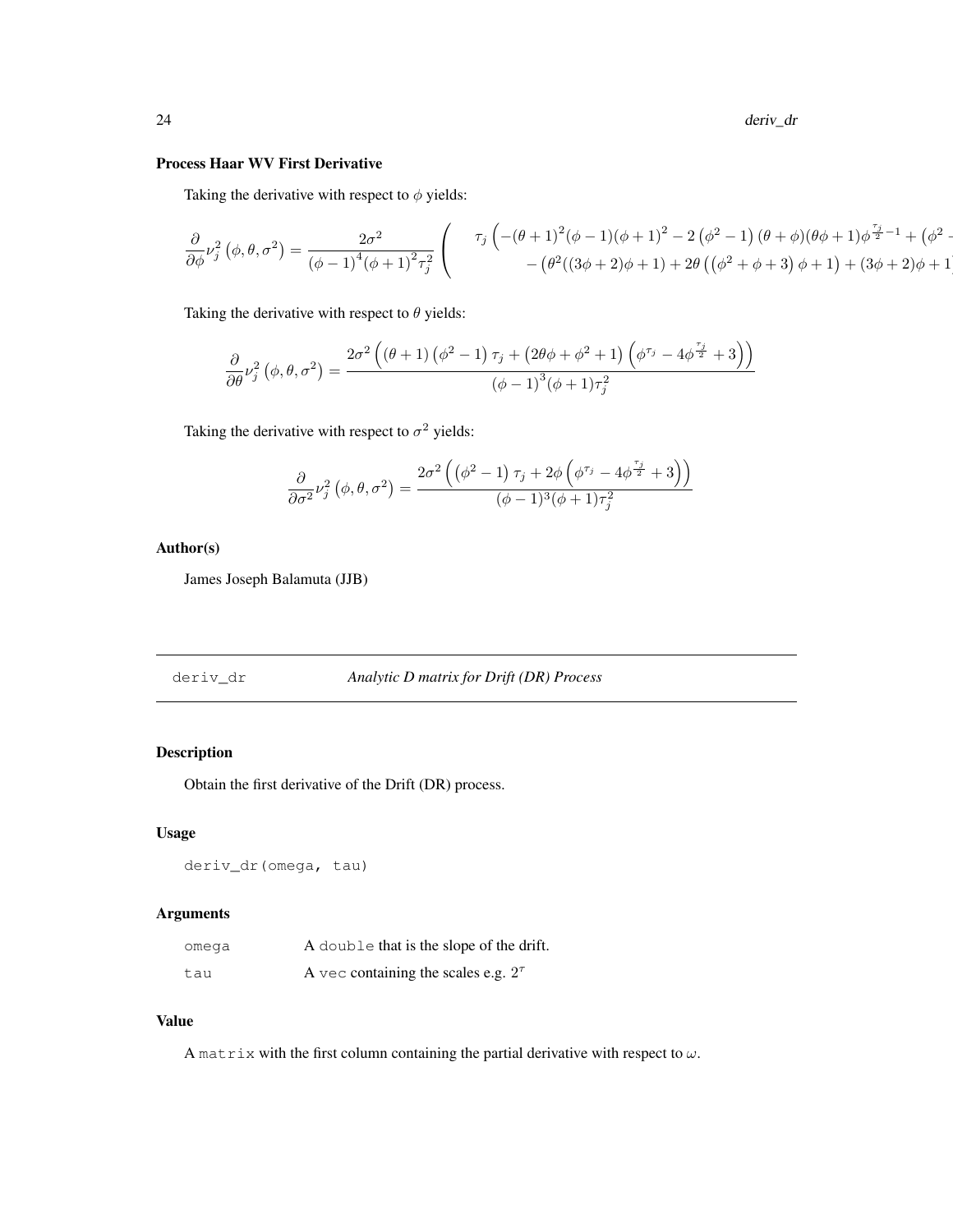deriv\_ma1 25

### Process Haar WV First Derivative

Taking the derivative with respect to  $\omega$  yields:

$$
\frac{\partial}{\partial \omega} \nu_j^2(\omega) = \frac{\tau_j^2 \omega}{8}
$$

Note: We are taking the derivative with respect to  $\omega$  and not  $\omega^2$  as the  $\omega$  relates to the slope of the process and not the processes variance like RW and WN. As a result, a second derivative exists and is not zero.

#### Author(s)

James Joseph Balamuta (JJB)

deriv\_ma1 *Analytic D matrix for MA(1) process*

### Description

Obtain the first derivative of the MA(1) process.

## Usage

```
deriv_ma1(theta, sigma2, tau)
```
### Arguments

| theta  | A double corresponding to the theta coefficient of an $MA(1)$ process. |
|--------|------------------------------------------------------------------------|
| sigma2 | A double corresponding to the error term of an $MA(1)$ process.        |
| tau    | A vec containing the scales e.g. $2^{\tau}$                            |

### Value

A matrix with the first column containing the partial derivative with respect to  $\theta$  and the second column contains the partial derivative with respect to  $\sigma^2$ 

#### Process Haar WV First Derivative

Taking the derivative with respect to  $\theta$  yields:

$$
\frac{\partial}{\partial \theta} \nu_j^2 (\theta, \sigma^2) = \frac{\sigma^2 (2 (\theta + 1) \tau_j - 6)}{\tau_j^2}
$$

Taking the derivative with respect to  $\sigma^2$  yields:

$$
\frac{\partial}{\partial \sigma^2} \nu_j^2 (\theta, \sigma^2) = \frac{(\theta + 1)^2 \tau_j - 6\theta}{\tau_j^2}
$$

#### Author(s)

James Joseph Balamuta (JJB)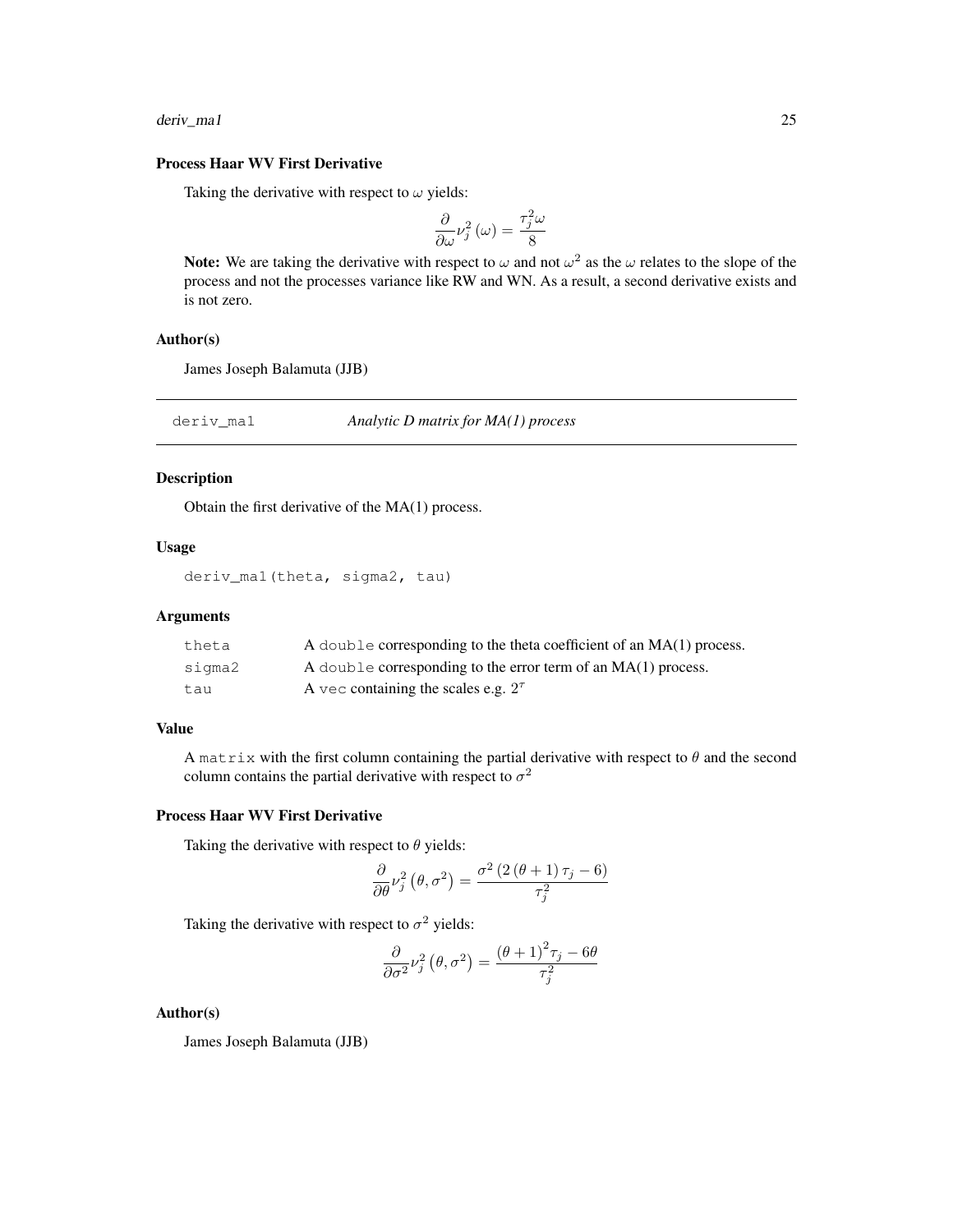Obtain the first derivative of the Quantization Noise (QN) process.

### Usage

deriv\_qn(tau)

### Arguments

tau  $A$  vec containing the scales e.g.  $2^{\tau}$ 

### Value

A matrix with the first column containing the partial derivative with respect to  $Q^2$ .

### Process Haar WV First Derivative

Taking the derivative with respect to  $Q^2$  yields:

$$
\frac{\partial}{\partial Q^2}\nu_j^2\left(Q^2\right)=\frac{6}{\tau_j^2}
$$

#### Author(s)

James Joseph Balamuta (JJB)

deriv\_rw *Analytic D matrix Random Walk (RW) Process*

### Description

Obtain the first derivative of the Random Walk (RW) process.

### Usage

deriv\_rw(tau)

#### Arguments

tau  $A$  vec containing the scales e.g.  $2^{\tau}$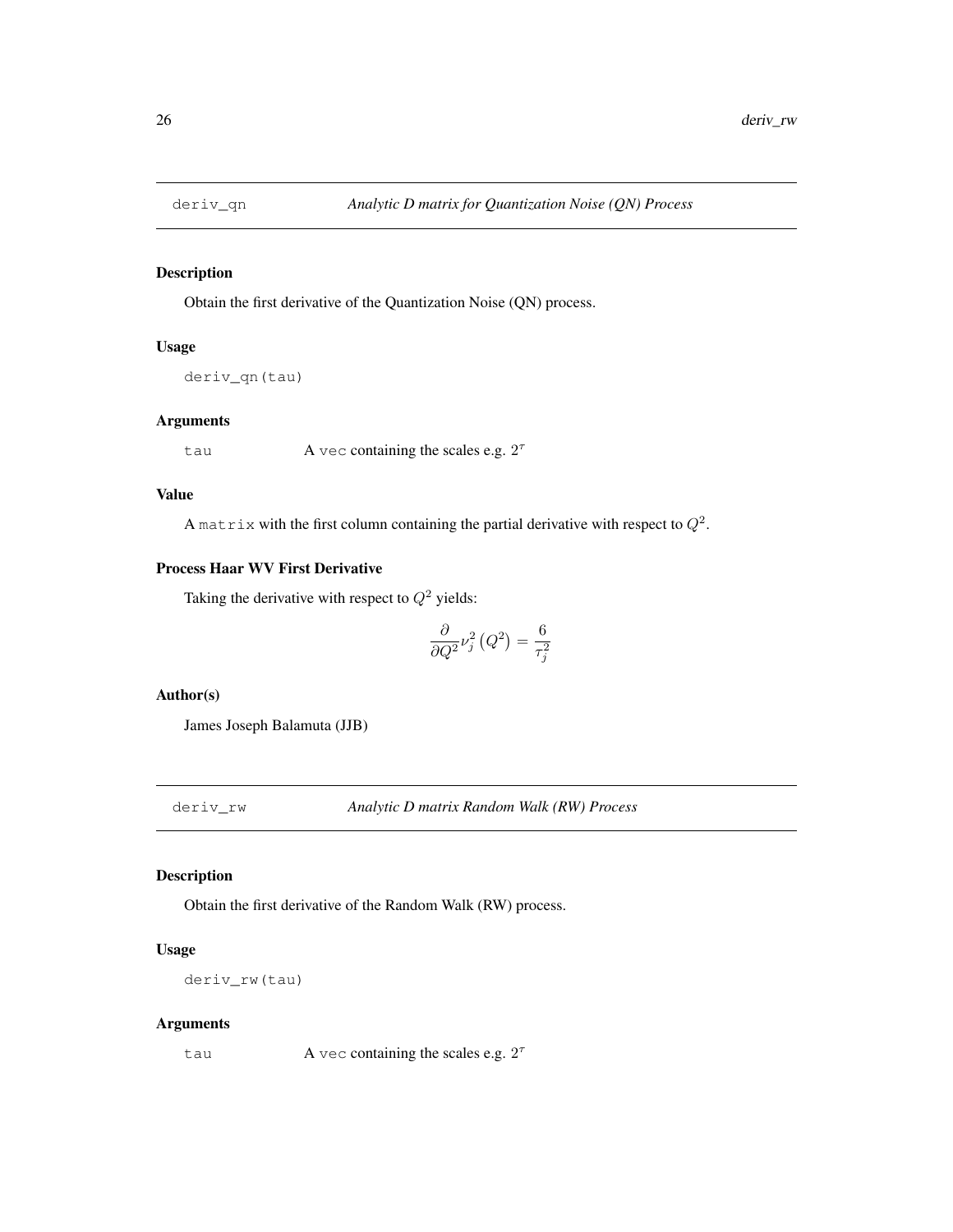#### deriv\_wn 27

# Value

A matrix with the first column containing the partial derivative with respect to  $\gamma^2$ .

#### Process Haar WV First Derivative

Taking the derivative with respect to  $\gamma^2$  yields:

$$
\frac{\partial}{\partial \gamma^2} \nu_j^2 \left( \gamma^2 \right) = \frac{\tau_j^2 + 2}{12\tau_j}
$$

### Author(s)

James Joseph Balamuta (JJB)

deriv\_wn *Analytic D Matrix for a Gaussian White Noise (WN) Process*

### Description

Obtain the first derivative of the Gaussian White Noise (WN) process.

### Usage

deriv\_wn(tau)

### Arguments

tau  $A$  vec containing the scales e.g.  $2^{\tau}$ 

#### Value

A matrix with the first column containing the partial derivative with respect to  $\sigma^2$ .

# Process Haar WV First Derivative

Taking the derivative with respect to  $\sigma^2$  yields:

$$
\frac{\partial}{\partial \sigma^2} \nu_j^2 (\sigma^2) = \frac{1}{\tau_j}
$$

#### Author(s)

James Joseph Balamuta (JJB)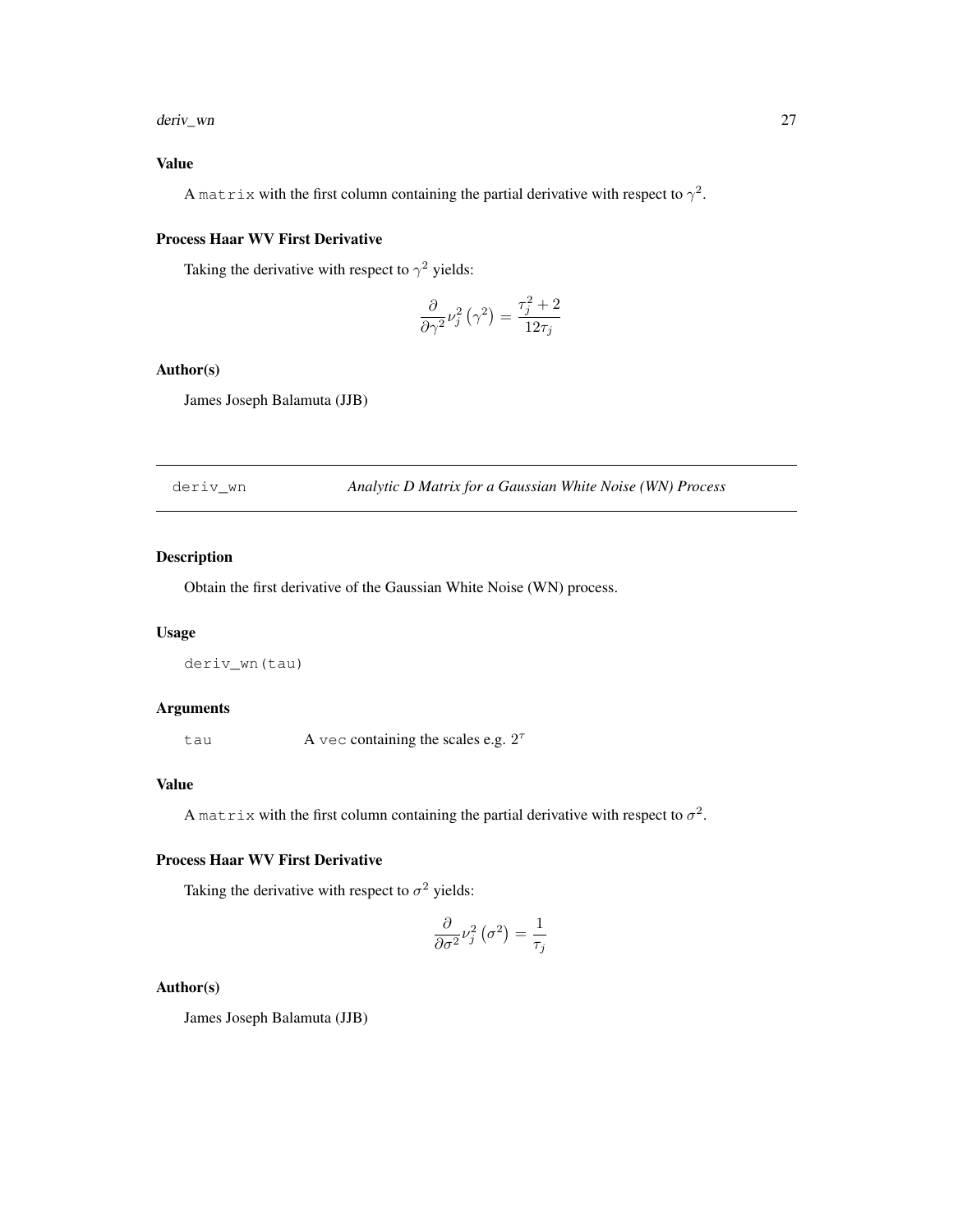diag\_boxpierce *Box-Pierce*

### Description

Performs the Box-Pierce test to assess the Null Hypothesis of Independence in a Time Series

### Usage

```
diag_boxpierce(x, order = NULL, stop_lag = 20, stdres = FALSE,
 plot = TRUE)
```
### Arguments

| $\mathsf{x}$ | An arima or data set.                                                                                        |
|--------------|--------------------------------------------------------------------------------------------------------------|
| order        | An integer indicating the degrees of freedom. If 'x' is not a series of residu-<br>als, then set equal to 0. |
| stop_lag     | An integer indicating the length of lags that should be calculated.                                          |
| stdres       | A boolean indicating whether to standardize the residualizes (e.g. $res/sd(res)$ )<br>or not.                |
| plot         | A logical. If TRUE (the default) a plot should be produced.                                                  |

### Author(s)

James Balamuta, Stéphane Guerrier, Yuming Zhang

diag\_ljungbox *Ljung-Box*

### Description

Performs the Ljung-Box test to assess the Null Hypothesis of Independence in a Time Series

#### Usage

```
diag_ljungbox(x, order = NULL, stop_lag = 20, stdres = FALSE,
 plot = TRUE)
```
### Arguments

| $\mathsf{x}$ | An arima or data set.                                                                                        |
|--------------|--------------------------------------------------------------------------------------------------------------|
| order        | An integer indicating the degrees of freedom. If 'x' is not a series of residu-<br>als, then set equal to 0. |
| stop lag     | An integer indicating the length of lags that should be calculated.                                          |
| stdres       | A boolean indicating whether to standardize the residualizes (e.g. $res/sd(res)$ )<br>or not.                |
| plot         | A logical. If TRUE (the default) a plot should be produced.                                                  |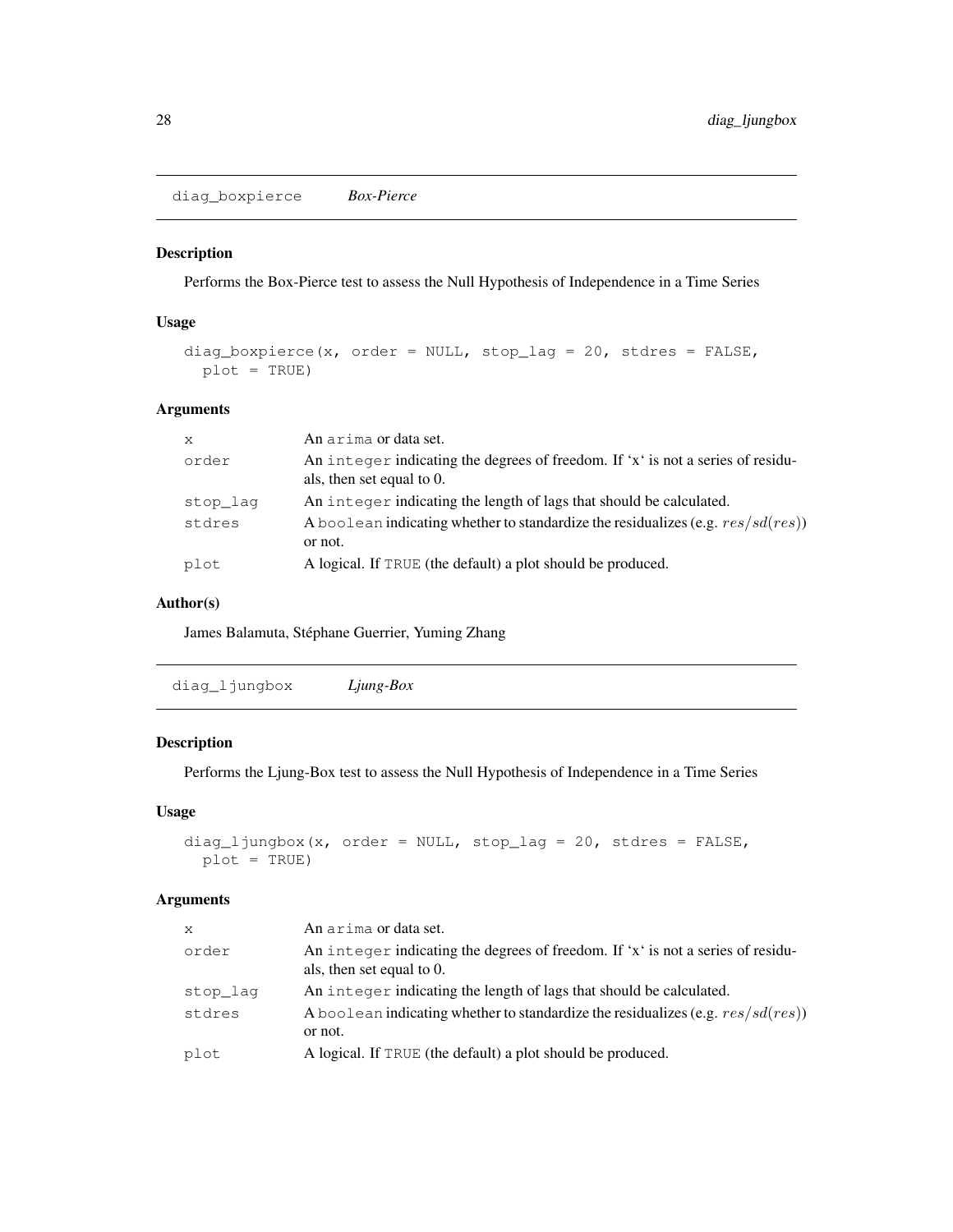#### diag\_plot 29

#### Author(s)

James Balamuta, Stéphane Guerrier, Yuming Zhang

diag\_plot *Diagnostic Plot of Residuals*

### Description

This function will plot 8 diagnostic plots to assess the model used to fit the data. These include: (1) residuals plot, (2) residuals vs fitted values, (3) histogram of distribution of standardized residuals, (4) Normal Q-Q plot of residuals, (5) ACF plot, (6) PACF plot, (7) Haar Wavelet Variance Representation, (8) Box test results.

### Usage

diag\_plot(Xt = NULL, model = NULL, resids = NULL, std = FALSE)

### Arguments

| Χt     | The data used to construct said model.                                                                         |
|--------|----------------------------------------------------------------------------------------------------------------|
| model  | A fitsimts, lm or gam object.                                                                                  |
| resids | A vector of residuals for diagnostics.                                                                         |
| std    | A boolean indicating whether we use standardized residuals for (1) residuals<br>plot and (8) Box test results. |

#### Author(s)

Yuming Zhang

diag\_portmanteau\_ *Portmanteau Tests*

#### Description

Performs the Portmanteau test to assess the Null Hypothesis of Independence in a Time Series

#### Usage

```
diag_portmanteau_(x, order = NULL, stop_lag = 20, stdres = FALSE,
  test = "Ljung-Box", plot = TRUE)
```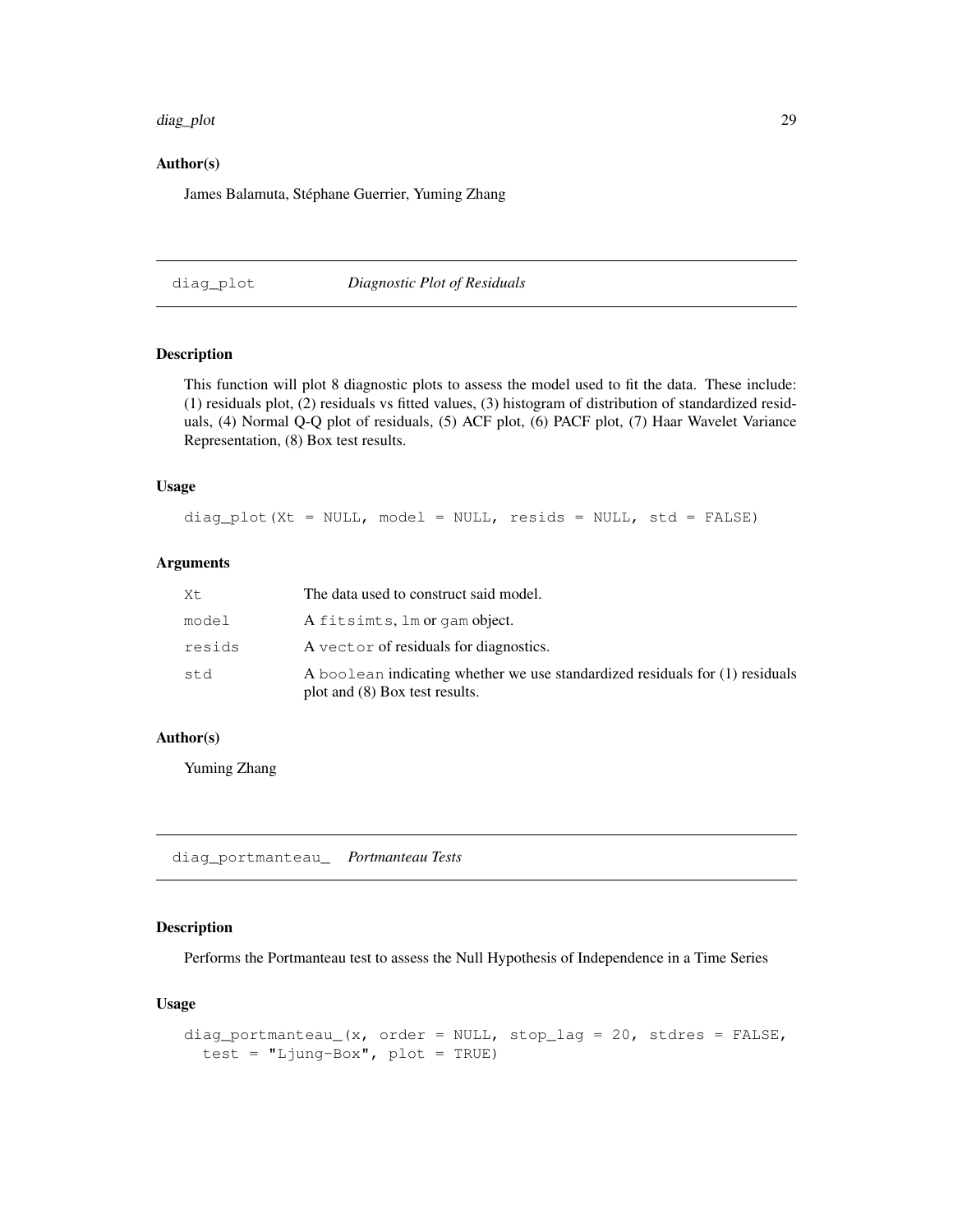# Arguments

| $\mathsf{x}$ | An arima or data set.                                                                                        |
|--------------|--------------------------------------------------------------------------------------------------------------|
| order        | An integer indicating the degrees of freedom. If 'x' is not a series of residu-<br>als, then set equal to 0. |
| stop lag     | An integer indicating the length of lags that should be calculated.                                          |
| stdres       | A boolean indicating whether to standardize the residualizes (e.g. $res/sd(res)$ )<br>or not.                |
| test         | A string indicating whether to perform Ljung-Box test or Box-Pierce test.                                    |
| plot         | A logical. If TRUE (the default) a plot should be produced.                                                  |

### Author(s)

James Balamuta, Stéphane Guerrier, Yuming Zhang

DR *Create an Drift (DR) Process*

### Description

Sets up the necessary backend for the DR process.

#### Usage

DR(omega = NULL)

### Arguments

omega A double value for the slope of a DR process (see Note for details).

# Value

An S3 object with called ts.model with the following structure:

process.desc Used in summary: "DR" theta slope print String containing simplified model plength Number of parameters obj.desc y desc replicated x times obj Depth of parameters e.g. list(1) starting Guess starting values? TRUE or FALSE (e.g. specified value)

#### Note

We consider the following model:

 $Y_t = \omega t$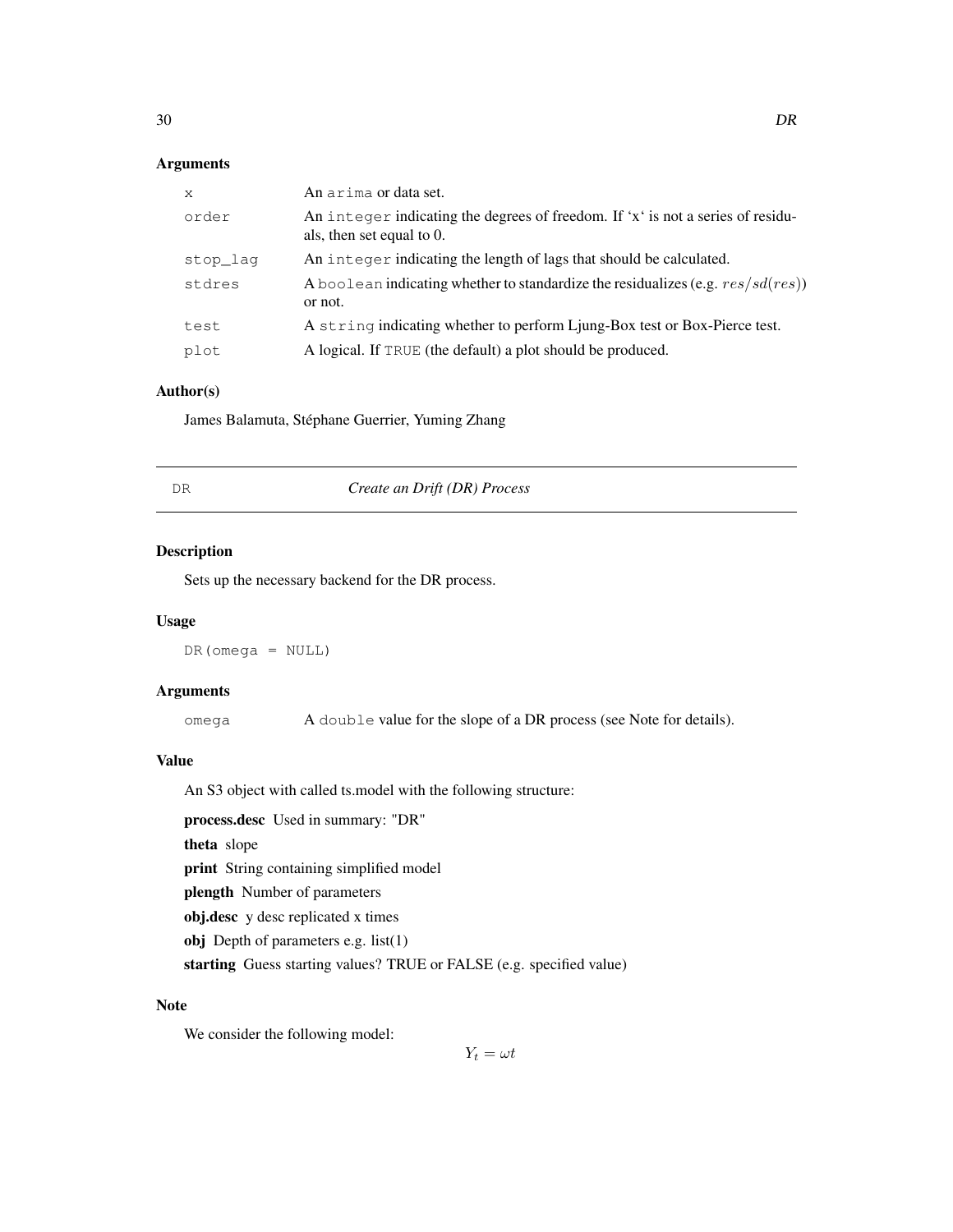#### $dr_{\perp}$  to  $\perp$  wv  $\frac{31}{2}$

# Author(s)

James Balamuta

# Examples

```
DR()
DR(omega=3.4)
```

| dr_to_wv | Drift to WV |
|----------|-------------|
|          |             |

# Description

This function compute the WV (haar) of a Drift process

### Usage

dr\_to\_wv(omega, tau)

# Arguments

| omega | A double corresponding to the slope of the drift |
|-------|--------------------------------------------------|
| tau   | A vec containing the scales e.g. $2^{\tau}$      |

# Value

A vec containing the wavelet variance of the drift.

# Process Haar Wavelet Variance Formula

The Drift (DR) process has a Haar Wavelet Variance given by:

$$
\nu_j^2\left(\omega\right) = \frac{\tau_j^2\omega^2}{16}
$$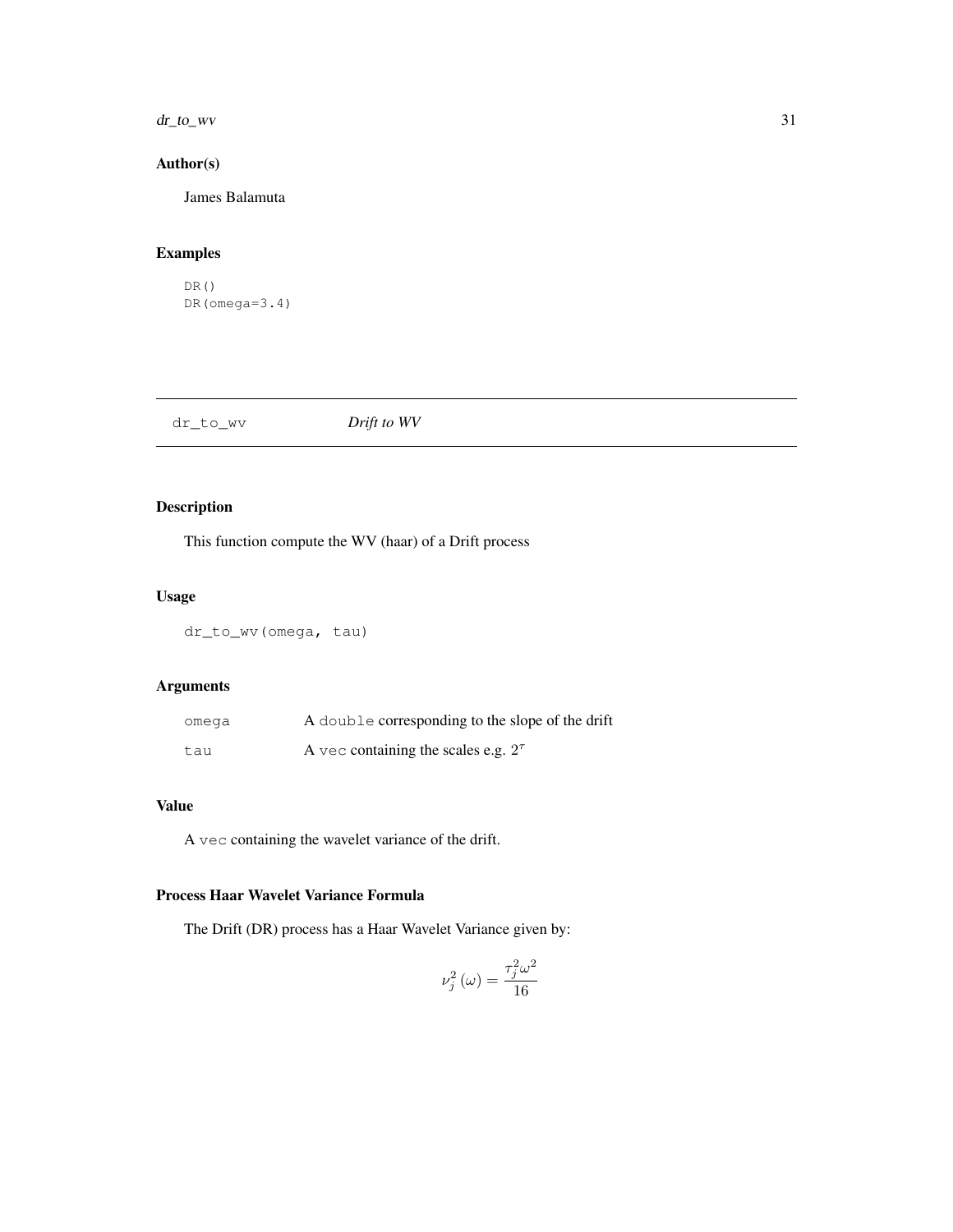This function can fit a time series model to data using different methods.

#### Usage

estimate(model, Xt, method = "mle", demean = TRUE)

#### Arguments

| model  | A time series model.                                                                                                  |
|--------|-----------------------------------------------------------------------------------------------------------------------|
| Xt     | A vector of time series data.                                                                                         |
| method | A string indicating the method used for model fitting. Supported methods<br>include mle, yule-walker, gmwm and rgmwm. |
| demean | A boolean indicating whether the model includes a mean / intercept term or<br>not.                                    |

### Author(s)

Stéphane Guerrier and Yuming Zhang

```
Xt = gen\_qts(300, AR(phi = c(0, 0, 0.8), sigma2 = 1))plot(Xt)
estimate(AR(3), Xt)
Xt = gen\_gts(300, MA(theta = 0.5, sigma2 = 1))plot(Xt)
estimate(MA(1), Xt, method = "gmwm")
Xt = gen\_gts(300, ARMA(ar = c(0.8, -0.5), ma = 0.5, sigma2 = 1))plot(Xt)
estimate(ARMA(2,1), Xt, method = "rgmwm")
Xt = gen\_gts(300, ARIMA(ar = c(0.8, -0.5), i = 1, ma = 0.5, sigma2 = 1))plot(Xt)
estimate(ARIMA(2,1,1), Xt, method = "mle")
Xt = gen_gts(1000, SARIMA(ar = c(0.5, -0.25), i = 0, ma = 0.5, sar = -0.8,
si = 1, sma = 0.25, s = 24, sigma2 = 1))
plot(Xt)
estimate(SARIMA(ar = 2, i = 0, ma = 1, sar = 1, si = 1, sma = 1, s = 24), Xt,
method = "rgmwm")
```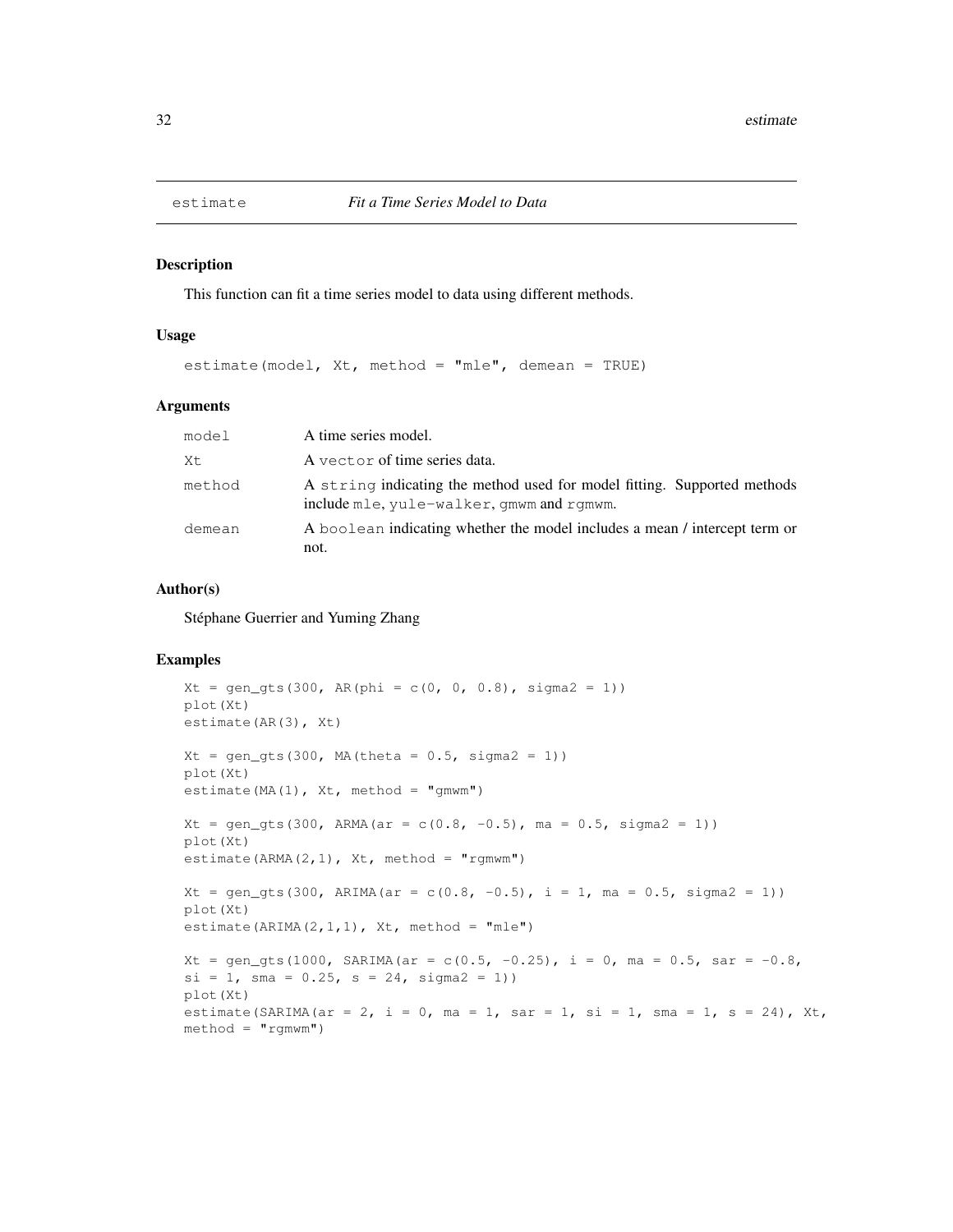This function calculates AIC, BIC and HQ or the MAPE for a list of time series models. This function currently only supports models estimated by the MLE.

### Usage

```
evaluate(models, Xt, criterion = "IC", start = 0.8, demean = TRUE,
 print = TRUE)
```
### Arguments

| models    | A time series model or a list of time series models.                                                                         |
|-----------|------------------------------------------------------------------------------------------------------------------------------|
| Χt        | A time series (i.e gts object).                                                                                              |
| criterion | Either "IC" for AIC, BIC and HQ or "MAPE" for MAPE.                                                                          |
| start     | A numeric indicating the starting proportion of the data that is used for pre-<br>$diction$ (assuming criterion $=$ "MAPE"). |
| demean    | A boolean indicating whether the model includes a mean / intercept term or<br>not.                                           |
| print     | logical. If TRUE (the default) results are printed.                                                                          |

#### Value

AIC, BIC and HQ or MAPE

#### Author(s)

Stéphane Guerrier

```
set.seed(18)
n = 300
Xt = gen\_gts(n, AR(phi = c(0, 0, 0.8), sigma2 = 1))evaluate(AR(1), Xt)
evaluate(list(AR(1), AR(3), MA(3), ARMA(1,2),
SARIMA(ar = 1, i = 0, ma = 1, sar = 1, si = 1, sma = 1, s = 12)), Xt)
evaluate(list(AR(1), AR(3)), Xt, criterion = "MAPE")
```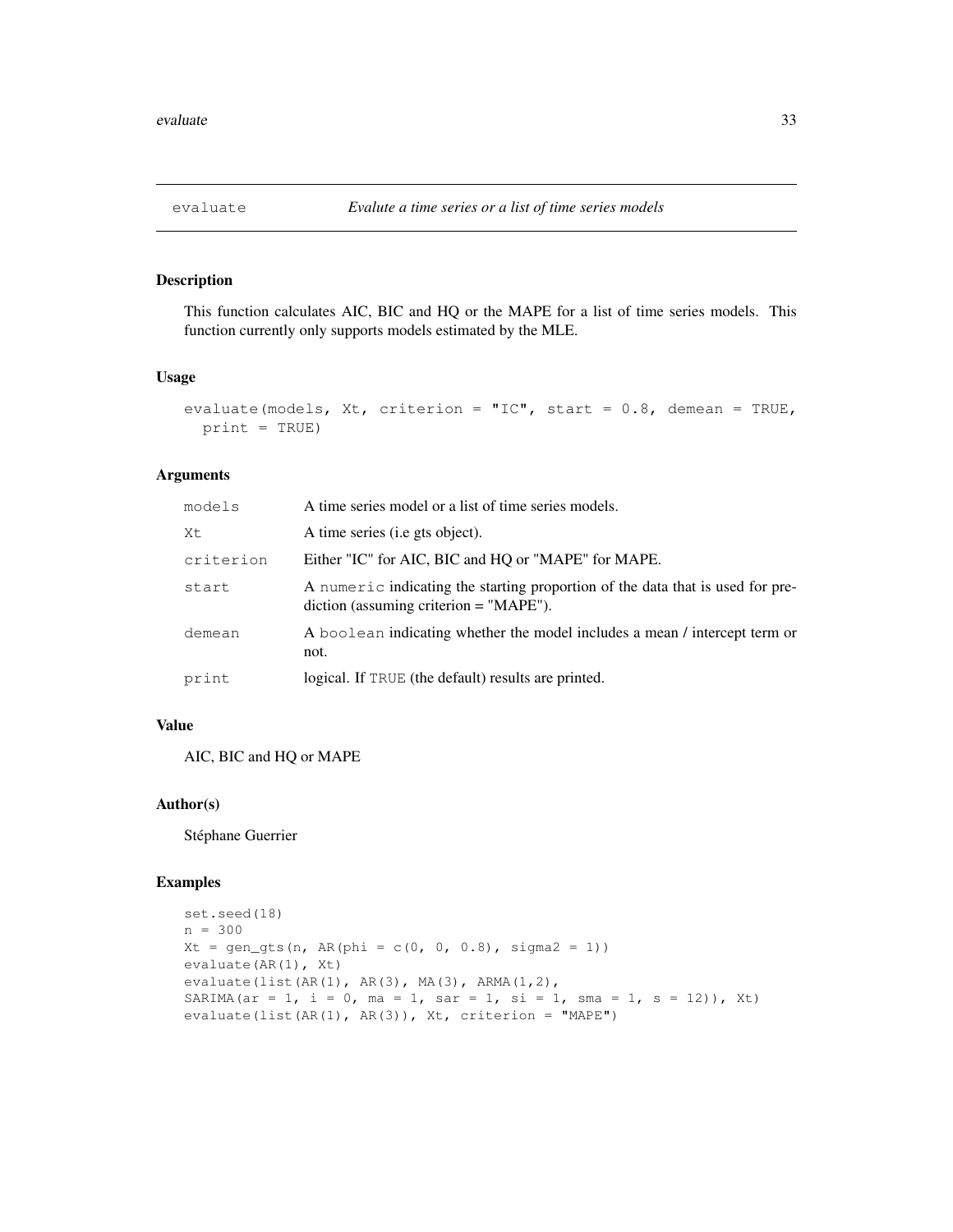This function allows us to generate a non-stationary AR(1) block process.

### Usage

```
gen_ar1blocks(phi, sigma2, n_total, n_block, scale = 10,
title = NULL, seed = 135, ...
```
#### Arguments

| phi      | A double value for the autocorrection parameter $\phi$ .                                 |
|----------|------------------------------------------------------------------------------------------|
| sigma2   | A double value for the variance parameter $\sigma^2$ .                                   |
| n_total  | An integer indicating the length of the simulated $AR(1)$ block process.                 |
| n block  | An integer indicating the length of each block of the $AR(1)$ block process.             |
| scale    | An integer indicating the number of levels of decomposition. The default<br>value is 10. |
| title    | A string indicating the name of the time series data.                                    |
| seed     | An integer defined for simulation replication purposes.                                  |
| $\ddots$ | Additional parameters.                                                                   |
|          |                                                                                          |

#### Value

A vector containing the AR(1) block process.

#### Note

This function generates a non-stationary AR(1) block process whose theoretical maximum overlapping allan variance (MOAV) is different from the theoretical MOAV of a stationary AR(1) process. This difference in the value of the allan variance between stationary and non-stationary processes has been shown through the calculation of the theoretical allan variance given in "A Study of the Allan Variance for Constant-Mean Non-Stationary Processes" by Xu et al. (IEEE Signal Processing Letters, 2017), preprint available: https://arxiv.org/abs/1702.07795.

#### Author(s)

Yuming Zhang and Haotian Xu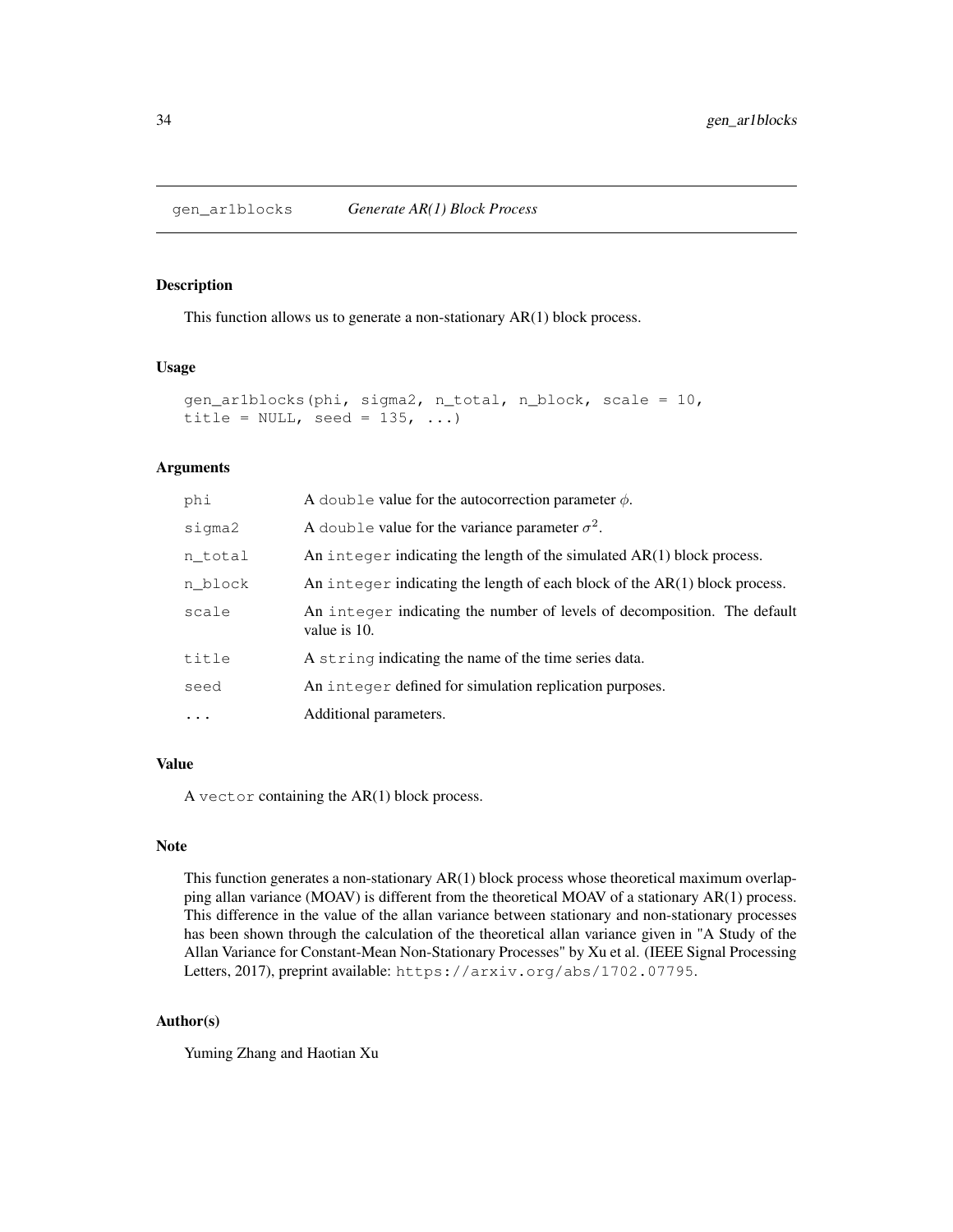#### gen\_bi 35

#### Examples

```
Xt = gen\_ar1blocks(phi = 0.9, sigma2 = 1,n_{total} = 1000, n_{block} = 10, scale = 100plot(Xt)
Yt = gen_ar1blocks(phi = 0.5, sigma2 = 5, n_total = 800,
n\_block = 20, scale = 50)
plot(Yt)
```
#### gen\_bi *Generate Bias-Instability Process*

### Description

This function allows to generate a non-stationary bias-instability process.

#### Usage

gen\_bi(sigma2, n\_total, n\_block, title = NULL, seed = 135, ...)

### Arguments

| sigma2     | A double value for the variance parameter $\sigma^2$ .                          |
|------------|---------------------------------------------------------------------------------|
| n total    | An integer indicating the length of the simulated bias-instability process.     |
| n block    | An integer indicating the length of each block of the bias-instability process. |
| title      | A string defining the name of the time series data.                             |
| seed       | An integer defined for simulation replication purposes.                         |
| $\ddots$ . | Additional parameters.                                                          |

### Value

A vector containing the bias-instability process.

#### Note

This function generates a non-stationary bias-instability process whose theoretical maximum overlapping allan variance (MOAV) is close to the theoretical MOAV of the best approximation of this process through a stationary AR(1) process over some scales. However, this approximation is not good enough when considering the logarithmic representation of the allan variance. Therefore, the exact form of the allan variance of this non-stationary process allows us to better interpret the signals characterized by bias-instability, as shown in "A Study of the Allan Variance for Constant-Mean Non-Stationary Processes" by Xu et al. (IEEE Signal Processing Letters, 2017), preprint available: https://arxiv.org/abs/1702.07795.

#### Author(s)

Yuming Zhang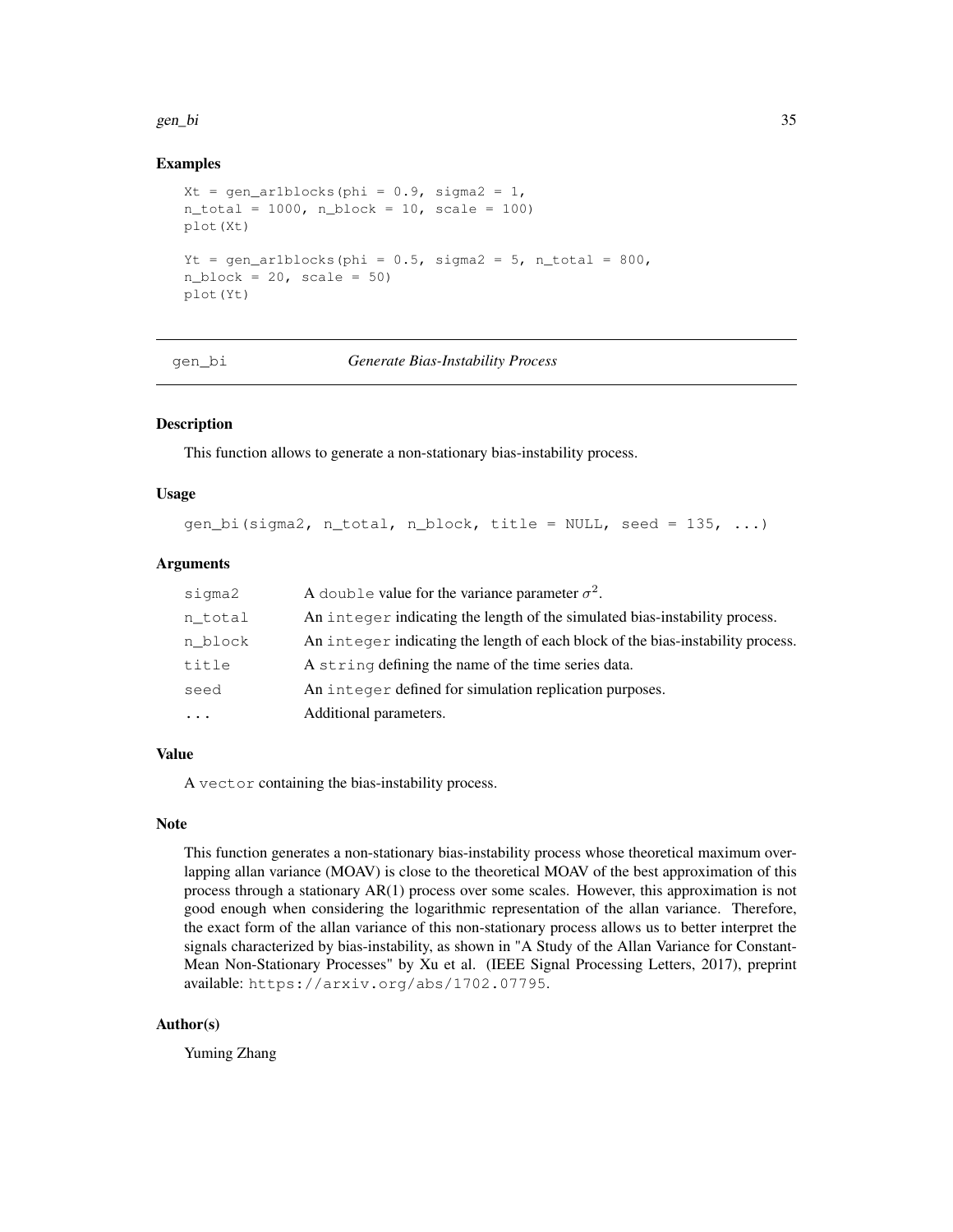### Examples

```
Xt = gen\_bi(sigma2 = 1, n\_total = 1000, n\_block = 10)plot(Xt)
Yt = gen_bi(sigma2 = 0.8, n_total = 800, n_block = 20,
title = "non-stationary bias-instability process")
plot(Yt)
```
gen\_gts *Simulate a simts TS object using a theoretical model*

# Description

Create a gts object based on a time series model.

#### Usage

```
gen_gts(n, model, start = 0, end = NULL, freq = 1, unit_ts = NULL,
 unit_time = NULL, name_ts = NULL, name_time = NULL)
```
#### Arguments

| n         | An integer containing the length of the time series.                                     |
|-----------|------------------------------------------------------------------------------------------|
| model     | A ts. model or simis object containing the available models in the simis<br>package.     |
| start     | A numeric that provides the time of the first observation.                               |
| end       | A numeric that provides the time of the last observation.                                |
| freq      | A numeric that provides the rate of samples. Default value is 1.                         |
| unit ts   | A string that contains the unit expression of the time series. Default value is<br>NULL. |
| unit time | A string that contains the unit expression of the time. Default value is NULL.           |
| name ts   | A string that provides an identifier for the time series data. Default value is<br>NULL. |
| name_time | A string that provides an identifier for the time. Default value is NULL.                |

### Details

This function accepts either a ts.model object (e.g. AR1(phi = .3, sigma2 =1) + WN(sigma2 = 1)) or a simts object.

#### Value

A gts object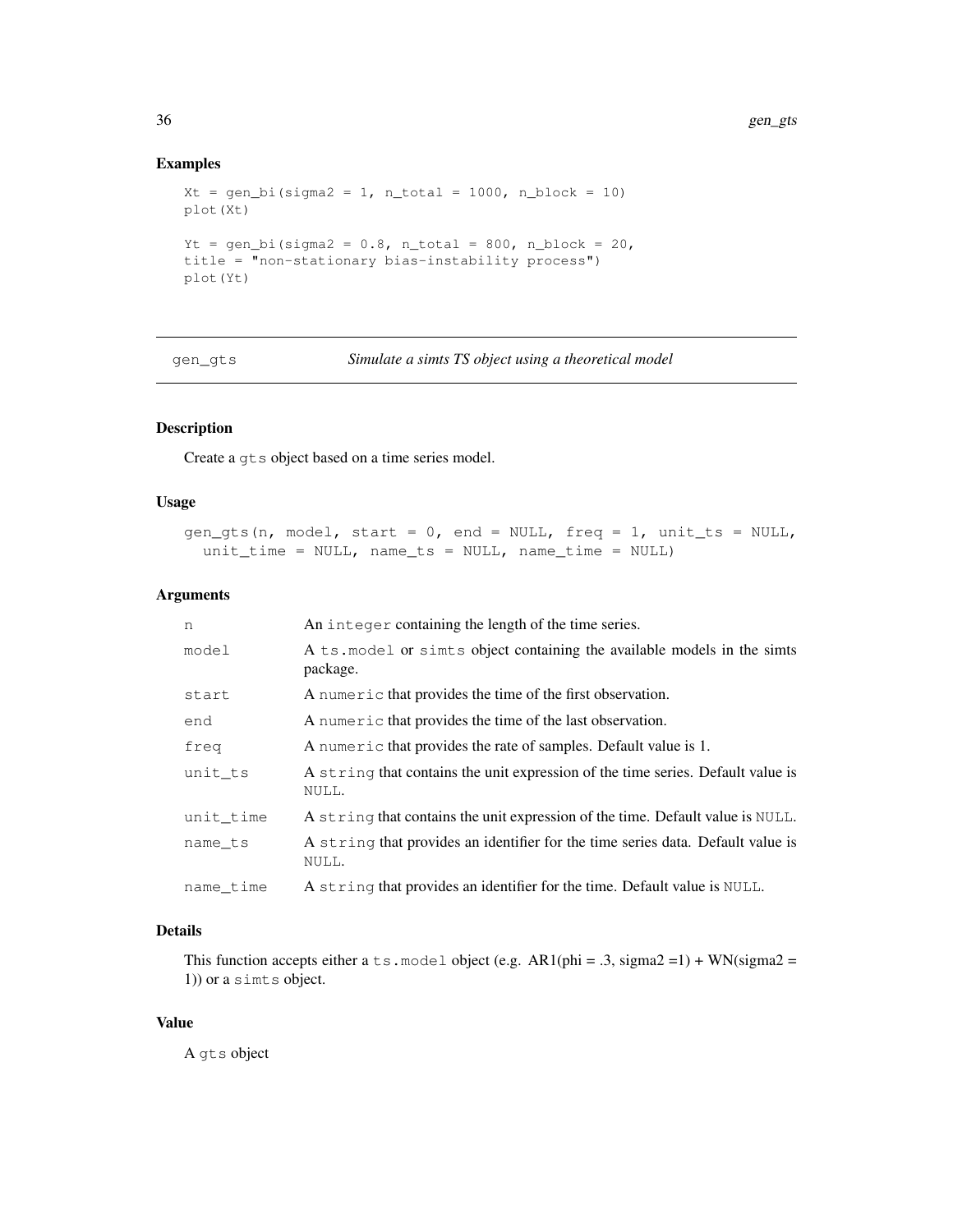#### gen\_lts 37

### Author(s)

James Balamuta and Wenchao Yang

#### Examples

```
# Set seed for reproducibility
set.seed(1336)
n = 1000# AR1 + WN
model = AR1(phi = .5, sigma2 = .1) + WN(sigma2=1)x = gen\_gts(n, model)plot(x)
# Reset seed
set.seed(1336)
# GM + WN
# Convert from AR1 to GM values
m = ar1_to_gm(c(.5,.1),10)# Beta = 6.9314718, Sigma2_gm = 0.1333333
model = GM(beta = m[1], sigma2_gm = m[2]) + WN(sigma2=1)x2 = gen\_gts(n, model, freq = 10, unit_time = 'sec')plot(x2)
# Same time series
all.equal(x, x2, check.attributes = FALSE)
```
gen\_lts *Generate a Latent Time Series Object Based on a Model*

### Description

Simulate a  $l$ ts object based on a supplied time series model.

### Usage

```
gen_lts(n, model, start = 0, end = NULL, freq = 1, unit_ts = NULL,
 unit_time = NULL, name_ts = NULL, name_time = NULL,
 process = NULL)
```
# Arguments

| n     | An interger indicating the amount of observations generated in this function. |
|-------|-------------------------------------------------------------------------------|
| model | A ts model or simis object containing one of the allowed models.              |
| start | A numeric that provides the time of the first observation.                    |
| end   | A numeric that provides the time of the last observation.                     |
|       |                                                                               |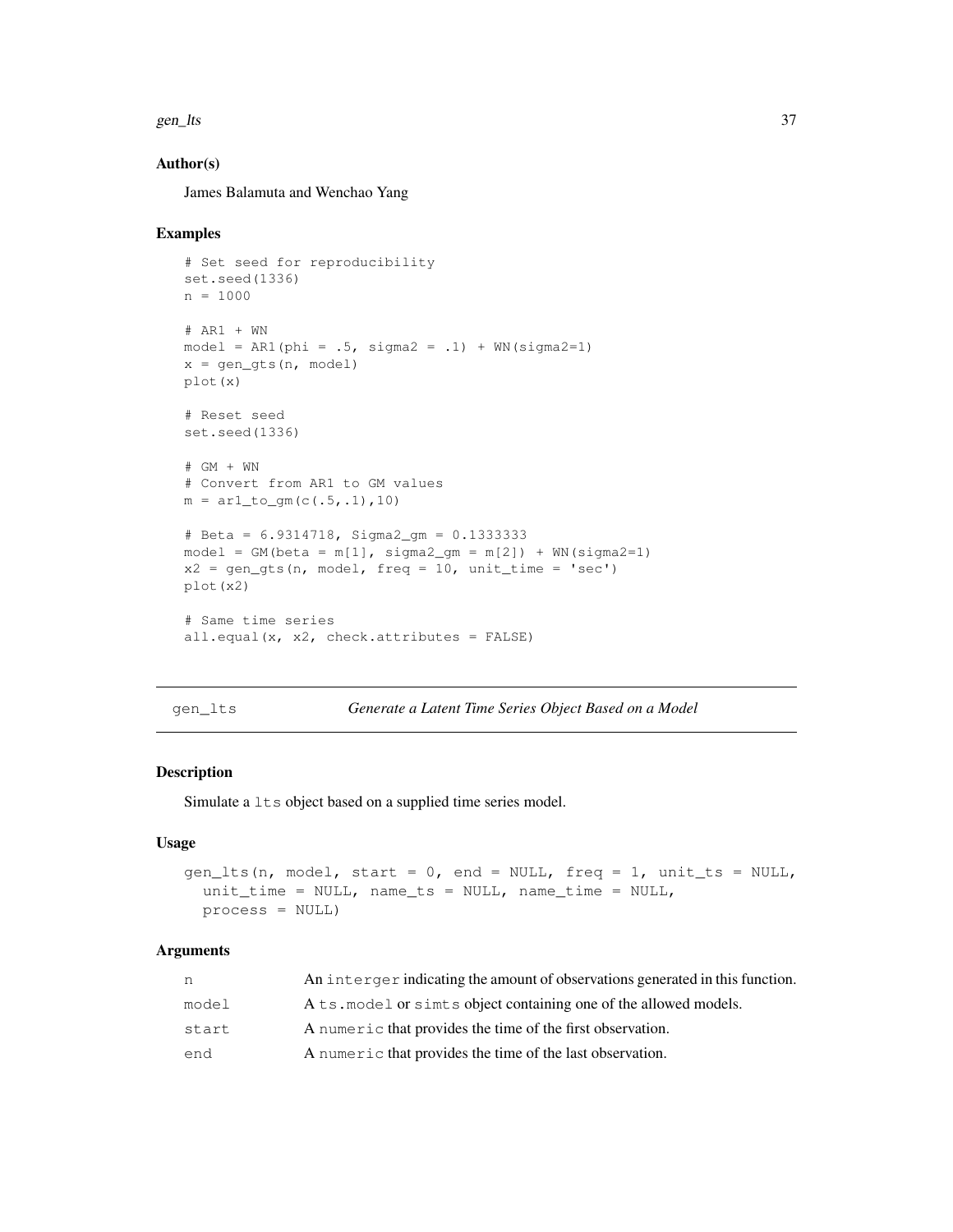| freq      | A numeric that provides the rate/frequency at which the time series is sam-<br>pled. The default value is 1.                  |
|-----------|-------------------------------------------------------------------------------------------------------------------------------|
| unit_ts   | A string that contains the unit of measure of the time series. The default<br>value is NULL.                                  |
| unit time | A string that contains the unit of measure of the time. The default value is<br>NULL.                                         |
| name ts   | A string that provides an identifier for the time series data. Default value is<br>NULL.                                      |
| name time | A string that provides an identifier for the time. Default value is NULL.                                                     |
| process   | A vector that contains model names of each column in the data object where<br>the last name is the sum of the previous names. |
|           |                                                                                                                               |

#### Details

This function accepts either a ts.model object (e.g.  $AR1(\text{phi} = .3, \text{sigma2} = 1) + \text{WN}(\text{sigma2} = 1)$ 1)) or a simts object.

#### Value

A lts object with the following attributes:

start The time of the first observation.

end The time of the last observation.

freq Numeric representation of the sampling frequency/rate.

unit A string reporting the unit of measurement.

name Name of the generated dataset.

process A vector that contains model names of decomposed and combined processes

# Author(s)

James Balamuta, Wenchao Yang, and Justin Lee

```
# AR
set.seed(1336)
model = ARI(phi = .99, sigma2 = 1) + WN(sigma2 = 1)test = gen_lts(1000, model)
plot(test)
```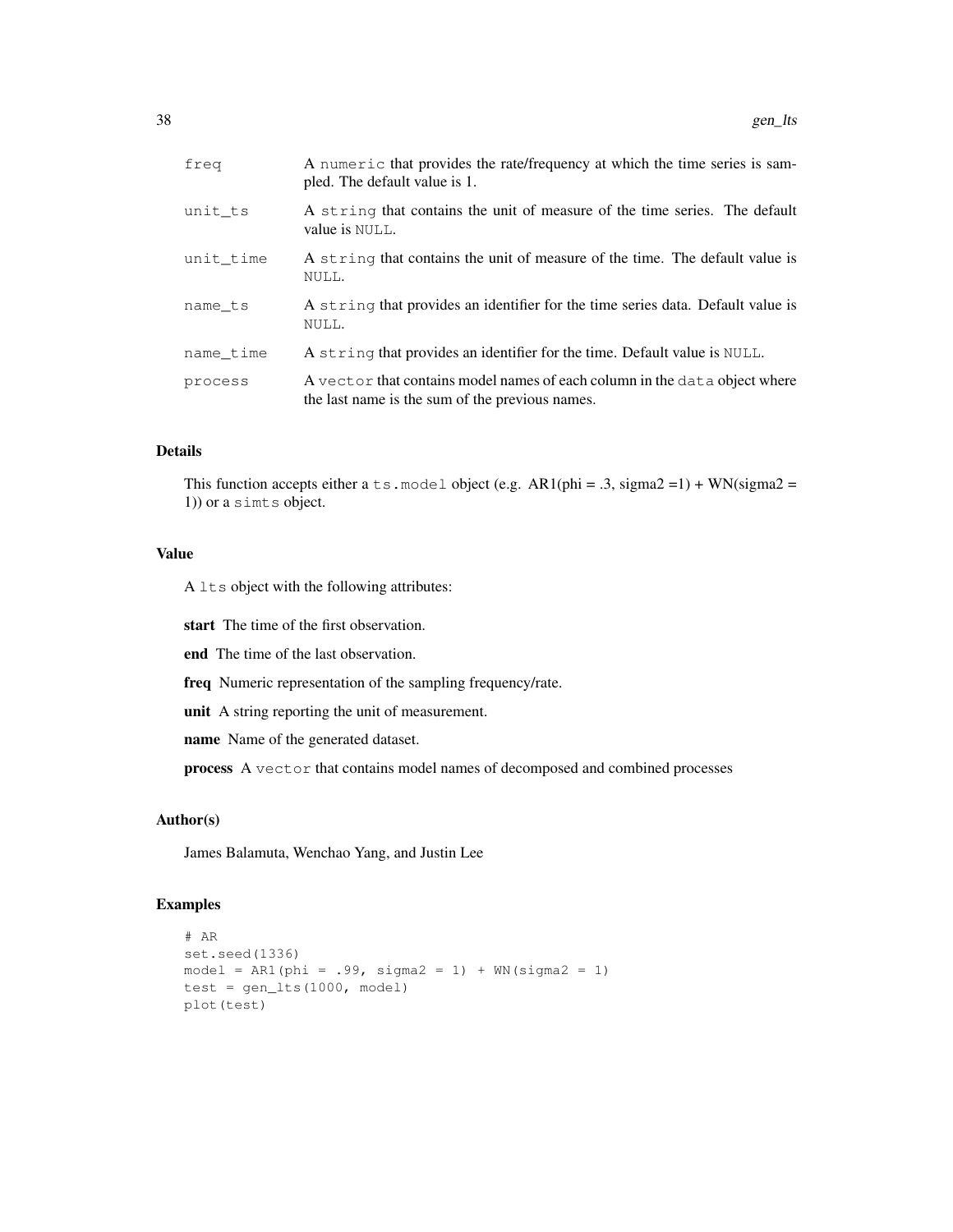This function allows to generate a non-stationary white noise process.

#### Usage

gen\_nswn(n\_total, title = NULL, seed =  $135$ , ...)

#### Arguments

| n total  | An integer indicating the length of the simulated non-stationary white noise |
|----------|------------------------------------------------------------------------------|
|          | process.                                                                     |
| title    | A string defining the name of the time series data.                          |
| seed     | An integer defined for simulation replication purposes.                      |
| $\cdots$ | Additional parameters.                                                       |

#### Value

A vector containing the non-stationary white noise process.

#### Note

This function generates a non-stationary white noise process whose theoretical maximum overlapping allan variance (MOAV) corresponds to the theoretical MOAV of the stationary white noise process. This example confirms that the allan variance is unable to distinguish between a stationary white noise process and a white noise process whose second-order behavior is non-stationary, as pointed out in the paper "A Study of the Allan Variance for Constant-Mean Non-Stationary Processes" by Xu et al. (IEEE Signal Processing Letters, 2017), preprint available: https: //arxiv.org/abs/1702.07795.

# Author(s)

Yuming Zhang

```
Xt = gen_nswn(n_{total} = 1000)plot(Xt)
Yt = gen_nswn(n_total = 2000, title = "non-stationary
white noise process", seed = 1960)
plot(Yt)
```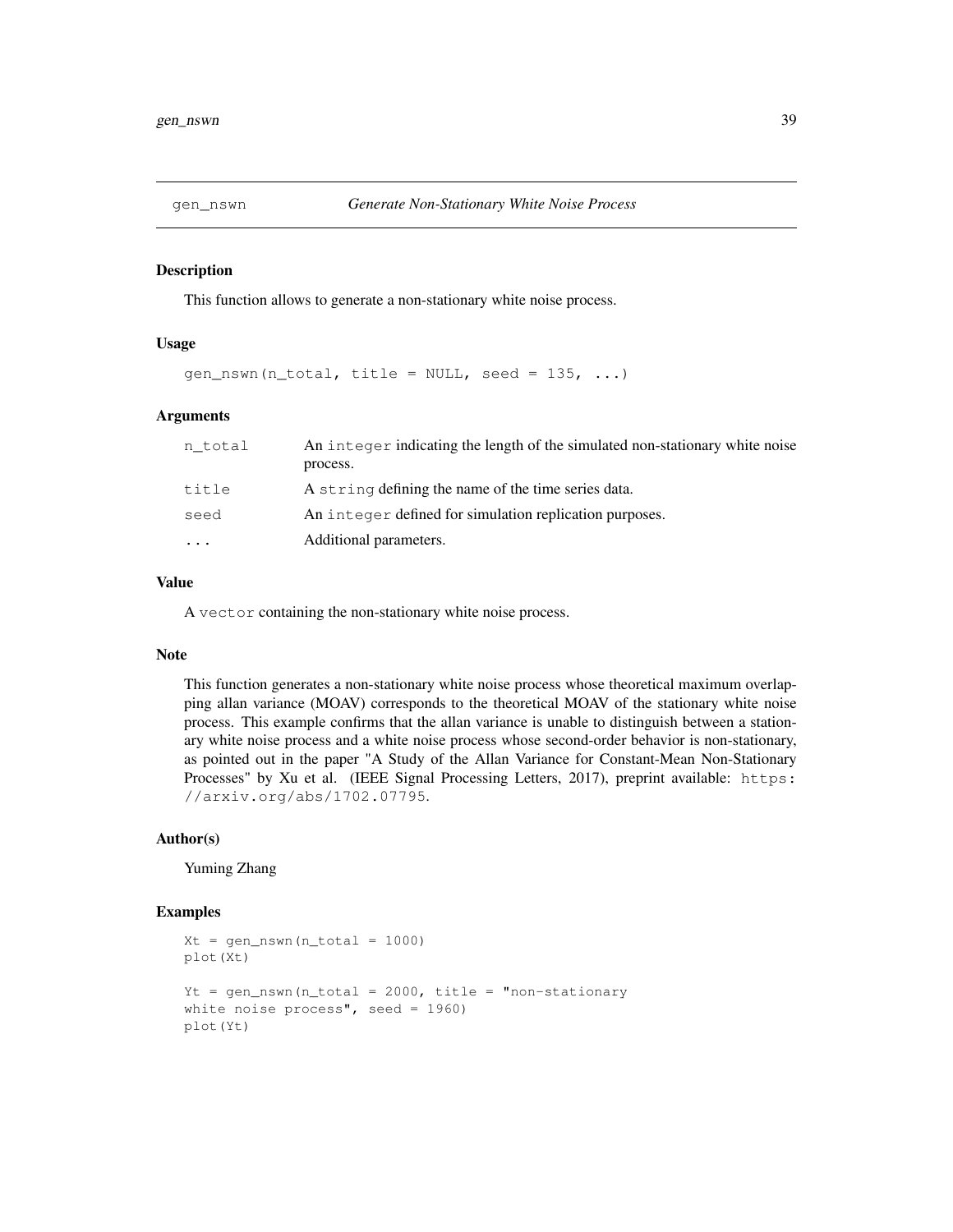Sets up the necessary backend for the GM process.

#### Usage

```
GM(beta = NULL, sigma2_{gm} = 1)
```
#### Arguments

| beta      | A double value for the $\beta$ of an GM process (see Note for details).                    |
|-----------|--------------------------------------------------------------------------------------------|
| siqma2 qm | A double value for the variance, $\sigma_{qm}^2$ , of a GM process (see Note for details). |

### Details

When supplying values for  $\beta$  and  $\sigma_{gm}^2$ , these parameters should be of a GM process and NOT of an AR1. That is, do not supply AR1 parameters such as  $\phi$ ,  $\sigma^2$ .

Internally, GM parameters are converted to AR1 using the 'freq' supplied when creating data objects (gts) or specifying a 'freq' parameter in simts or simts.imu.

The 'freq' of a data object takes precedence over the 'freq' set when modeling.

### Value

An S3 object with called ts.model with the following structure:

process.desc Used in summary: "BETA","SIGMA2"

theta  $\beta$ ,  $\sigma_{gm}^2$ 

plength Number of parameters

print String containing simplified model

desc "GM"

obj.desc Depth of parameters e.g.  $list(1,1)$ 

starting Guess starting values? TRUE or FALSE (e.g. specified value)

### Note

We consider the following model:

$$
X_t = e^{(-\beta)} X_{t-1} + \varepsilon_t
$$

, where  $\varepsilon_t$  is iid from a zero mean normal distribution with variance  $\sigma^2(1 - e^{2\beta})$ .

### Author(s)

James Balamuta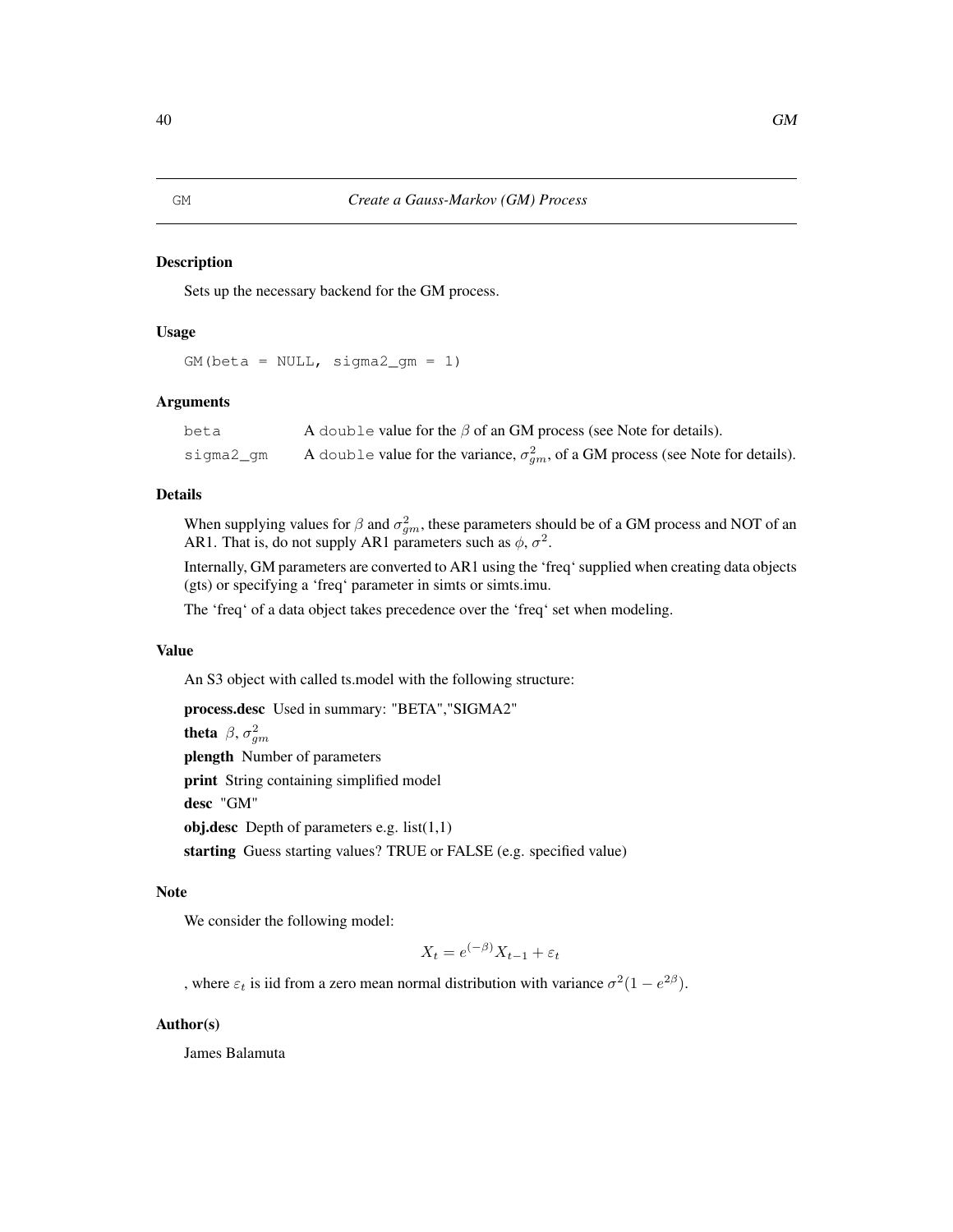#### gmwm  $41$

# Examples

```
GM()
GM(beta=.32, sigma2_gm=1.3)
```
gmwm *Generalized Method of Wavelet Moments (GMWM) for IMUs, ARMA, SSM, and Robust*

# Description

Performs estimation of time series models by using the GMWM estimator.

# Usage

```
gmwm(model, data, model.type = "ssm", compute.v = "auto",
 robust = FALSE, eff = 0.6, alpha = 0.05, seed = 1337, G = NULL,
 K = 1, H = 100, freq = 1)
```
# Arguments

| model      | A ts. model object containing one of the allowed models.                                                                                                                                                    |
|------------|-------------------------------------------------------------------------------------------------------------------------------------------------------------------------------------------------------------|
| data       | A matrix or data. frame object with only column (e.g. $N \times 1$ ), a lts<br>object, or a gts object.                                                                                                     |
| model.type | A string containing the type of GMWM needed: "imu" or "ssm".                                                                                                                                                |
| compute.v  | A string indicating the type of covariance matrix solver. Valid values are:<br>"fast", "bootstrap", "diag" (asymptotic diag), "full" (asymptotic<br>full). By default, the program will fit a "fast" model. |
| robust     | A boolean indicating whether to use the robust computation (TRUE) or not<br>(FALSE).                                                                                                                        |
| eff        | A double between 0 and 1 that indicates the efficiency.                                                                                                                                                     |
| alpha      | A double between 0 and 1 that correspondings to the $\frac{\alpha}{2}$ value for the wavelet<br>confidence intervals.                                                                                       |
| seed       | An integer that controls the reproducibility of the auto model selection phase.                                                                                                                             |
| G          | An integer to sample the space for IMU and SSM models to ensure optimal<br>identitability.                                                                                                                  |
| K          | An integer that controls how many times the bootstrapping procedure will<br>be initiated.                                                                                                                   |
| H          | An integer that indicates how many different samples the bootstrap will be<br>collect.                                                                                                                      |
| freq       | A double that indicates the sampling frequency. By default, this is set to 1 and<br>only is important if GM () is in the model                                                                              |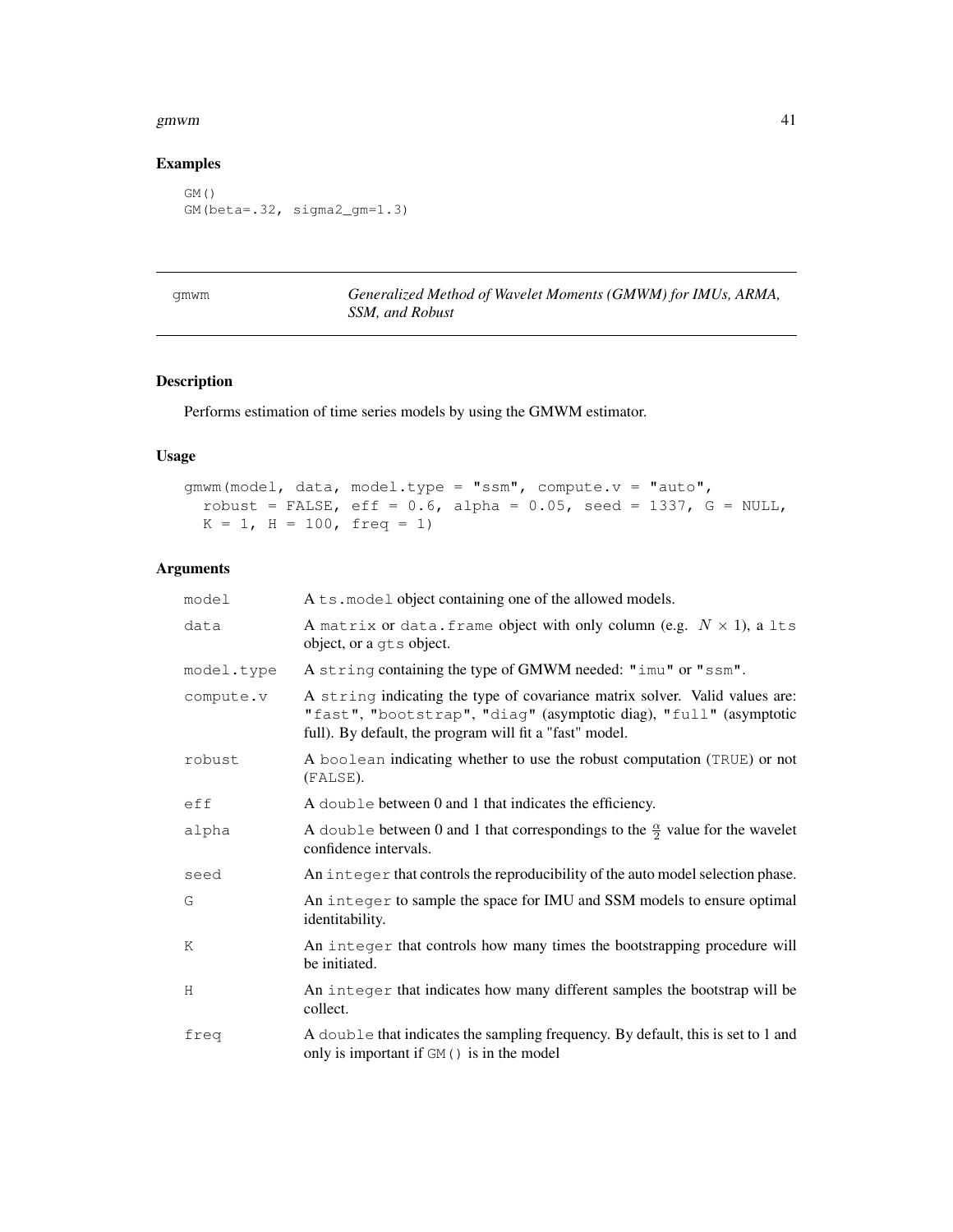#### Details

This function is under work. Some of the features are active. Others... Not so much.

The V matrix is calculated by:  $diag [(Hi - Lo)^2]$ .

The function is implemented in the following manner: 1. Calculate MODWT of data with levels = floor(log2(data)) 2. Apply the brick.wall of the MODWT (e.g. remove boundary values) 3. Compute the empirical wavelet variance (WV Empirical). 4. Obtain the V matrix by squaring the difference of the WV Empirical's Chi-squared confidence interval (hi - lo)^2 5. Optimize the values to obtain  $\hat{\theta}$  6. If FAST = TRUE, return these results. Else, continue.

Loop k = 1 to K Loop h = 1 to H 7. Simulate xt under  $F_{\hat{\theta}}$  8. Compute WV Empirical END 9. Calculate the covariance matrix 10. Optimize the values to obtain  $\hat{\theta}$  END 11. Return optimized values.

The function estimates a variety of time series models. If type = "imu" or "ssm", then parameter vector should indicate the characters of the models that compose the latent or state-space model. The model options are:

"AR1" a first order autoregressive process with parameters  $(\phi, \sigma^2)$ 

**"GM"** a guass-markov process  $(\beta, \sigma_{gm}^2)$ 

"ARMA" an autoregressive moving average process with parameters  $(\phi_p, \theta_q, \sigma^2)$ 

"DR" a drift with parameter  $\omega$ 

" $\bf QN$ " a quantization noise process with parameter  $\bf Q$ 

"RW" a random walk process with parameter  $\sigma^2$ 

"WN" a white noise process with parameter  $\sigma^2$ 

If only an ARMA() term is supplied, then the function takes conditional least squares as starting values If robust = TRUE the function takes the robust estimate of the wavelet variance to be used in the GMWM estimation procedure.

#### Value

A gmwm object with the structure:

estimate Estimated Parameters Values from the GMWM Procedure

init.guess Initial Starting Values given to the Optimization Algorithm

wv.empir The data's empirical wavelet variance

ci.low Lower Confidence Interval

ci.high Upper Confidence Interval

orgV Original V matrix

V Updated V matrix (if bootstrapped)

omega The V matrix inversed

obj.fun Value of the objective function at Estimated Parameter Values

theo Summed Theoretical Wavelet Variance

decomp.theo Decomposed Theoretical Wavelet Variance by Process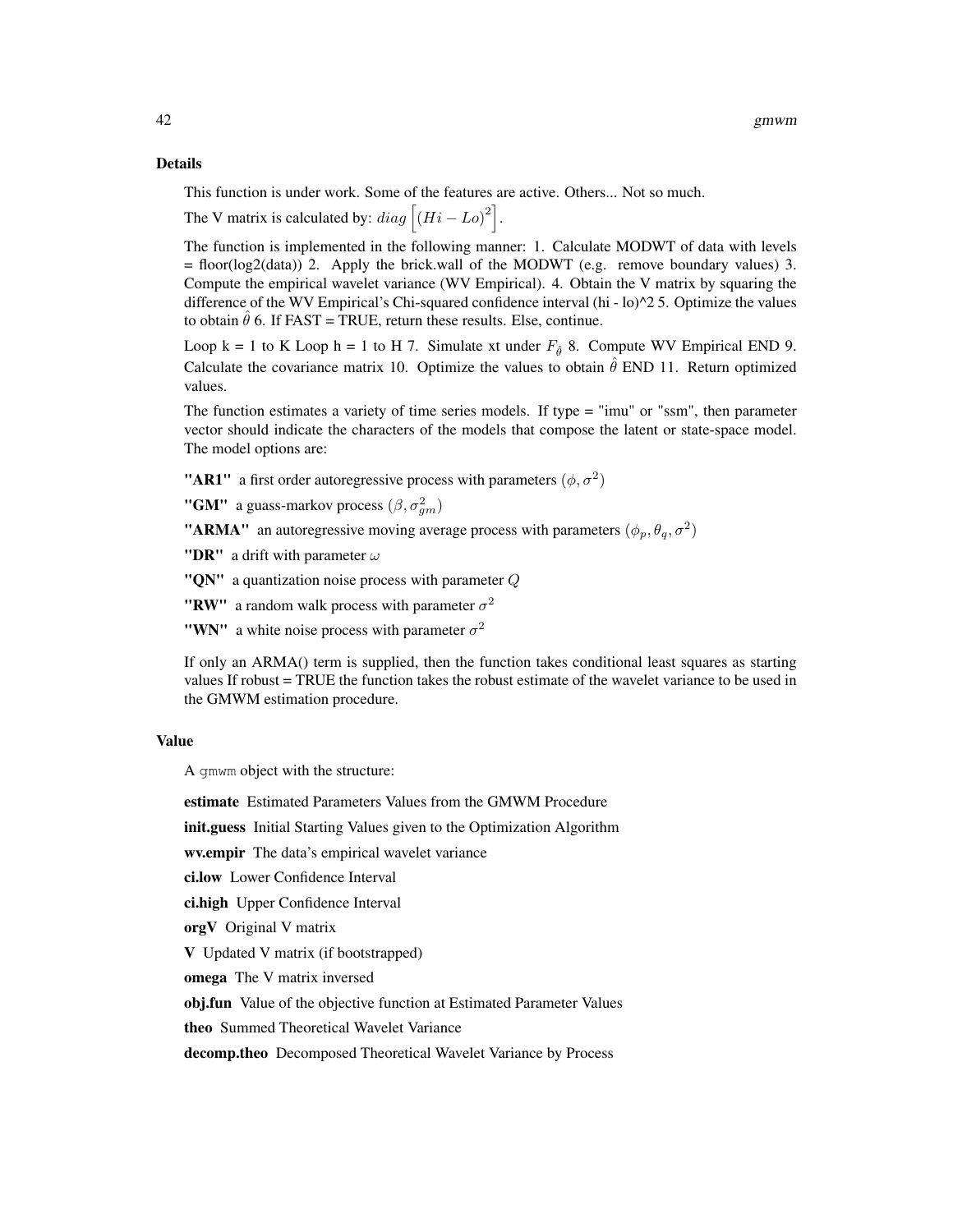# gmwm\_imu 43

scales Scales of the GMWM Object robust Indicates if parameter estimation was done under robust or classical eff Level of efficiency of robust estimation model.type Models being guessed compute.v Type of V matrix computation augmented Indicates moments have been augmented alpha Alpha level used to generate confidence intervals expect.diff Mean of the First Difference of the Signal N Length of the Signal G Number of Guesses Performed H Number of Bootstrap replications K Number of V matrix bootstraps model ts.model supplied to gmwm model.hat A new value of ts.model object supplied to gmwm starting Indicates whether the procedure used the initial guessing approach seed Randomization seed used to generate the guessing values freq Frequency of data

gmwm\_imu *GMWM for (Robust) Inertial Measurement Units (IMUs)*

#### Description

Performs the GMWM estimation procedure using a parameter transform and sampling scheme specific to IMUs.

#### Usage

gmwm\_imu(model, data, compute.v = "fast", robust = F, eff =  $0.6$ , ...)

# Arguments

| model     | A ts. model object containing one of the allowed models.                                                            |
|-----------|---------------------------------------------------------------------------------------------------------------------|
| data      | A matrix or data. frame object with only column (e.g. $N \times 1$ ), or a 1ts<br>object, or a qts object.          |
| compute.v | A string indicating the type of covariance matrix solver. "fast", "bootstrap",<br>"asymp.diag", "asymp.comp", "fft" |
| robust    | A boolean indicating whether to use the robust computation (TRUE) or not<br>(FALSE).                                |
| eff       | A double between 0 and 1 that indicates the efficiency.                                                             |
| $\cdots$  | Other arguments passed to the main gmwm function                                                                    |
|           |                                                                                                                     |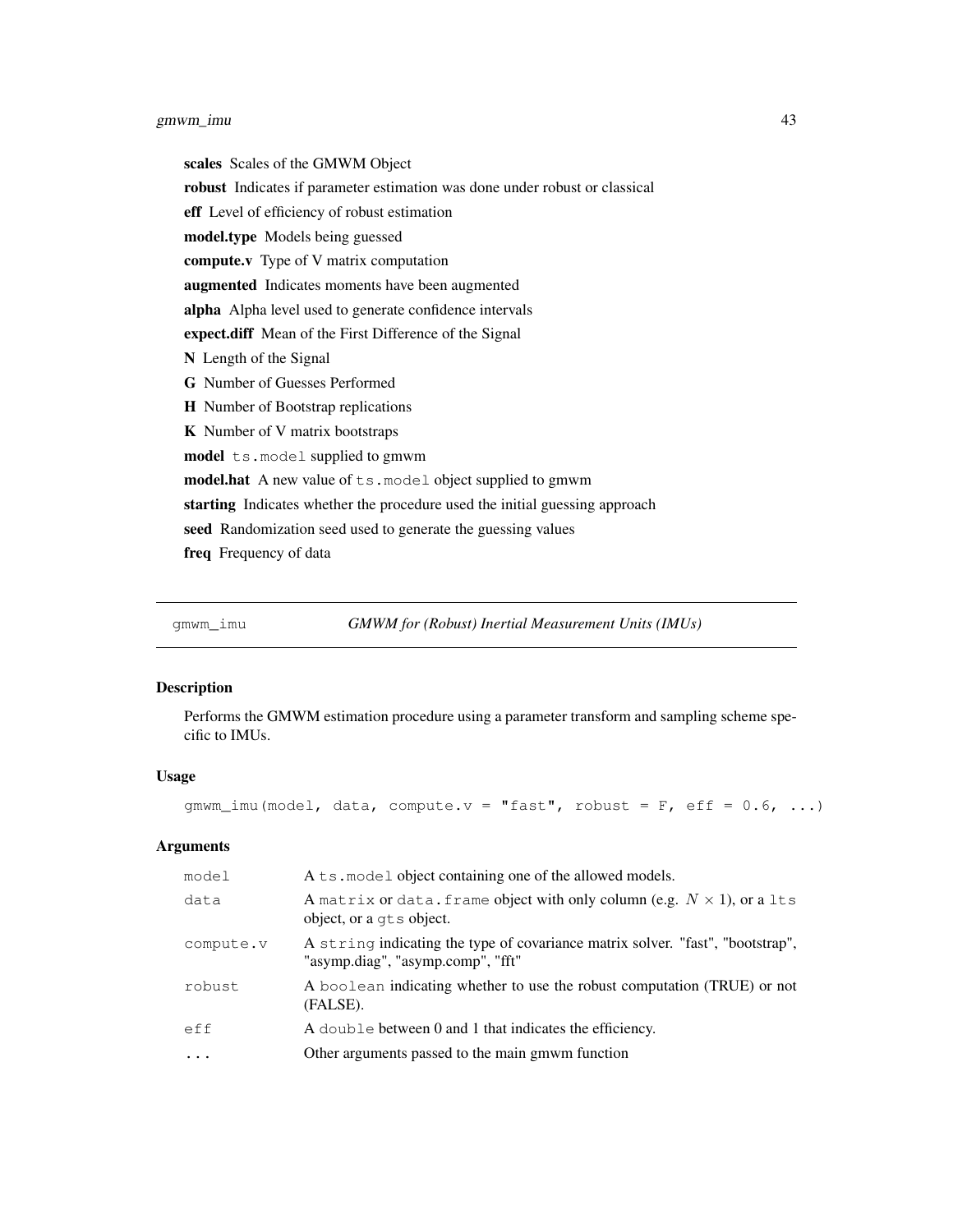# Details

This version of the gmwm function has customized settings ideal for modeling with an IMU object. If you seek to model with an Gauss Markov, GM, object. Please note results depend on the freq specified in the data construction step within the imu. If you wish for results to be stable but lose the ability to interpret with respect to freq, then use AR1 terms.

### Value

A gmwm object with the structure:

| estimate Estimated Parameters Values from the GMWM Procedure                |
|-----------------------------------------------------------------------------|
| init.guess Initial Starting Values given to the Optimization Algorithm      |
| wv.empir The data's empirical wavelet variance                              |
| ci.low Lower Confidence Interval                                            |
| ci.high Upper Confidence Interval                                           |
| orgV Original V matrix                                                      |
| V Updated V matrix (if bootstrapped)                                        |
| omega The V matrix inversed                                                 |
| obj.fun Value of the objective function at Estimated Parameter Values       |
| theo Summed Theoretical Wavelet Variance                                    |
| decomp.theo Decomposed Theoretical Wavelet Variance by Process              |
| scales Scales of the GMWM Object                                            |
| robust Indicates if parameter estimation was done under robust or classical |
| eff Level of efficiency of robust estimation                                |
| model.type Models being guessed                                             |
| compute.v Type of V matrix computation                                      |
| augmented Indicates moments have been augmented                             |
| alpha Alpha level used to generate confidence intervals                     |
| expect.diff Mean of the First Difference of the Signal                      |
| N Length of the Signal                                                      |
| G Number of Guesses Performed                                               |
| H Number of Bootstrap replications                                          |
| <b>K</b> Number of V matrix bootstraps                                      |
| model ts.model supplied to gmwm                                             |
| model.hat A new value of ts. model object supplied to gmwm                  |
| starting Indicates whether the procedure used the initial guessing approach |
| seed Randomization seed used to generate the guessing values                |
|                                                                             |

freq Frequency of data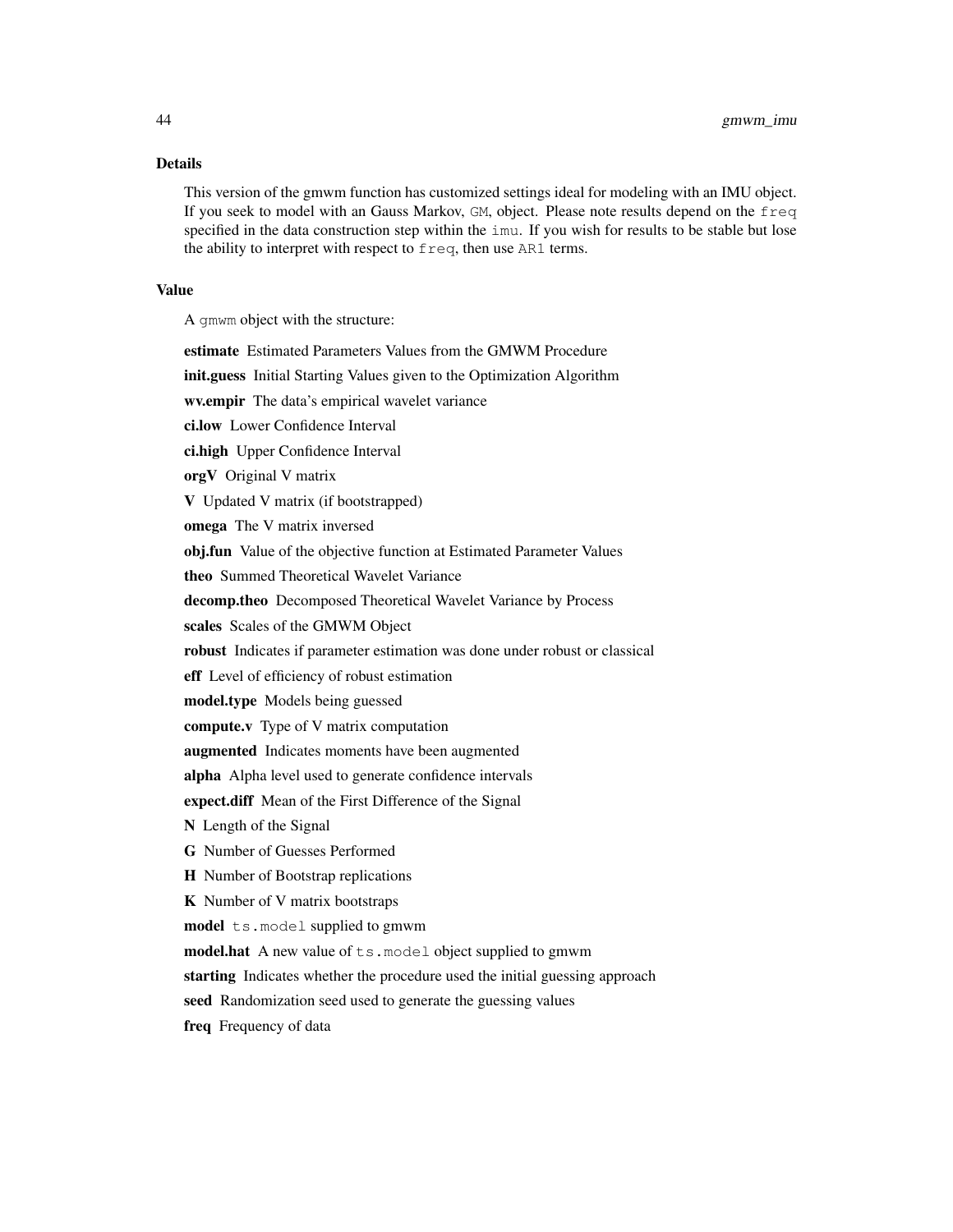Takes a time series and turns it into a time series oriented object that can be used for summary and graphing functions in the simts package.

### Usage

```
gts(data, start = 0, end = NULL, freq = 1, unit_ts = NULL,
  unit_time = NULL, name_ts = NULL, name_time = NULL,
 data_name = NULL, Time = NULL, time_function = NULL)
```
### Arguments

| data        | A one-column matrix, data. frame, or a numeric vector.                                                                                                                   |
|-------------|--------------------------------------------------------------------------------------------------------------------------------------------------------------------------|
| start       | A numeric that provides the time of the first observation.                                                                                                               |
| end         | A numeric that provides the time of the last observation.                                                                                                                |
| freq        | A numeric that provides the rate/frequency at which the time series is sam-<br>pled. The default value is 1.                                                             |
| unit ts     | A string that contains the unit of measure of the time series. The default<br>value is NULL.                                                                             |
| unit time   | A string that contains the unit of measure of the time. The default value is<br>NULL.                                                                                    |
| name ts     | A string that provides an identifier for the time series data. Default value is<br>NULL.                                                                                 |
| name time   | A string that provides an identifier for the time. Default value is NULL.                                                                                                |
| data name   | A string that contains the name of the time series data.                                                                                                                 |
| Time        | A numeric or character vector containing the times of observations. Default<br>value is NULL. See x object in as . Date function.                                        |
| time_format | A string specifiying the format of 'Time'. If not provided, 'Time' is assumed<br>to be all integers. Default value is NULL. See format argument in as. Date<br>function. |

# Value

A gts object

#### Author(s)

James Balamuta and Wenchao Yang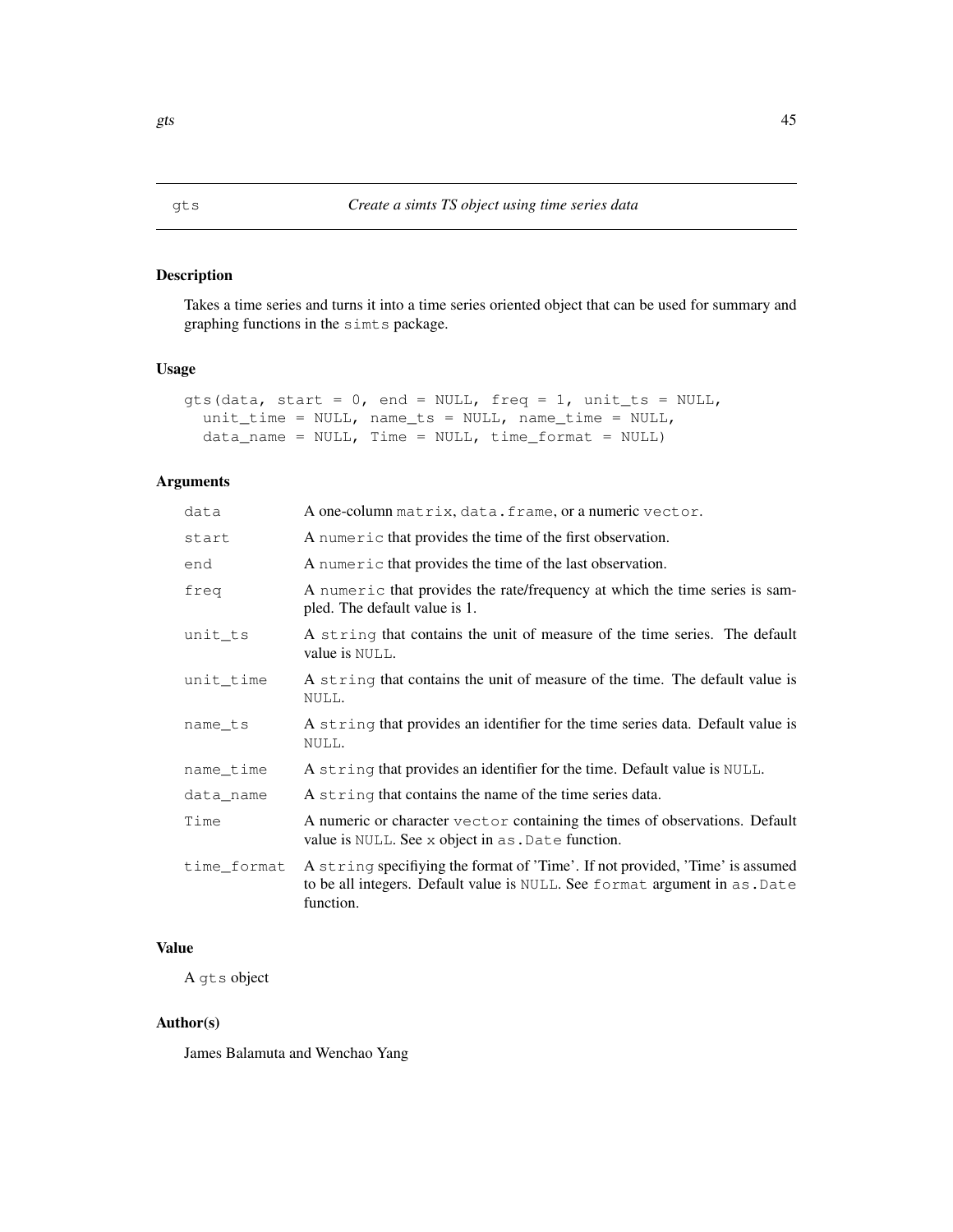### Examples

```
m = data . frame (rnorm(50))x = gts(m, unit_time = 'sec', name_ts = 'example')plot(x)
x = \text{gen\_qts}(50, \text{WN}( \text{sigma2} = 1))x = gts(x, freq = 100, unit_time = 'sec')plot(x)
```
hydro *Mean Monthly Precipitation, from 1907 to 1972*

### Description

Hydrology data that indicates a robust approach may be preferred to a classical approach when estimating time series.

#### Usage

hydro

#### Format

A time series object with frequency 12 starting at 1907 and going to 1972 for a total of 781 observations.

### Source

```
https://datamarket.com/data/set/22w1/mean-monthly-precipitation-1907-1972
```
imu\_time *Pulls the IMU time from the IMU object*

### Description

Helper function for the IMU object to access rownames () with a numeric conversion.

#### Usage

imu\_time(x)

#### Arguments

x A imu object

#### Value

A vector with numeric information.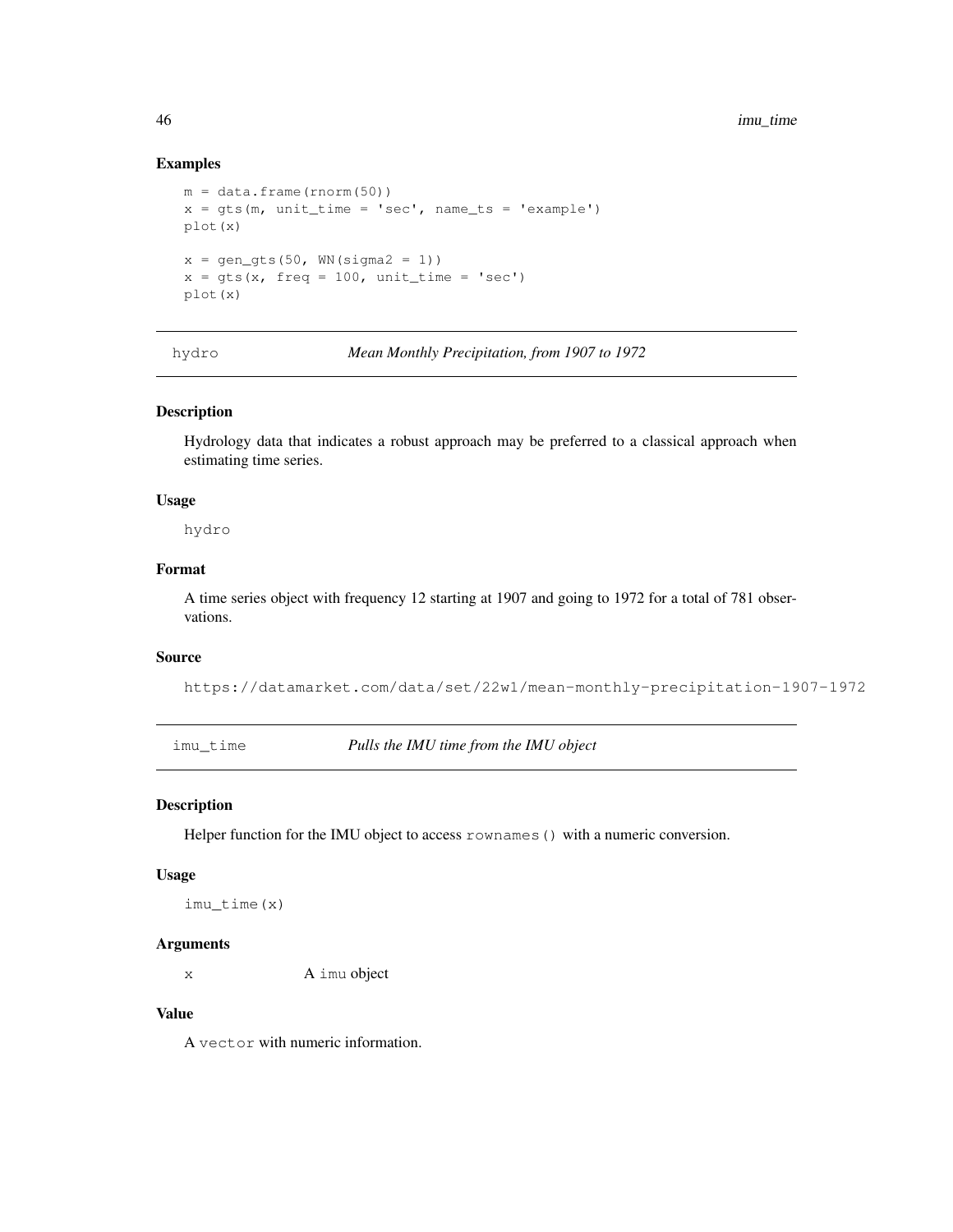Is the object a gts, imu, or lts object?

#### Usage

is.gts(x) is.imu(x) is.lts(x) is.ts.model(x)

#### Arguments

x A gts, imu, lts object.

# Details

Uses inherits over is for speed.

# Value

A logical value that indicates whether the object is of that class (TRUE) or not (FALSE).

#### Author(s)

James Balamuta

lts *Generate a Latent Time Series Object from Data*

# Description

Create a  $l$ ts object based on a supplied matrix or data frame. The latent time series is obtained by the sum of underlying time series.

### Usage

```
lts(data, start = 0, end = NULL, freq = 1, unit_ts = NULL,
 unit_time = NULL, name_ts = NULL, name_time = NULL,
 process = NULL)
```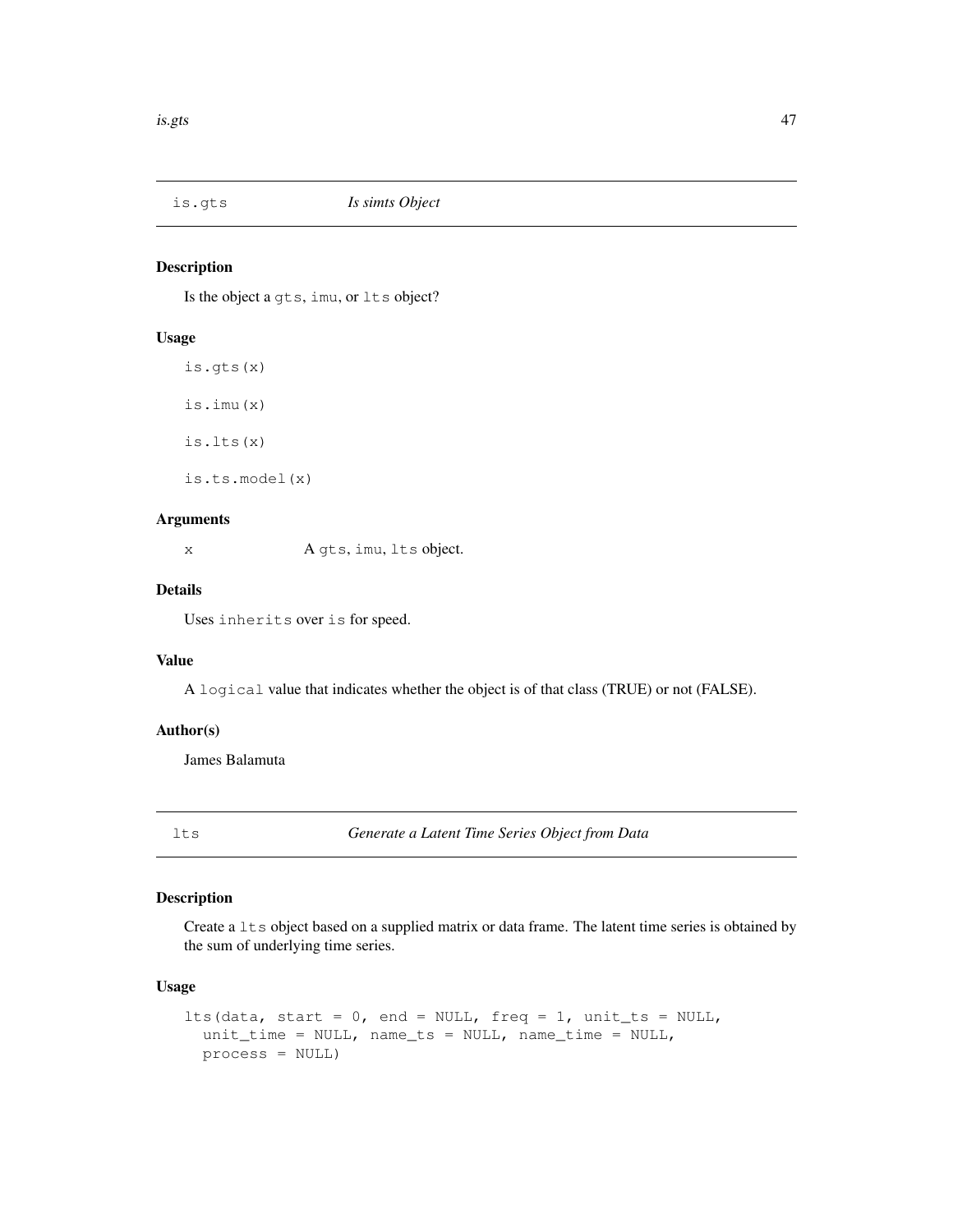# Arguments

| data      | A multiple-column matrix or data. frame. It must contain at least 3 columns<br>of which the last represents the latent time series obtained through the sum of<br>the previous columns. |
|-----------|-----------------------------------------------------------------------------------------------------------------------------------------------------------------------------------------|
| start     | A numeric that provides the time of the first observation.                                                                                                                              |
| end       | A numeric that provides the time of the last observation.                                                                                                                               |
| freq      | A numeric that provides the rate/frequency at which the time series is sam-<br>pled. The default value is 1.                                                                            |
| unit ts   | A string that contains the unit of measure of the time series. The default<br>value is NULL.                                                                                            |
| unit time | A string that contains the unit of measure of the time. The default value is<br>NULL.                                                                                                   |
| name ts   | A string that provides an identifier for the time series data. Default value is<br>NULL.                                                                                                |
| name time | A string that provides an identifier for the time. Default value is NULL.                                                                                                               |
| process   | A vector that contains model names of each column in the data object where<br>the last name is the sum of the previous names.                                                           |

### Value

A lts object

# Author(s)

Wenchao Yang and Justin Lee

# Examples

```
model1 = ARI(phi = .99, sigma2 = 1)model2 = WN(sigma2 = 1)coll = gen\_gts(1000, model1)col2 = gen\_gts(1000, model2)testMat = cbind(coll, col2, col1+col2)testLts = lts(testMat, unit_time = 'sec', process = c('AR1', 'WN', 'AR1+WN'))
plot(testLts)
```
MA *Create an Moving Average Q [MA(Q)] Process*

# Description

Sets up the necessary backend for the MA(Q) process.

### Usage

MA(theta =  $NULL, sigma2 = 1)$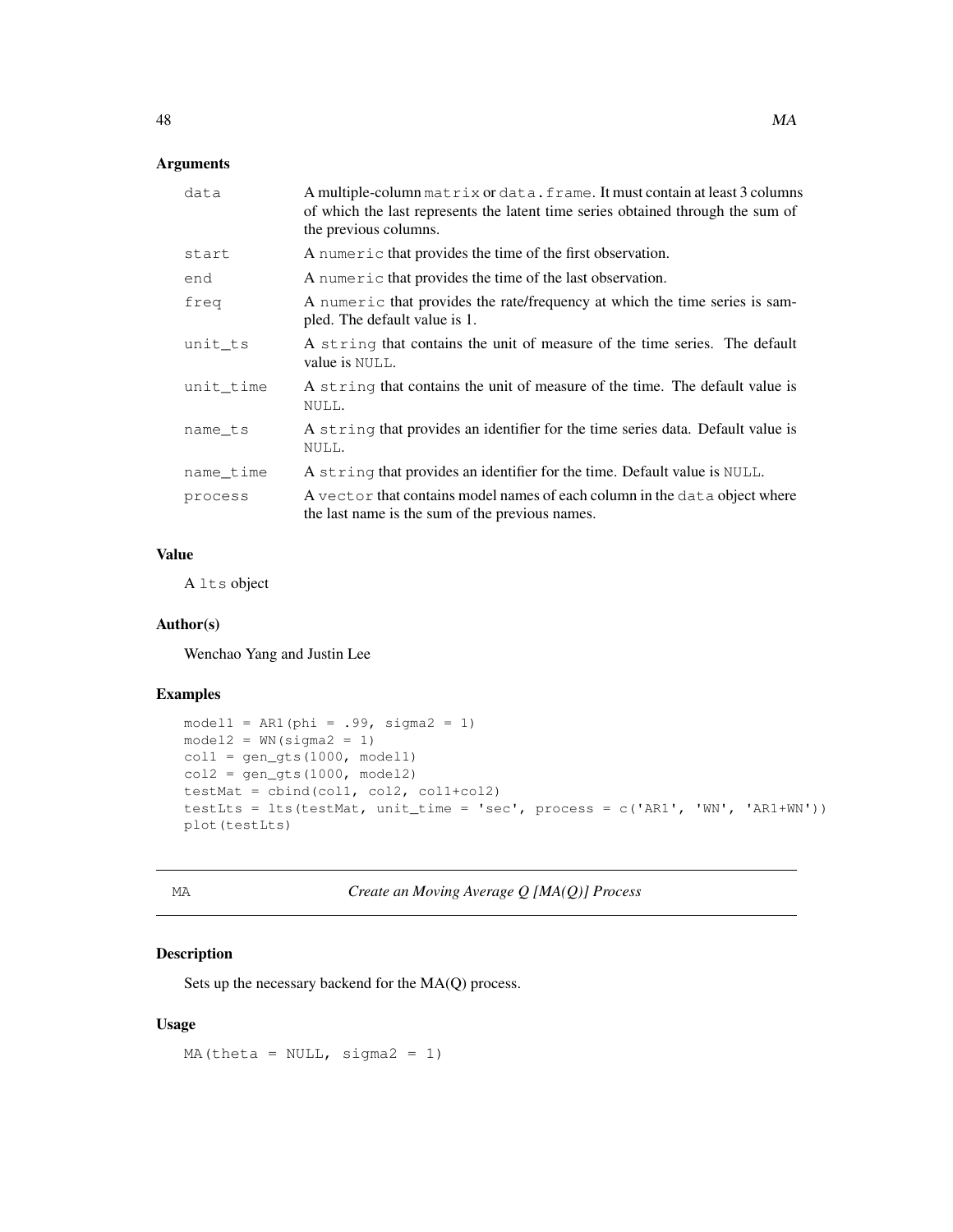# Arguments

| theta  | A double value for the parameter $\theta$ (see Note for details).            |
|--------|------------------------------------------------------------------------------|
| siqma2 | A double value for the variance parameter $\sigma^2$ (see Note for details). |

# Value

An S3 object with called ts.model with the following structure:

process.desc Used in summary: "MA-1","MA-2", ..., "MA-Q", "SIGMA2" theta  $\theta_1$ ,  $\theta_2$ , ...,  $\theta_q$ ,  $\sigma^2$ plength Number of parameters desc "MA" print String containing simplified model obj.desc Depth of parameters e.g.  $list(q,1)$ starting Guess starting values? TRUE or FALSE (e.g. specified value)

# Note

We consider the following model:

$$
X_t = \sum_{j=1}^q \theta_j \varepsilon_{t-1} + \varepsilon_t
$$

, where  $\varepsilon_t$  is iid from a zero mean normal distribution with variance  $\sigma^2$ .

# Author(s)

James Balamuta

```
MA(1) # One theta
MA(2) # Two thetas!
MA(theta=.32, sigma=1.3) # 1 theta with a specific value.
MA(theta=c(.3,.5), sigma=.3) # 2 thetas with specific values.
```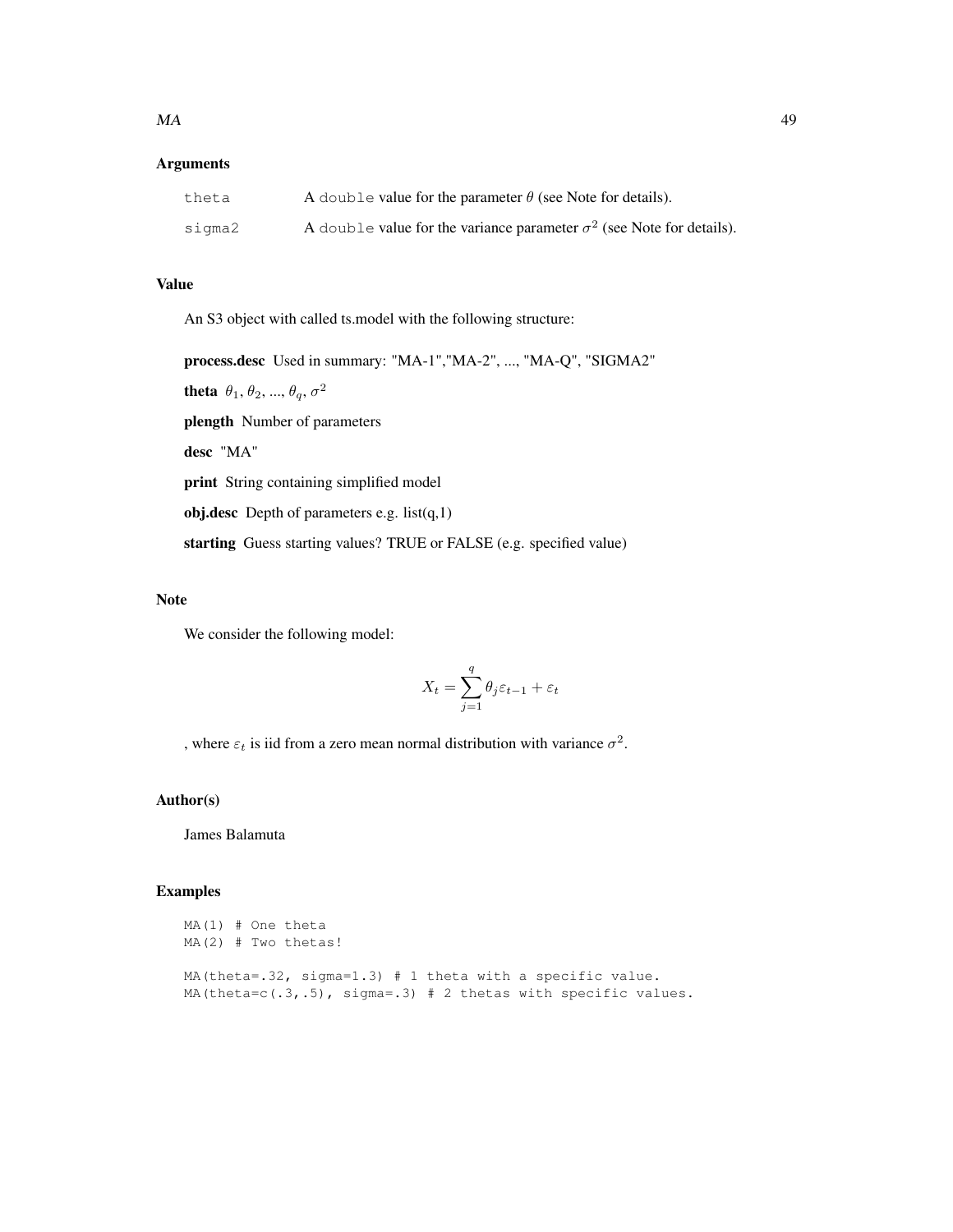Definition of an Moving Average Process of Order 1

# Usage

MA1(theta =  $NULL, sigma2 = 1)$ 

# Arguments

| theta  | A double value for the parameter $\theta$ (see Note for details).            |
|--------|------------------------------------------------------------------------------|
| sigma2 | A double value for the variance parameter $\sigma^2$ (see Note for details). |

# Value

An S3 object with called ts.model with the following structure:

process.desc Used in summary: "MA1","SIGMA2"

theta  $\theta$ ,  $\sigma^2$ 

plength Number of parameters

print String containing simplified model

desc "MA1"

obj.desc Depth of parameters e.g.  $list(1,1)$ 

starting Guess starting values? TRUE or FALSE (e.g. specified value)

### Note

We consider the following model:

$$
X_t = \theta \varepsilon_{t-1} + \varepsilon_t
$$

, where  $\varepsilon_t$  is iid from a zero mean normal distribution with variance  $\sigma^2$ .

#### Author(s)

James Balamuta

```
MA1()
MA1(theta = .32, sigma2 = 1.3)
```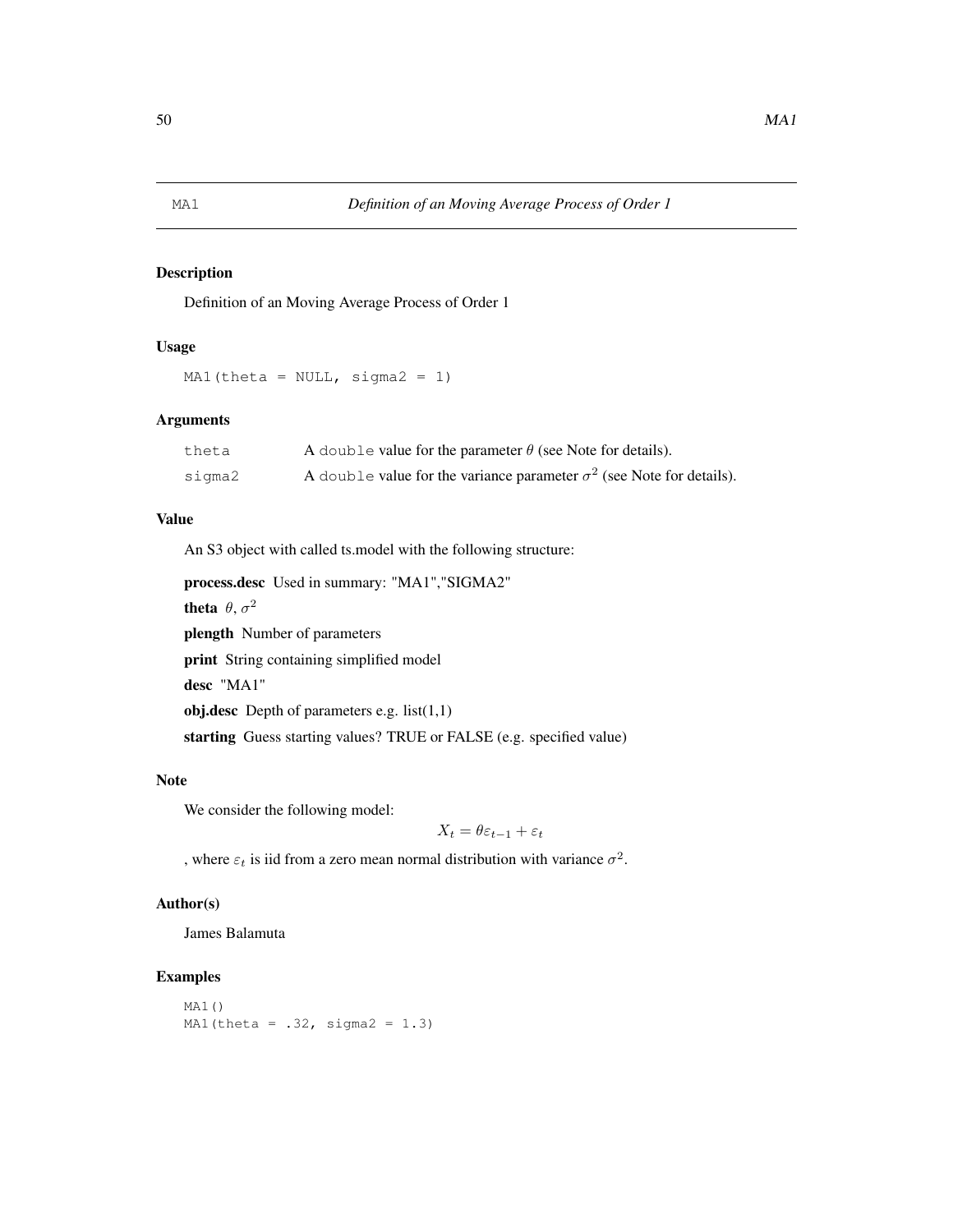This function computes the WV (haar) of a Moving Average order 1 (MA1) process.

#### Usage

```
ma1_to_wv(theta, sigma2, tau)
```
# Arguments

| theta  | A double corresponding to the moving average term. |
|--------|----------------------------------------------------|
| sigma2 | A double the variance of the process.              |
| tau    | A vec containing the scales e.g. $2^{\tau}$        |

### Details

This function is significantly faster than its generalized counter part arma\_to\_wv.

### Value

A vec containing the wavelet variance of the MA(1) process.

### Process Haar Wavelet Variance Formula

The Moving Average Order 1 (MA(1)) process has a Haar Wavelet Variance given by:

$$
\nu_j^2(\theta, \sigma^2) = \frac{\left((\theta + 1)^2 \tau_j - 6\theta\right)\sigma^2}{\tau_j^2}
$$

make\_frame *Default utility function for various plots titles*

# Description

Adds title, grid, and required x- and y-axes.

#### Usage

```
make_frame(x_range, y_range, xlab, ylab, main = "'', mar = c(5.1, 5.1, 5.1)1, 2.1), add_axis_x = TRUE, add_axis_y = TRUE, col_box = "black",
  col\_grid = "grey95", col\_band = "grey95", col\_title = "black",add_band = TRUE, title_band_width = 0.09, grid_lty = 1)
```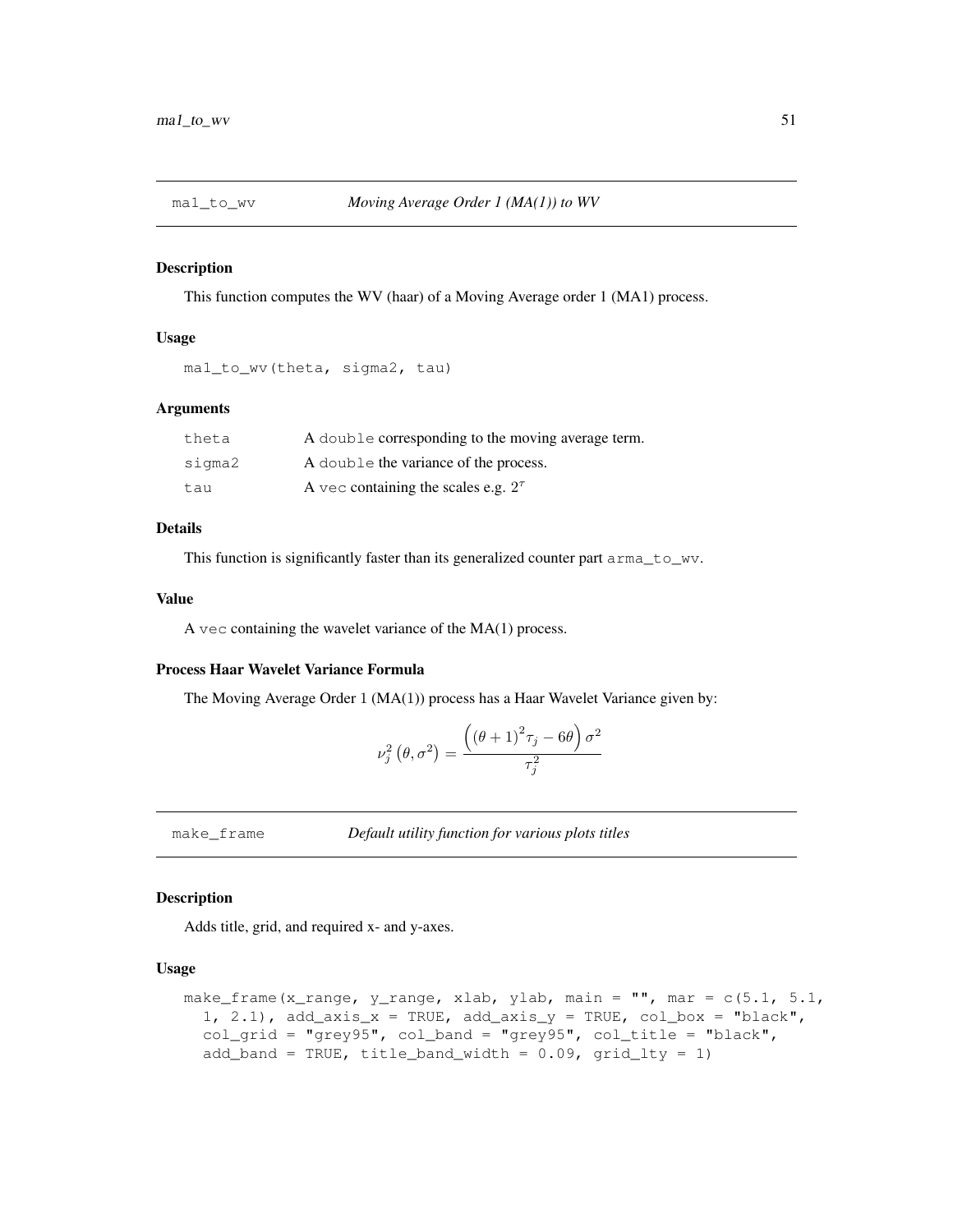#### Arguments

| x range          | A numeric providing the range of values for the x-axis.                        |  |
|------------------|--------------------------------------------------------------------------------|--|
| y_range          | A numeric providing the range of values for the y-axis.                        |  |
| xlab             | A string that gives a title for the x-axis.                                    |  |
| ylab             | A string that gives a title for the y-axis.                                    |  |
| main             | A string that gives an overall title for the plot. Default is an empty string. |  |
| mar              | A vector indicating overall margin values for the plot.                        |  |
| add_axis_x       | A boolean indicating whether a x-axis should be added.                         |  |
| add_axis_y       | A boolean indicating whether a y-axis should be added.                         |  |
| col_box          | A string indicating the color for the title box.                               |  |
| col_grid         | A string indicating the color of the grid for the plot.                        |  |
| col_band         | A string indicating the color of the band.                                     |  |
| col_title        | A string indicating the color of the plot title.                               |  |
| add_band         | A boolean indicating whether there should be a band.                           |  |
| title_band_width |                                                                                |  |
|                  | A double providing the value of the band width. Default is 0.09.               |  |
| grid lty         | A integer indicating the line type of the grid lines.                          |  |
|                  |                                                                                |  |

#### Value

Added title, grid, and axes.

# Author(s)

Stephane Guerrier and Justin Lee

```
make_frame(x_range = c(0, 1), y_range = c(0, 1), xlab = "my xlab",
           ylab = "my ylab", main = "my title")
make_frame(x_range = c(0, 1), y_range = c(0, 1), xlab = "my xlab",
           ylab = "my ylab", add_band = FALSE)
make_frame(x_range = c(0, 1), y_range = c(0, 1), xlab = "my xlab",
           ylab = "my ylab", main = "my title", col_band = "blue3",
           col\_title = "white", col\_grid = "lightblue", grid\_lty = 3)make_frame(x_range = c(0, 1), y_range = c(0, 1), xlab = "my xlab",
           ylab = "my ylab", main = "my title", col_band = "blue3",
           col\_title = "white", col\_grid = "lightblue", grid\_lty = 3,title_band_width = 0.18)
```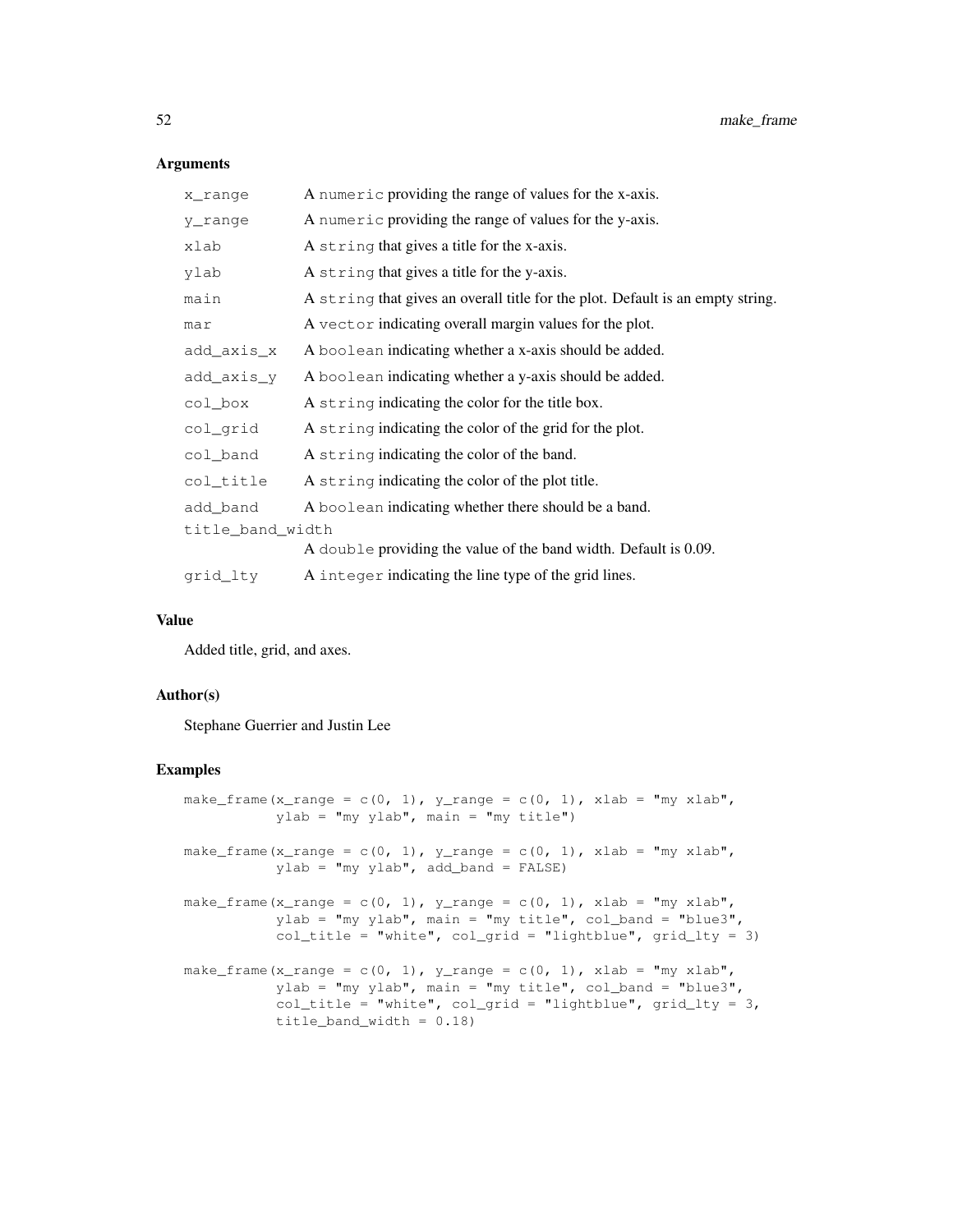This function calculates Median Absolute Prediction Error (MAPE), which assesses the prediction performance with respect to point forecasts of a given model. It is calculated based on one-step ahead prediction and reforecasting.

# Usage

MAPE(model,  $Xt$ , start =  $0.8$ , plot = TRUE)

# Arguments

| model | A time series model.                                                                       |
|-------|--------------------------------------------------------------------------------------------|
| Xt    | A vector of time series data.                                                              |
| start | A numeric indicating the starting proportion of the data that is used for pre-<br>diction. |
| plot  | A boolean indicating whether a model accuracy plot based on MAPE is re-<br>turned or not.  |

### Value

The MAPE calculated based on one-step ahead prediction and reforecasting is returned along with its standard deviation.

# Author(s)

Stéphane Guerrier and Yuming Zhang

np\_boot\_sd\_med *Bootstrap standard error for the median*

# Description

Non-parametric bootstrap to obtain the standard of the median of iid data.

### Usage

 $np\_boot\_sd\_med(x, B = 5000)$ 

# Arguments

| A vector of data.                               |
|-------------------------------------------------|
| A numeric indicating the number of simulations. |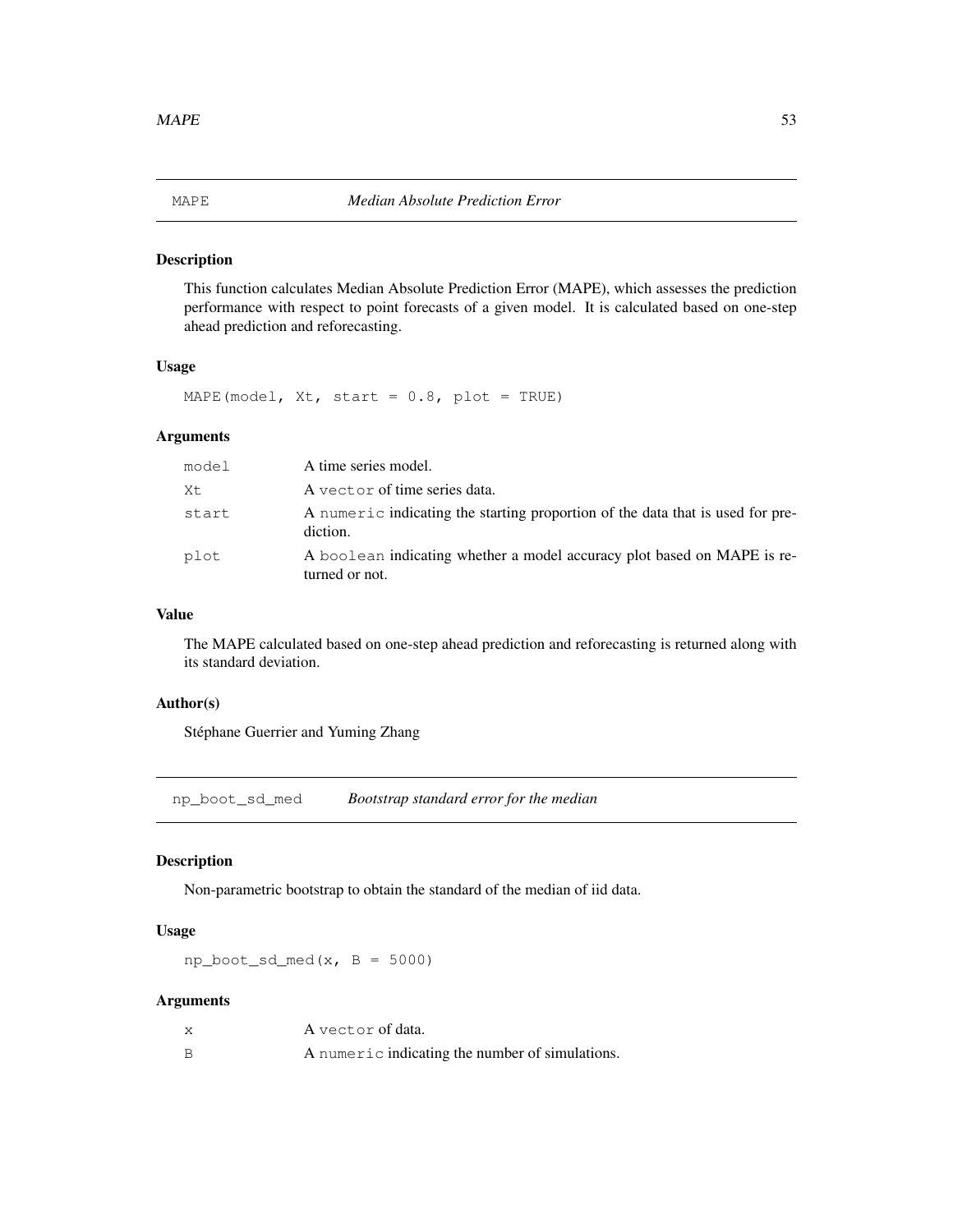# Value

Bootstrap standard error for the median

# plot.PACF *Plot Partial Auto-Covariance and Correlation Functions*

# Description

The function plots the output of the theo\_pacf and auto\_corr functions (partial autocovariance or autocorrelation functions).

### Usage

```
## S3 method for class 'PACF'
plot(x, xlab = NULL, ylab = NULL, show.ci = TRUE,
 alpha = NULL, col_ci = NULL, transparency = NULL, main = NULL,
 parValue = NULL, ...
```
### Arguments

| X        | A "PACF" object output from theo_pacf or auto_corr.                                                                                                         |
|----------|-------------------------------------------------------------------------------------------------------------------------------------------------------------|
| xlab     | A string indicating the label of the x axis: the default name is 'Lags'.                                                                                    |
| ylab     | A string indicating the label of the y axis: the default name is 'PACF'.                                                                                    |
| show.ci  | A bool indicating whether to show the confidence region. Defaults to TRUE.                                                                                  |
| alpha    | A double indicating the level of significance for the confidence interval. By<br>default alpha = $0.05$ which gives a 1 - alpha = 0.95 confidence interval. |
| col ci   | A string that specifies the color of the region covered by the confidence in-<br>tervals (confidence region).                                               |
|          | transparency A double between 0 and 1 indicating the transparency level of the color de-<br>fined in $col_c$ i. Defaults to 0.25.                           |
| main     | A string indicating the title of the plot. Default name is "Variable name PACF<br>plot'.                                                                    |
| parValue | A vector defining the margins for the plot.                                                                                                                 |
| $\cdots$ | Additional parameters                                                                                                                                       |

#### Author(s)

Yunxiang Zhang and Yuming Zhang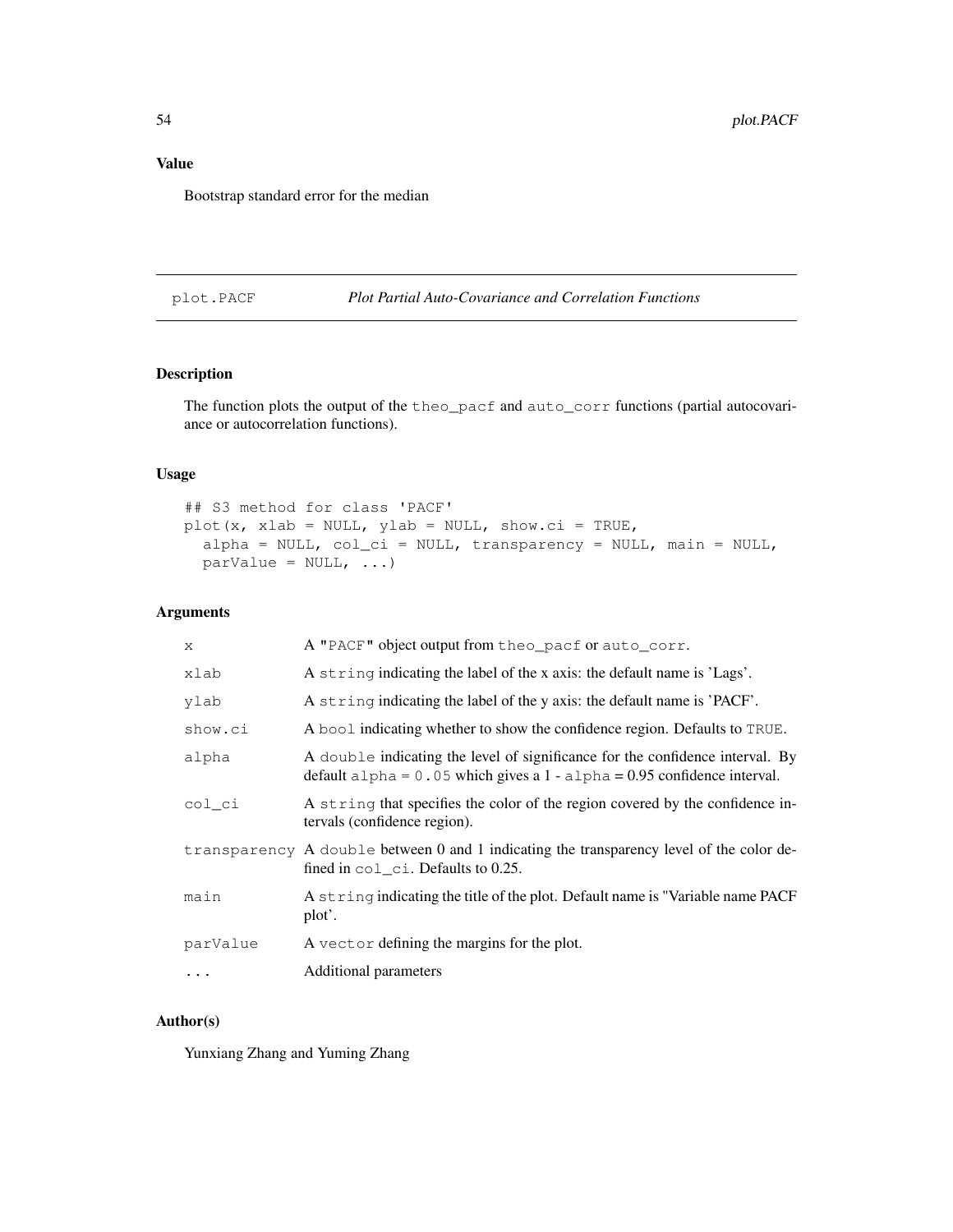# plot.simtsACF 55

#### Examples

```
# Plot the Partial Autocorrelation
m = auto_corr(datasets::AirPassengers, pacf = TRUE)
plot(m)
# More customized CI
plot(m, xlab = "my xlab", ylab = "my ylab", show.ci = TRUE,
alpha = NULL, col\_ci = "grey", transparency = 0.5, main = "my main")
```
plot.simtsACF *Plot Auto-Covariance and Correlation Functions*

# Description

The function plots the output of the theo\_acf and auto\_corr functions (autocovariance or autocorrelation functions).

#### Usage

```
## S3 method for class 'simtsACF'
plot(x, xlab = NULL, ylab = NULL, show.ci = TRUE,
  alpha = NULL, col_ci = NULL, transparency = NULL, main = NULL,\text{parValue} = \text{NULL}, \ldots
```
### Arguments

| X          | An "ACF" object output from theo_acf and auto_corr.                                                                                                         |
|------------|-------------------------------------------------------------------------------------------------------------------------------------------------------------|
| xlab       | A string indicating the label of the x axis: the default name is 'Lags'.                                                                                    |
| ylab       | A string indicating the label of the y axis: the default name is 'ACF'.                                                                                     |
| show.ci    | A bool indicating whether to show the confidence region. Defaults to TRUE.                                                                                  |
| alpha      | A double indicating the level of significance for the confidence interval. By<br>default alpha = $0.05$ which gives a 1 - alpha = 0.95 confidence interval. |
| col ci     | A string that specifies the color of the region covered by the confidence in-<br>tervals (confidence region).                                               |
|            | transparency A double between 0 and 1 indicating the transparency level of the color de-<br>fined in $col_c$ i. Defaults to 0.25.                           |
| main       | A string indicating the title of the plot. Default name is "Variable name ACF<br>plot'.                                                                     |
| parValue   | A vector defining the margins for the plot.                                                                                                                 |
| $\ddots$ . | Additional parameters                                                                                                                                       |

# Author(s)

Yunxiang Zhang, Stéphane Guerrier and Yuming Zhang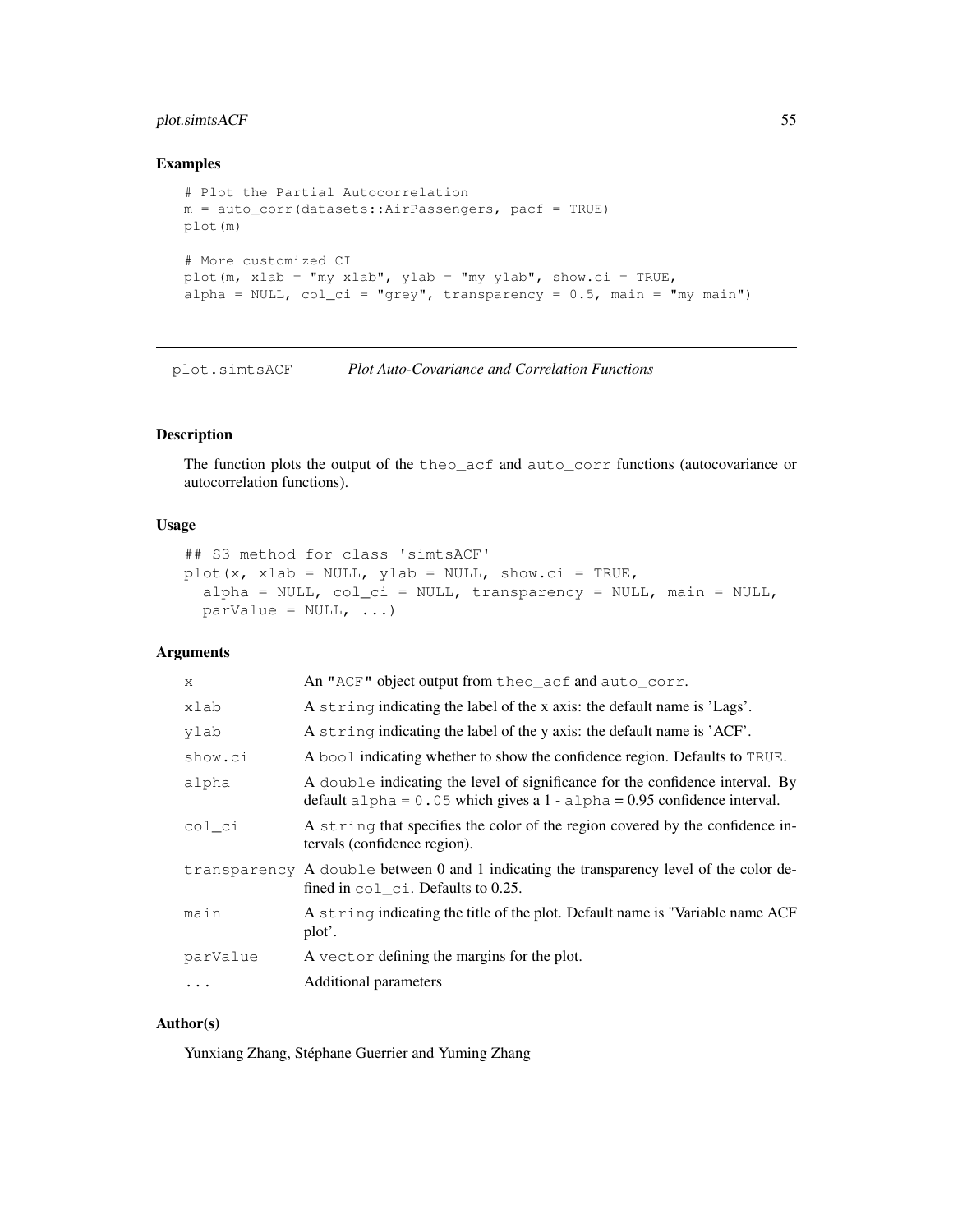# Examples

```
# Calculate the Autocorrelation
m = auto_corr(datasets::AirPassengers)
# Plot with 95% CI
plot(m)
# Plot with 90% CI
plot(m, alpha = 0.1)# Plot without 95% CI
plot(m, show.ci = FALSE)
# More customized CI
plot(m, xlab = "my xlab", ylab = "my ylab", show.ci = TRUE,
alpha = NULL, col\_ci = "grey", transparency = 0.5, main = "my main")
```
plot\_pred *Plot Time Series Forecast Function*

# Description

This function plots the time series output from a forecast method with approximate 68

### Usage

```
plot_pred(x, model, n.ahead, level = NULL, xlab = NULL, ylab = NULL,
 main = NULL, ...
```
#### Arguments

| $\mathsf{x}$ | A qts object                                                                                                                    |
|--------------|---------------------------------------------------------------------------------------------------------------------------------|
| model        | A ts model                                                                                                                      |
| n.ahead      | An integer indicating number of units of time ahead for which to make fore-<br>casts                                            |
| level        | A double or vector indicating confidence level of prediction interval. By<br>default, it uses the levels of $0.50$ and $0.95$ . |
| xlab         | A string for the title of x axis                                                                                                |
| ylab         | A string for the title of y axis                                                                                                |
| main         | A string for the over all title of the plot                                                                                     |
| $\cdots$     | Additional parameters                                                                                                           |

# Author(s)

Yuming Zhang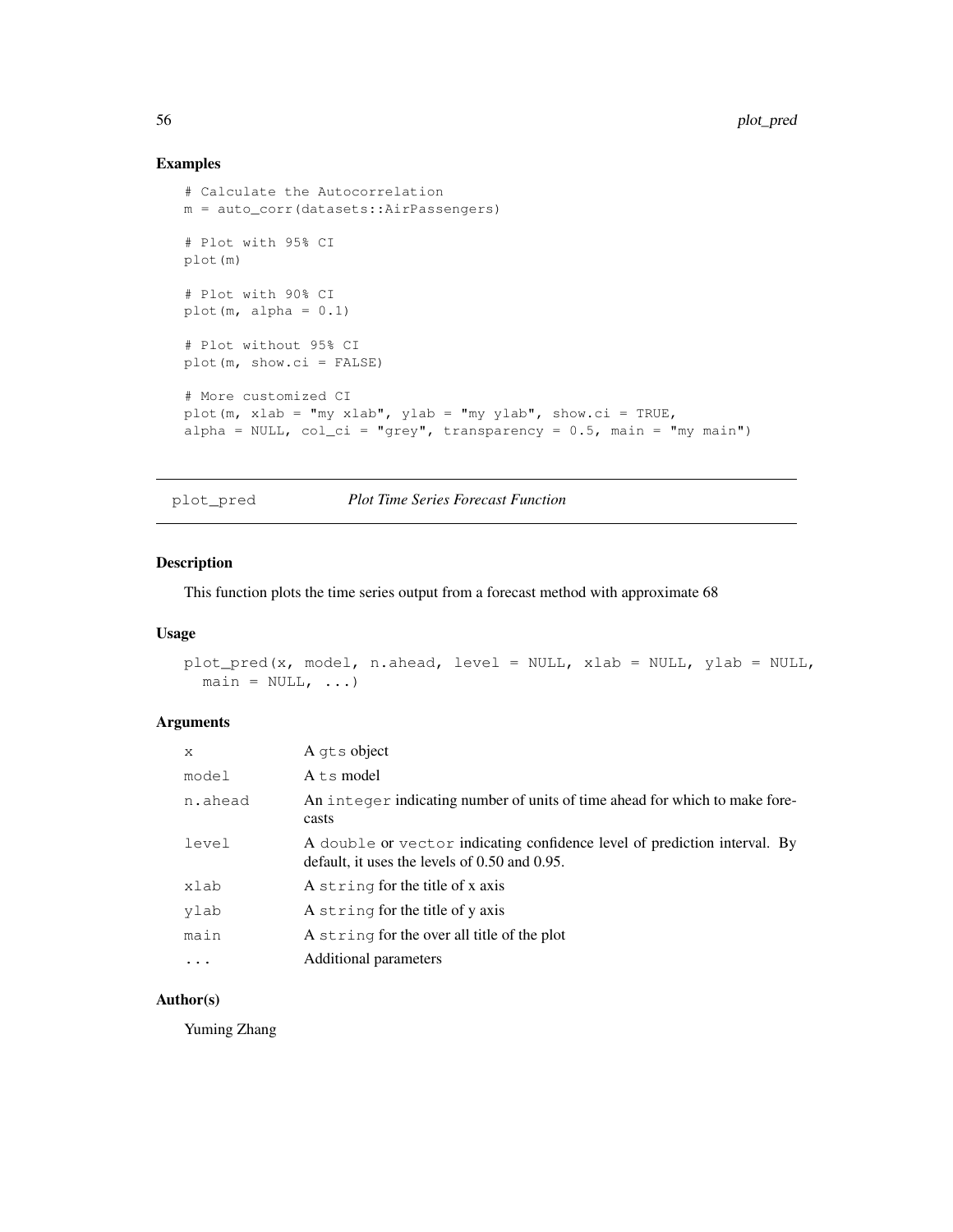This function plots the time series forecast.

#### Usage

```
## S3 method for class 'fitsimts'
predict(object, n.ahead = 10, show_last = 100,
  level = NULL, xlab = NULL, ylab = NULL, main = NULL,plot = TRUE, ...
```
# Arguments

| object    | A fitsimts object obtained from estimate function.                                                                              |
|-----------|---------------------------------------------------------------------------------------------------------------------------------|
| n.ahead   | An integer indicating number of units of time ahead for which to make fore-<br>casts.                                           |
| show last | A integer indicating the number of last observations to show in the forecast<br>plot.                                           |
| level     | A double or vector indicating confidence level of prediction interval. By<br>default, it uses the levels of $0.50$ and $0.95$ . |
| xlab      | A string for the title of x axis.                                                                                               |
| ylab      | A string for the title of y axis.                                                                                               |
| main      | A string for the over all title of the plot.                                                                                    |
| plot      | A logical value. logical. If TRUE (the default) the predictions are plotted.                                                    |
| $\ddotsc$ | Additional arguments.                                                                                                           |

### Author(s)

Stéphane Guerrier and Yuming Zhang

```
Xt = gen\_gts(300, AR(phi = c(0, 0, 0.8), sigma2 = 1))model = estimate(AR(3), Xt)predict(model)
predict(model, level = 0.95)
x = gts(as.vector(lynx), start = 1821, end = 1934, freq = 1,unit_ts = bquote(paste(10^8," ",m^3)), name_ts = "Numbers",
unit_time = "year", data_name = "Annual Numbers of Lynx Trappings")
model = estimate(AR(1), x)predict(model, n.ahead = 20)
predict(model, n.ahead = 20, level = 0.95)
```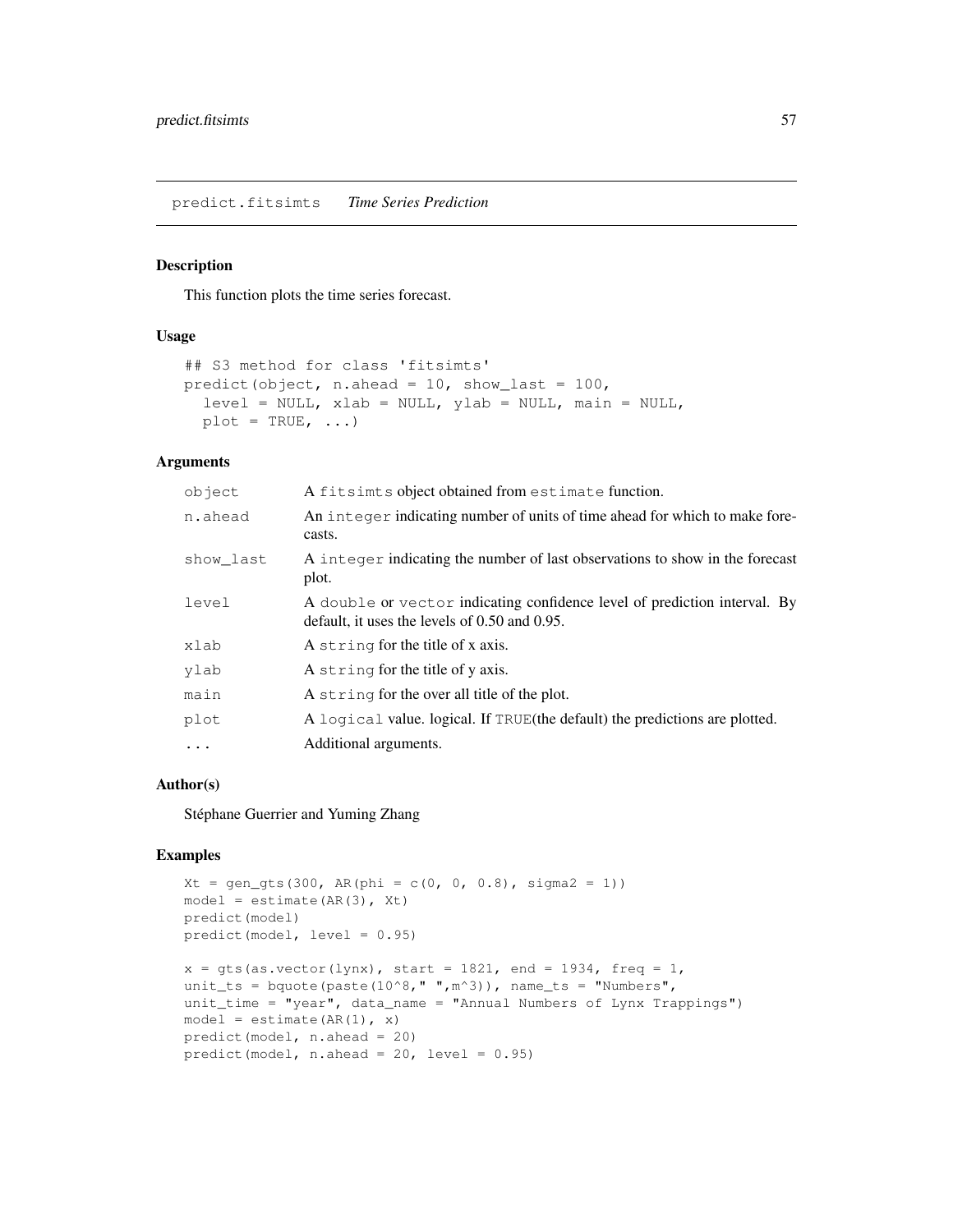```
predict(model, n.ahead = 20, level = c(0.50, 0.80, 0.95))
```

| predict.qmwm | Predict future points in the time series using the solution of the Gen- |
|--------------|-------------------------------------------------------------------------|
|              | eralized Method of Wavelet Moments                                      |

Creates a prediction using the estimated values of GMWM through the ARIMA function within R.

### Usage

```
## S3 method for class 'gmwm'
predict(object, data.in.gmwm, n.ahead = 1, ...)
```
# Arguments

| object   | A qmwm object                                                     |
|----------|-------------------------------------------------------------------|
|          | data.in.gmwm The data SAME EXACT DATA used in the GMWM estimation |
| n.ahead  | Number of observations to forecast                                |
| $\ddots$ | Additional parameters passed to ARIMA Predict                     |

# Value

A predict.gmwm object with:

pred Predictions se Standard Errors resid Residuals from ARIMA ML Fit

QN *Create an Quantisation Noise (QN) Process*

# Description

Sets up the necessary backend for the QN process.

# Usage

 $QN(q2 = NULL)$ 

#### Arguments

q2  $\Delta$  double value for the  $Q^2$  of a QN process.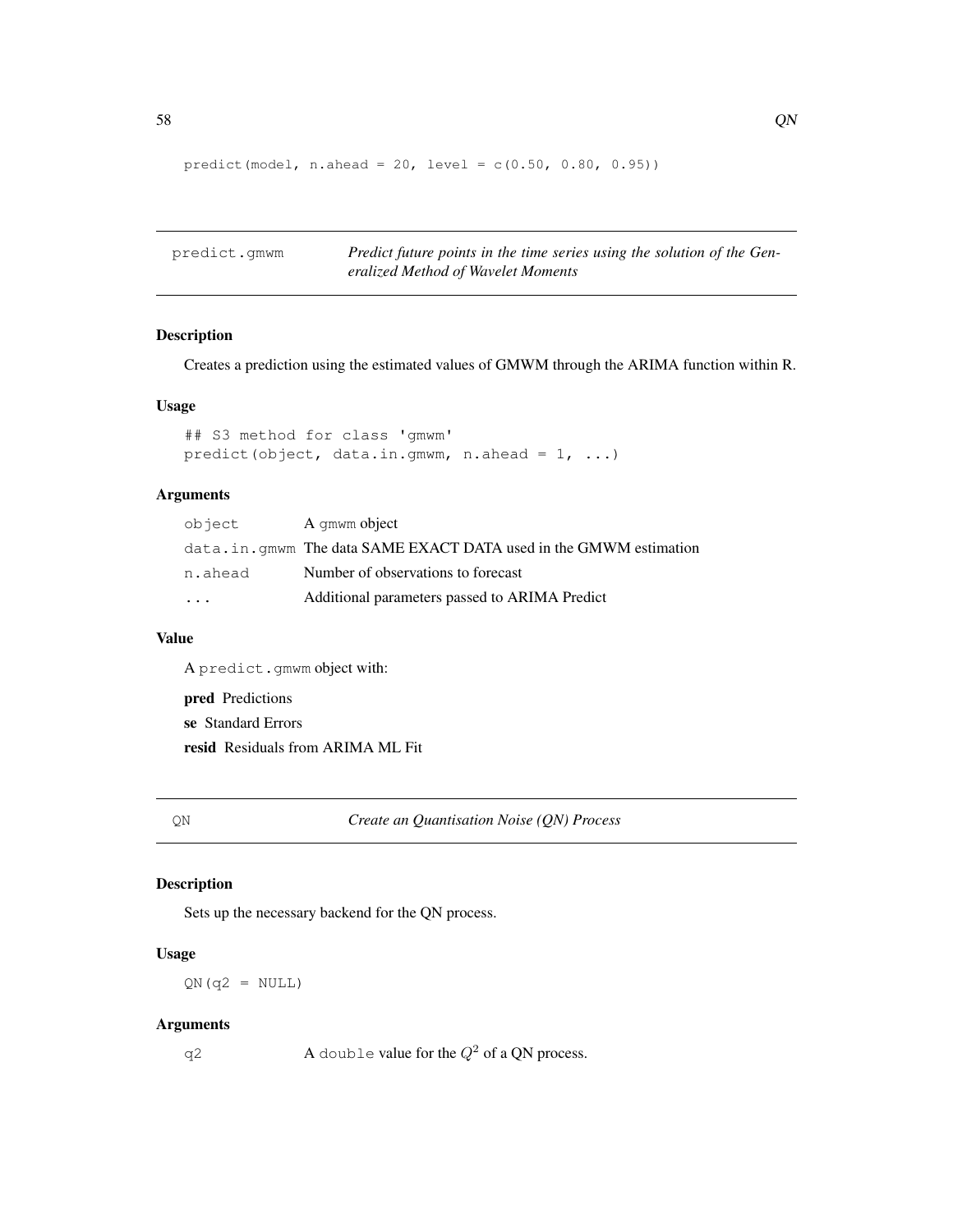$qn_{\text{cov}}$  59

# Value

An S3 object with called ts.model with the following structure:

process.desc Used in summary: "QN" theta  $Q^2$ plength Number of parameters print String containing simplified model desc y desc replicated x times obj.desc Depth of parameters e.g. list(1) starting Guess starting values? TRUE or FALSE (e.g. specified value)

# Author(s)

James Balamuta

# Examples

 $\mathbb{QN}% ^{2}\left( \mathbb{Z}^{\otimes n}\right)$  ( ) QN(q2=3.4)

qn\_to\_wv *Quantisation Noise (QN) to WV*

### Description

This function compute the Haar WV of a Quantisation Noise (QN) process

#### Usage

qn\_to\_wv(q2, tau)

#### Arguments

| -a2 | A double corresponding to variance of drift |
|-----|---------------------------------------------|
| tau | A vec containing the scales e.g. $2^{\tau}$ |

#### Value

A vec containing the wavelet variance of the QN.

### Process Haar Wavelet Variance Formula

The Quantization Noise (QN) process has a Haar Wavelet Variance given by:

$$
\nu_j^2\left(Q^2\right) = \frac{6Q^2}{\tau_j^2}
$$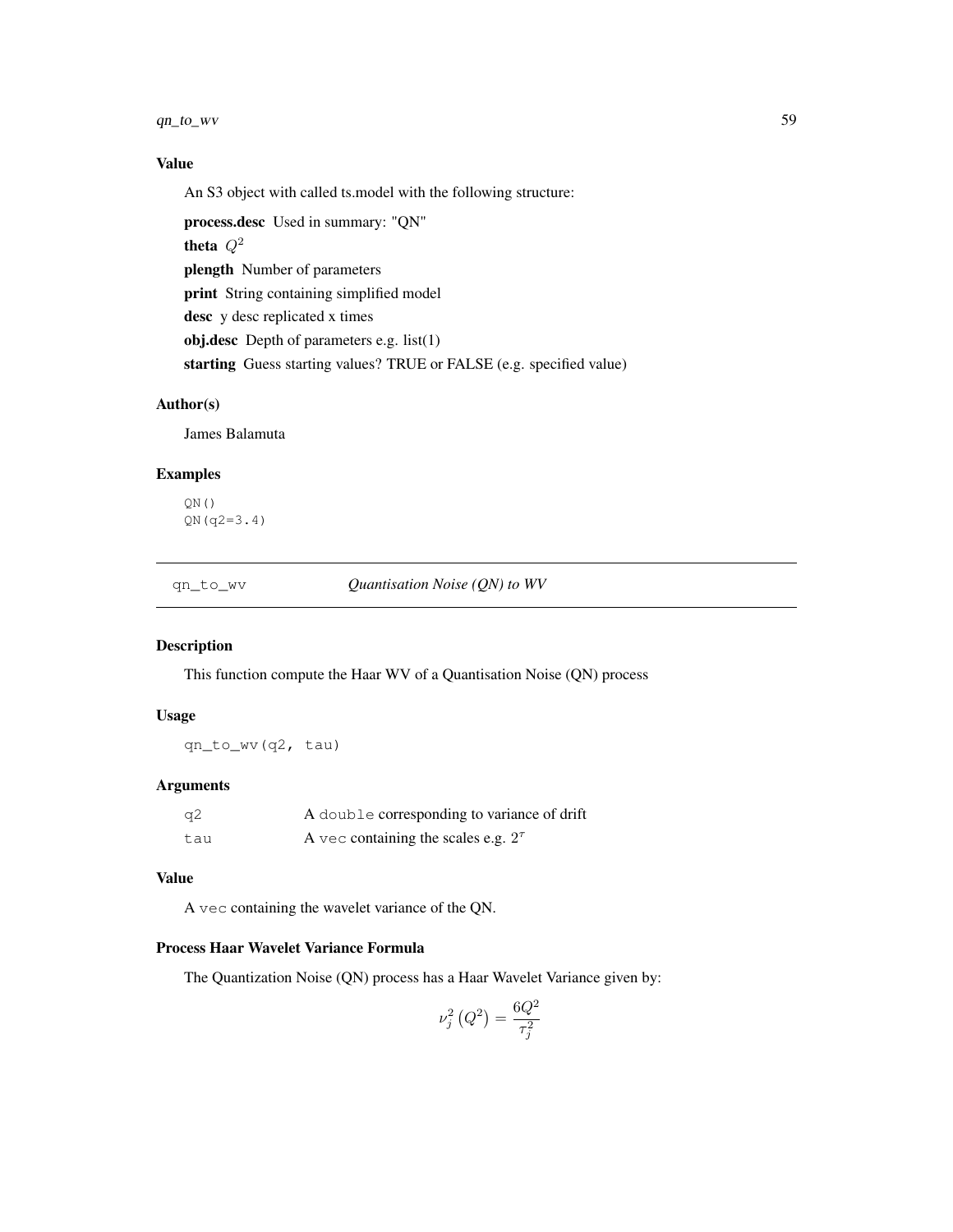This function plots a histogram (with kernel density function and normal distribution) of the standardized residuals or a basic plot the (standardized) residuals, or both.

#### Usage

resid\_plot(res, std = FALSE, type = "hist",  $\ldots$ )

# Arguments

| res  | A vector of residuals.                                                                                                                                                                       |
|------|----------------------------------------------------------------------------------------------------------------------------------------------------------------------------------------------|
| std  | A boolean indicating whether the residuals plot is for standardized residuals<br>or original residuals.                                                                                      |
| type | A string indicating either: "hist" (standardized residual histogram with<br>superimposed kernel density estimator and normal distribution), "resid" (stan-<br>dard residual plot), or "both" |
|      | Additional parameters                                                                                                                                                                        |

# Author(s)

Yuming Zhang

rgmwm *GMWM for Robust/Classical Comparison*

#### Description

Creates a rgmwm object to compare the results generated by robust/classical method.

#### Usage

rgmwm(model, data, eff =  $c(0.9, 0.8, 0.6)$ , ...)

# Arguments

| model                   | A ts. model object containing one of the allowed models.                                                       |
|-------------------------|----------------------------------------------------------------------------------------------------------------|
| data                    | A matrix or data. frame object with only one column (e.g. $N \times 1$ ), or a<br>Its object, or a qts object. |
| eff                     | A double vector between 0 and 1 that indicates the efficiency.                                                 |
| $\cdot$ $\cdot$ $\cdot$ | Other arguments passed to the main g mwm function.                                                             |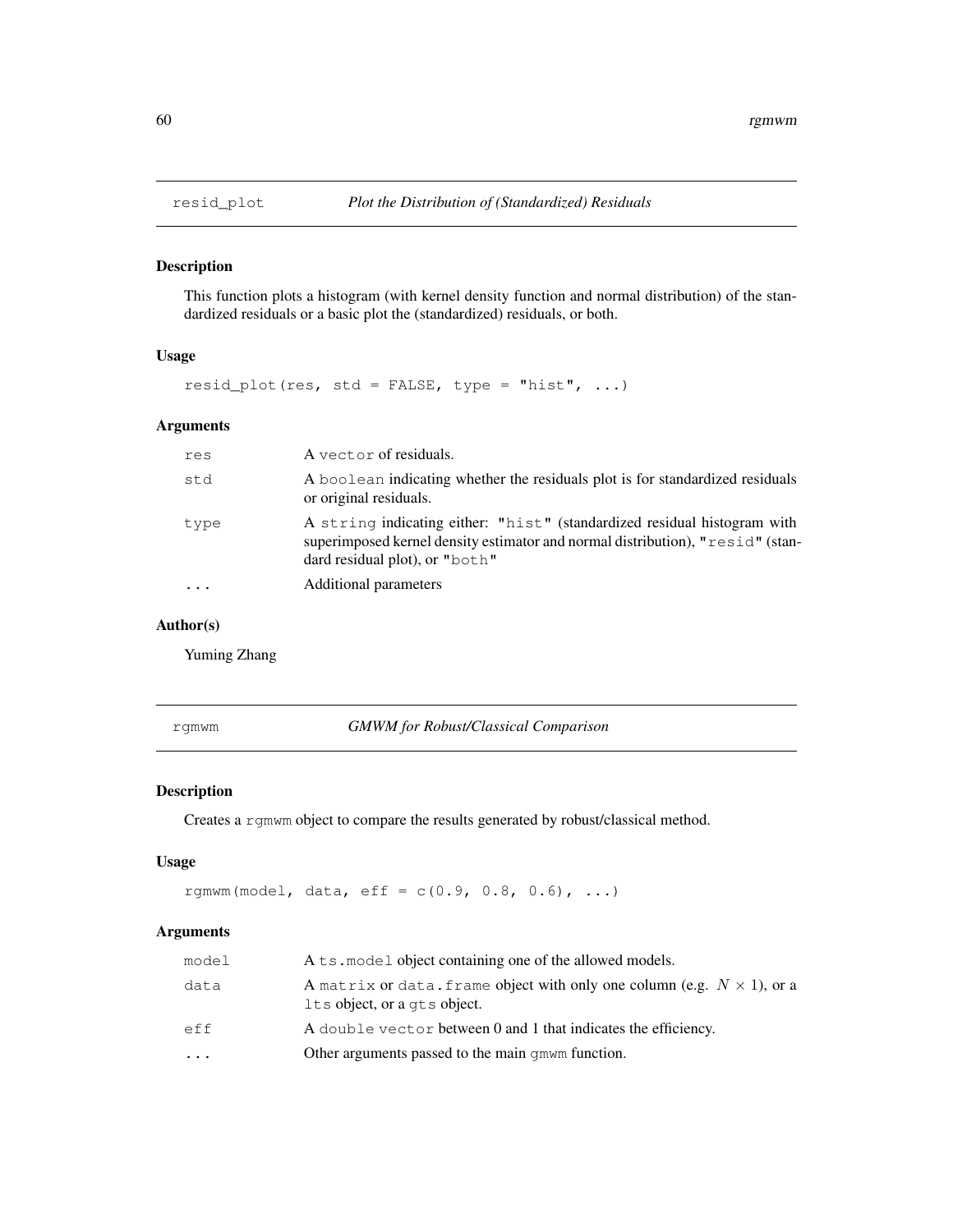# rtruncated\_normal 61

# Details

By default, the rgmwm function will fit a classical gmwm object. From there, the user has the ability to specify any  $\epsilon$  f f that is less than or equal to 0.99.

# Value

A rgmwm object

rtruncated\_normal *Truncated Normal Distribution Sampling Algorithm*

# Description

Enables sampling from a truncated normal

# Usage

```
rtruncated_normal(n, mu, sigma, a, b)
```
#### Arguments

| n     | An unsigned intimal indicating the number of observations to generate. |
|-------|------------------------------------------------------------------------|
| mu    | A double indicating the mean of the normal.                            |
| siqma | A double indicating the standard deviation of the normal.              |
| a     | A double that is the lower bound of the truncated normal.              |
| b     | A double that is the upper bound of the truncated normal.              |

RW *Create an Random Walk (RW) Process*

### Description

Sets up the necessary backend for the RW process.

### Usage

RW(gamma2 = NULL)

#### Arguments

gamma2 A double value for the variance  $\gamma^2$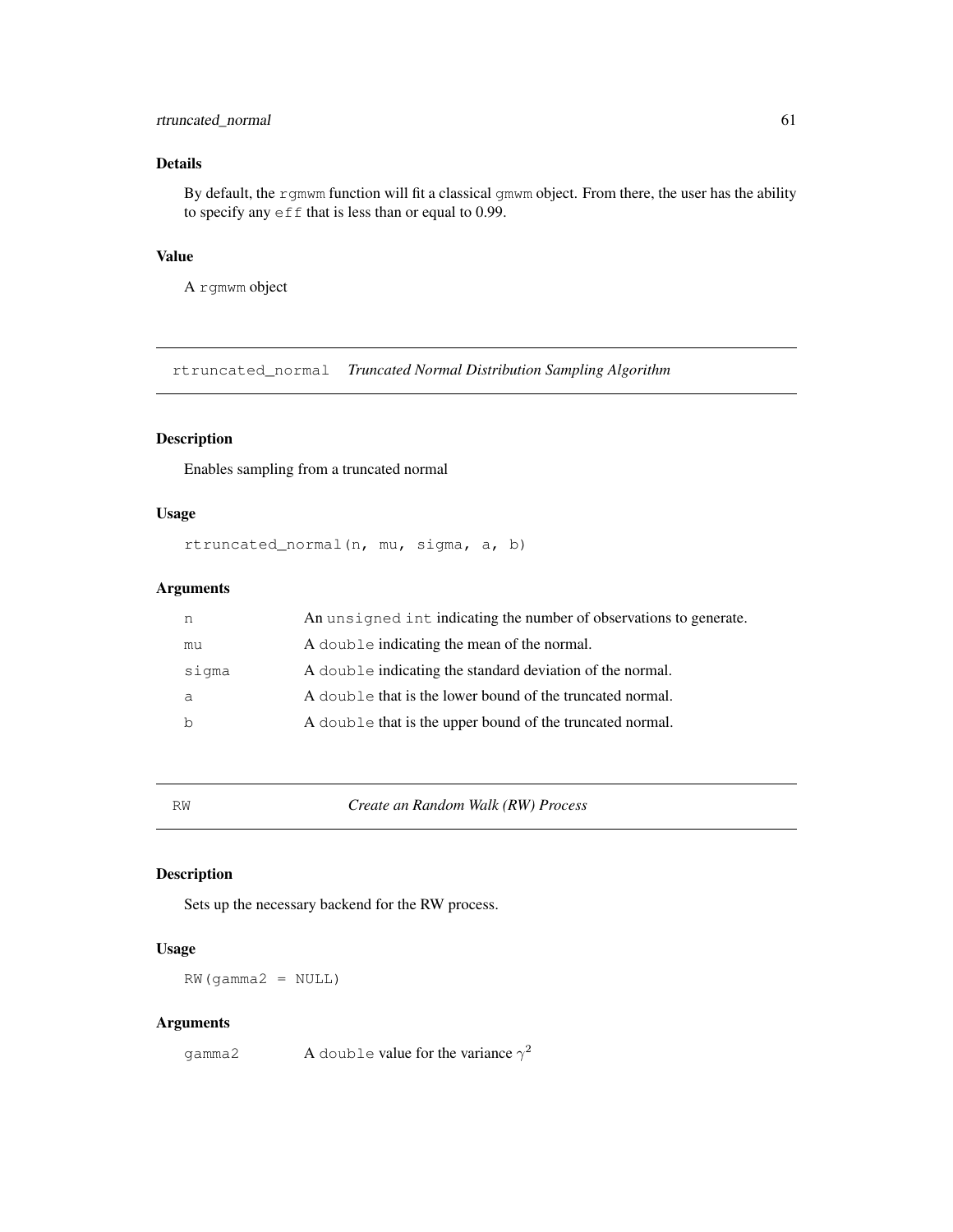An S3 object with called ts.model with the following structure:

process.desc Used in summary: "RW"

theta  $\sigma$ 

plength Number of parameters

print String containing simplified model

desc y desc replicated x times

obj.desc Depth of parameters e.g. list(1)

starting Guess starting values? TRUE or FALSE (e.g. specified value)

# Note

We consider the following model:

$$
Y_t = \sum_{t=0}^{T} \gamma_0 * Z_t
$$

where  $Z_t$  is iid and follows a standard normal distribution.

### Author(s)

James Balamuta

### Examples

```
RW()
RW(gamma2=3.4)
```
RW2dimension *Function to Compute Direction Random Walk Moves*

# Description

The RW2dimension function computes direction random walk moves.

### Usage

```
RW2dimension (steps = 100, probes = c(0.25, 0.5, 0.75))
```
# Arguments

| steps | An integer that counts the number of steps of the random walk.                |
|-------|-------------------------------------------------------------------------------|
| probs | A vector of double that specifies the probabilities to choose each direction. |

### Author(s)

Stéphane Guerrier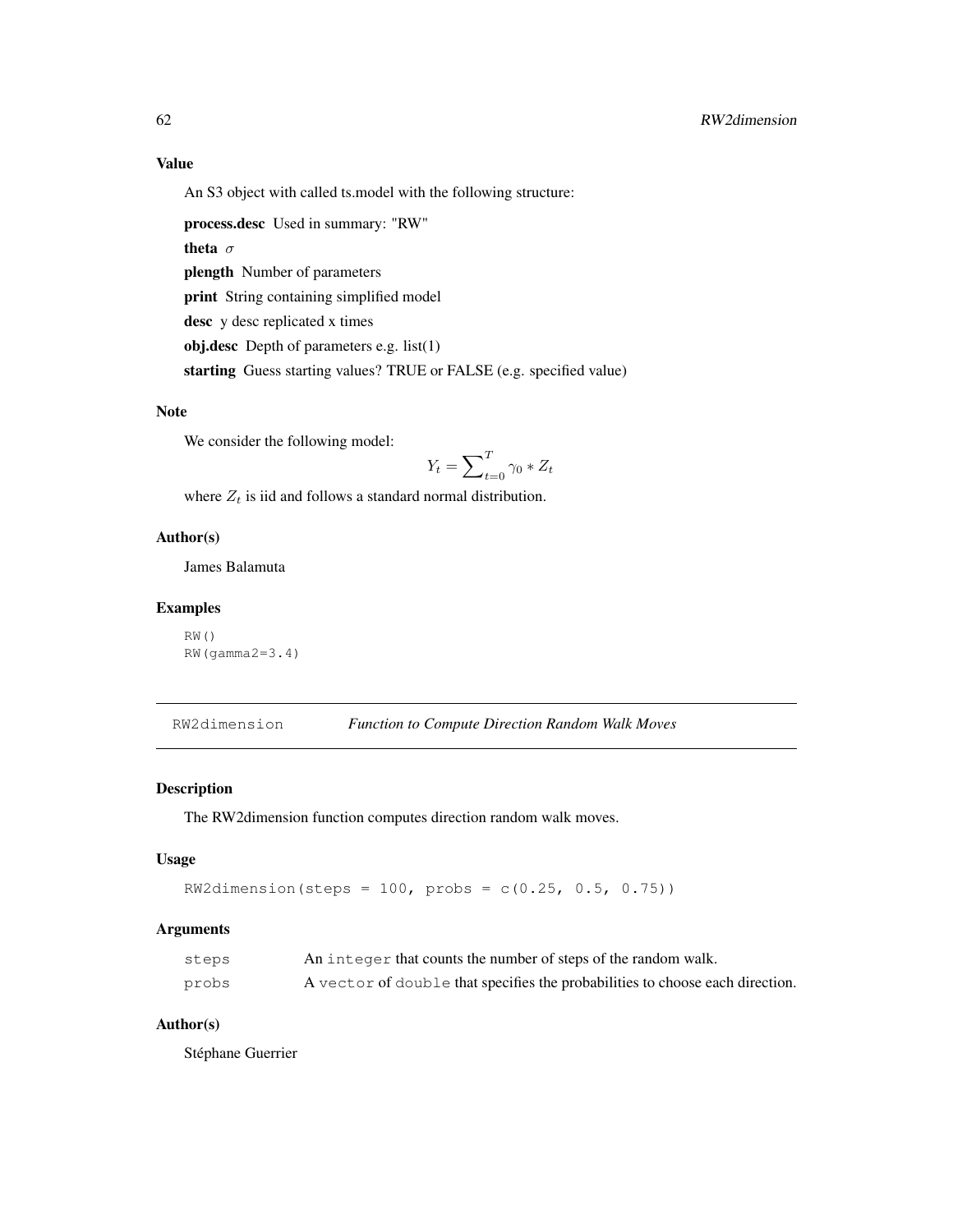# $rw\_to\_wv$  63

### Examples

RW2dimension(steps =  $50$ , probs =  $c(0.2, 0.5, 0.6)$ )

| Random Walk to WV<br>rw to wv |  |
|-------------------------------|--|
|-------------------------------|--|

# Description

This function compute the WV (haar) of a Random Walk process

### Usage

rw\_to\_wv(gamma2, tau)

# Arguments

| qamma2 | A double corresponding to variance of RW    |
|--------|---------------------------------------------|
| tau    | A vec containing the scales e.g. $2^{\tau}$ |

#### Value

A vec containing the wavelet variance of the random walk.

#### Process Haar Wavelet Variance Formula

The Random Walk (RW) process has a Haar Wavelet Variance given by:

$$
\nu_j^2\left(\gamma^2\right) = \frac{\left(\tau_j^2 + 2\right)\gamma^2}{12\tau_j}
$$

sales *Sales Dataset*

# Description

This dataset contains the US monthly clothing retail sales in millions of dollars taken from 1992 to 2016 for a total of 302 observations.

#### Usage

sales

# Format

A dataframe with 302 rows and 1 variable:

### Source

http://r-exercises.com/wp-content/uploads/2017/04/sales.csv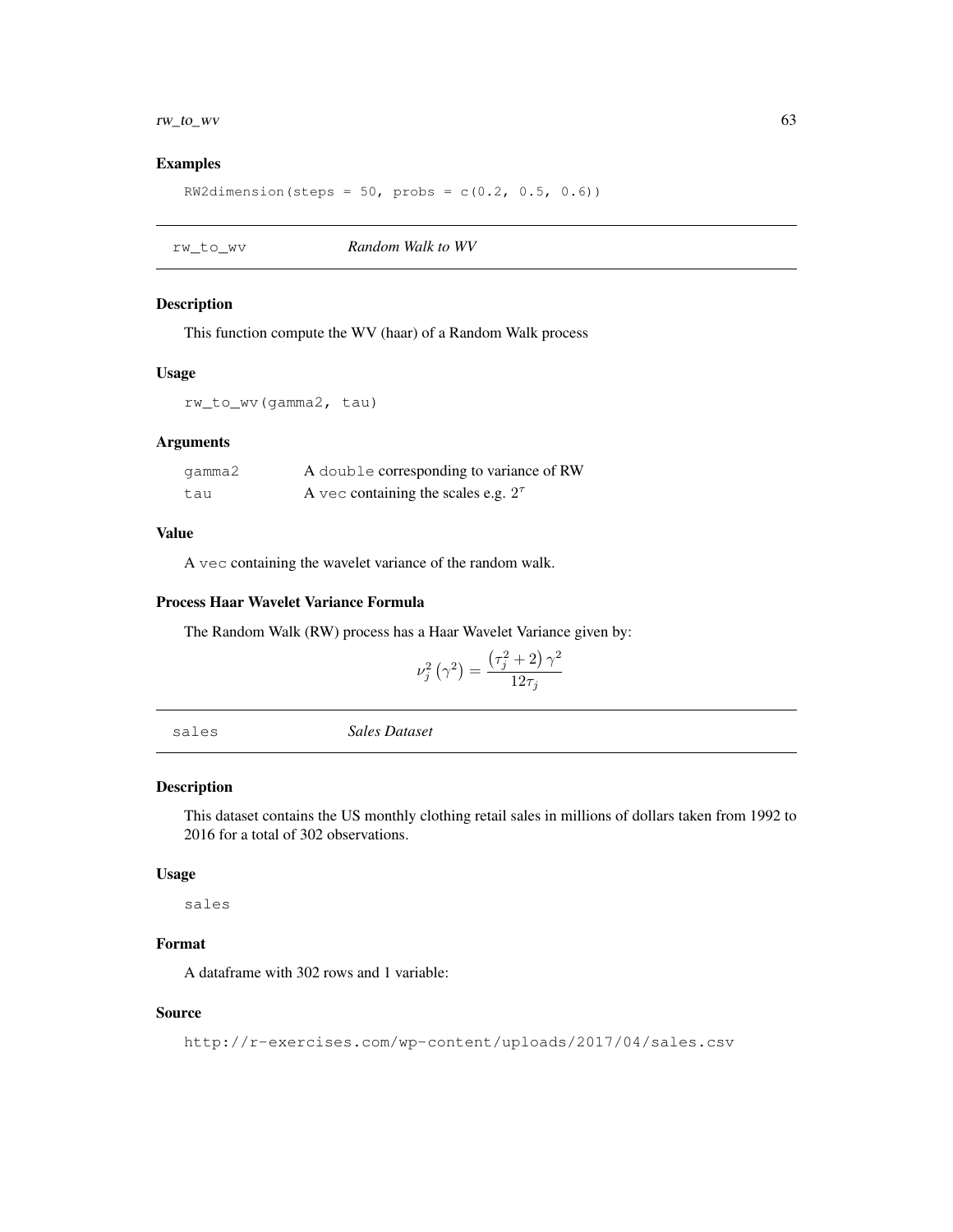Sets up the necessary backend for the SARIMA process.

### Usage

```
SARIMA(ar = 1, i = 0, ma = 1, sar = 1, si = 0, sma = 1,
  s = 12, sigma2 = 1)
```
#### Arguments

| ar          | A vector or integer containing either the coefficients for $\phi$ 's or the process<br>number $p$ for the Autoregressive (AR) term.             |
|-------------|-------------------------------------------------------------------------------------------------------------------------------------------------|
| $\mathbf i$ | An integer containing the number of differences to be done.                                                                                     |
| ma          | A vector or integer containing either the coefficients for $\theta$ 's or the process<br>number $q$ for the Moving Average (MA) term.           |
| sar         | A vector or integer containing either the coefficients for $\Phi$ 's or the process<br>number $P$ for the Seasonal Autoregressive (SAR) term.   |
| si          | An integer containing the number of seasonal differences to be done.                                                                            |
| sma         | A vector or integer containing either the coefficients for $\Theta$ 's or the process<br>number $Q$ for the Seasonal Moving Average (SMA) term. |
| S           | An integer containing the seasonality.                                                                                                          |
| sigma2      | A double value for the standard deviation, $\sigma$ , of the SARMA process.                                                                     |

### Details

A variance is required since the model generation statements utilize randomization functions expecting a variance instead of a standard deviation unlike R.

#### Value

An S3 object with called ts.model with the following structure:

```
process.desc AR * p, MA * q, SAR * P, SMA * Qtheta σ
plength Number of parameters
desc Type of model
desc.simple Type of model (after simplification)
print String containing simplified model
obj.desc y desc replicated x times
obj Depth of Parameters e.g. list(c(length(ar), length(ma), length(sar), length(sma), 1, i, si) )
starting Guess Starting values? TRUE or FALSE (e.g. specified value)
```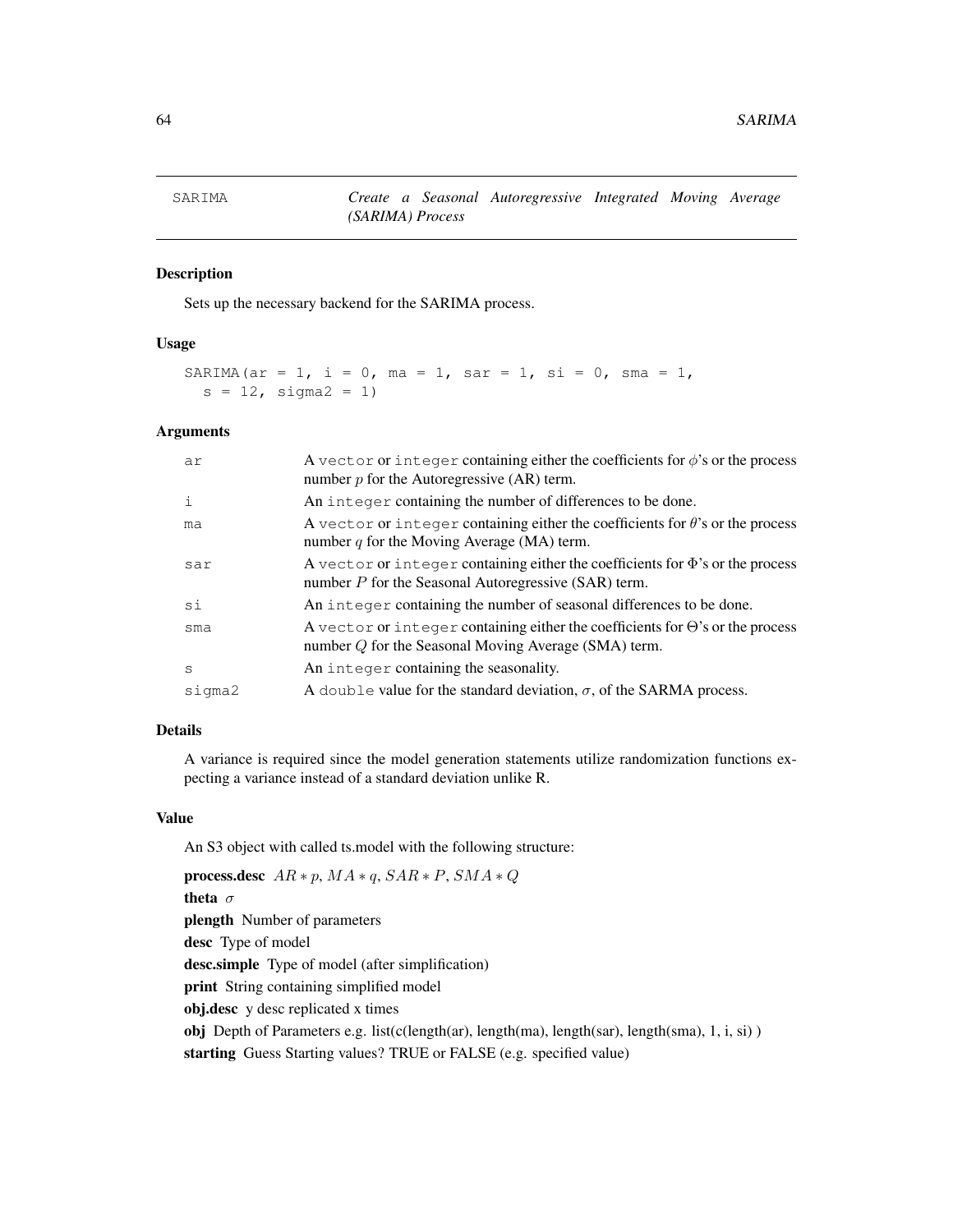#### $SARMA$  65

### Author(s)

James Balamuta

# Examples

```
# Create an SARIMA(1,1,2)x(1,0,1) process
SARIMA(ar = 1, i = 1, ma = 2, sar = 1, si = 0, sma = 1)
# Creates an SARMA(1,0,1)x(1,1,1) process with predefined coefficients.
SARIMA(ar=0.23, i = 0, ma=0.4, sar = .3, sma = .3)
```
SARMA *Create a Seasonal Autoregressive Moving Average (SARMA) Process*

# Description

Sets up the necessary backend for the SARMA process.

### Usage

```
SARMA(ar = 1, ma = 1, sar = 1, sma = 1, s = 12, sigma2 = 1)
```
# Arguments

| ar     | A vector or integer containing either the coefficients for $\phi$ 's or the process<br>number $p$ for the Autoregressive (AR) term.             |
|--------|-------------------------------------------------------------------------------------------------------------------------------------------------|
| ma     | A vector or integer containing either the coefficients for $\theta$ 's or the process<br>number $q$ for the Moving Average (MA) term.           |
| sar    | A vector or integer containing either the coefficients for $\Phi$ 's or the process<br>number $P$ for the Seasonal Autoregressive (SAR) term.   |
| sma    | A vector or integer containing either the coefficients for $\Theta$ 's or the process<br>number $Q$ for the Seasonal Moving Average (SMA) term. |
| S      | A integer indicating the seasonal value of the data.                                                                                            |
| sigma2 | A double value for the standard deviation, $\sigma$ , of the SARMA process.                                                                     |

### Details

A variance is required since the model generation statements utilize randomization functions expecting a variance instead of a standard deviation unlike R.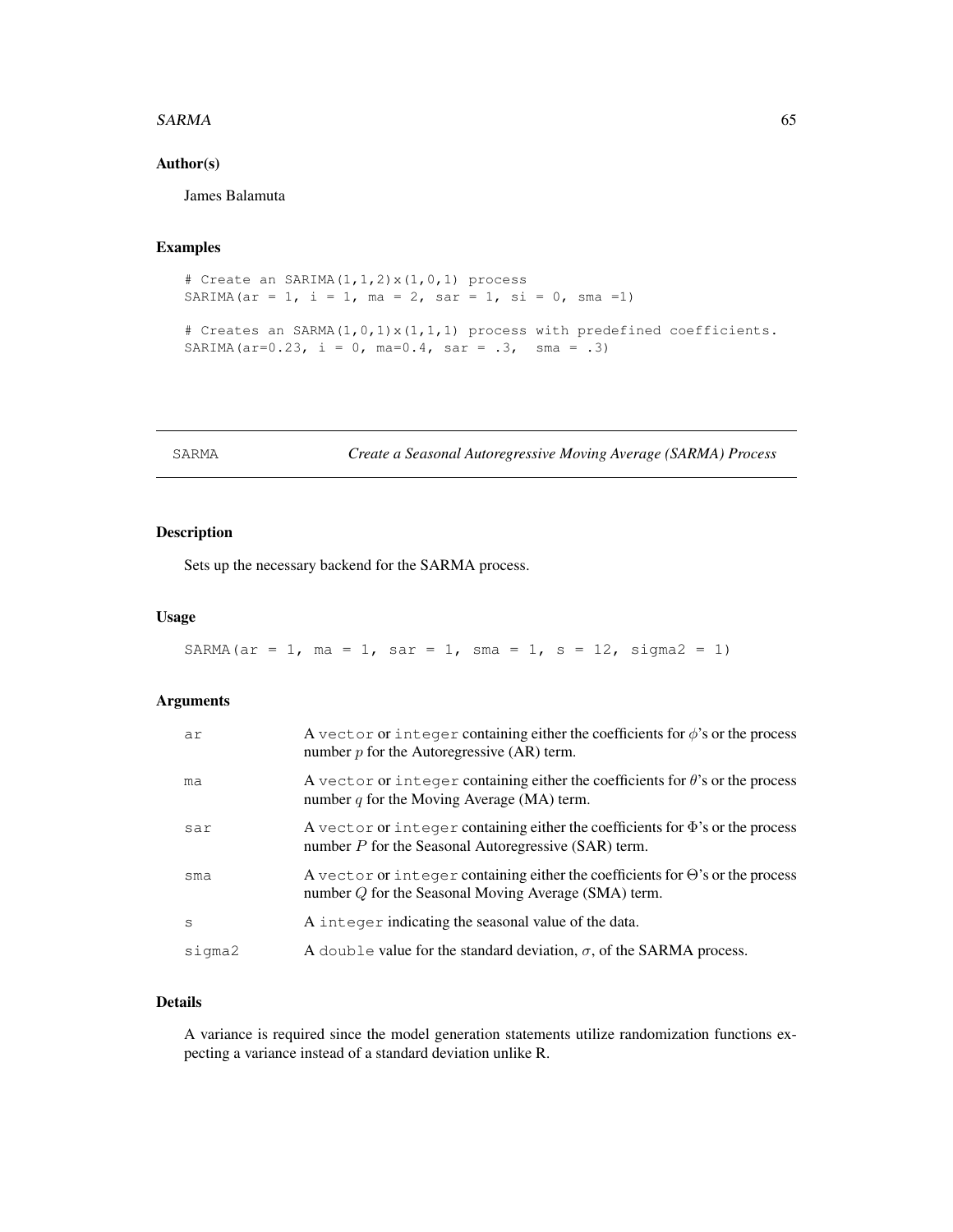An S3 object with called ts.model with the following structure:

process.desc  $AR * p$ ,  $MA * q$ ,  $SAR * P$ ,  $SMA * Q$ theta  $\sigma$ plength Number of Parameters print String containing simplified model obj.desc y desc replicated x times obj Depth of Parameters e.g. list(c(length(ar), length(ma), length(sar), length(sma), 1) ) starting Guess Starting values? TRUE or FALSE (e.g. specified value)

### Author(s)

James Balamuta

#### Examples

```
# Create an SARMA(1,2)x(1,1) process
SARMA(ar = 1, ma = 2, sar = 1, sma = 1)
# Creates an SARMA(1,1)x(1,1) process with predefined coefficients.
SARMA(ar=0.23, ma=0.4, sar = .3, sma = .3)
```
savingrt *Personal Saving Rate*

### Description

Personal saving as a percentage of disposable personal income (DPI), frequently referred to as "the personal saving rate," is calculated as the ratio of personal saving to DPI.

#### Usage

savingrt

#### Format

A gts time series object with frequency 12 starting at 1959 and going to 2016 for a total of 691 observations.

#### Source

https://fred.stlouisfed.org/series/PSAVERT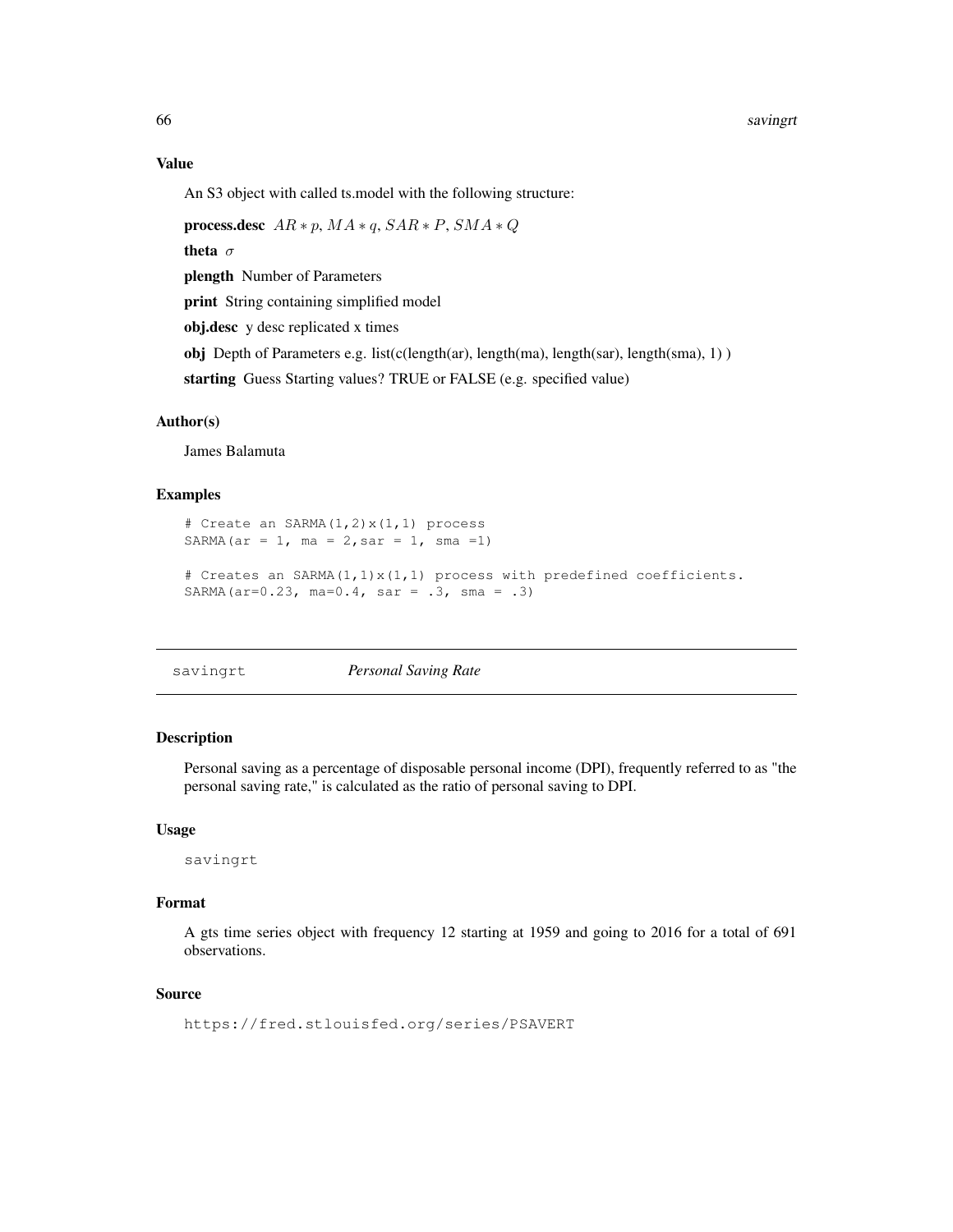This function performs model fitting and calculates the model selection criteria to be plotted.

### Usage

```
select(model, Xt, include.mean = TRUE, criterion = "aic",
 plot = TRUE)
```
### Arguments

| model     | A time series model (only ARIMA are currently supported).                                                                          |
|-----------|------------------------------------------------------------------------------------------------------------------------------------|
| Xt        | A vector of time series data.                                                                                                      |
|           | include. mean A boolean indicating whether to fit ARIMA with the mean or not.                                                      |
| criterion | A string indicating which model selection criterion should be used (possible<br>values: " $a$ ic" (default), " $b$ ic", " $hq$ "). |
| plot      | A boolean indicating whether a model selection plot is returned or not.                                                            |

# Author(s)

Stéphane Guerrier and Yuming Zhang

```
set.seed(763)
Xt = gen\_gts(100, AR(phi = c(0.2, -0.5, 0.4), sigma2 = 1))select(AR(5), Xt, include.mean = FALSE)
Xt = gen\_gts(100, MA(theta = c(0.2, -0.5, 0.4), sigma2 = 1))select(MA(5), Xt, include.mean = FALSE)
Xt = gen_gts(500, ARMA(ar = 0.5, ma = c(0.5, -0.5, 0.4), sigma2 = 1))
select(ARMA(5,3), Xt, criterion = "hq", include.mean = FALSE)
```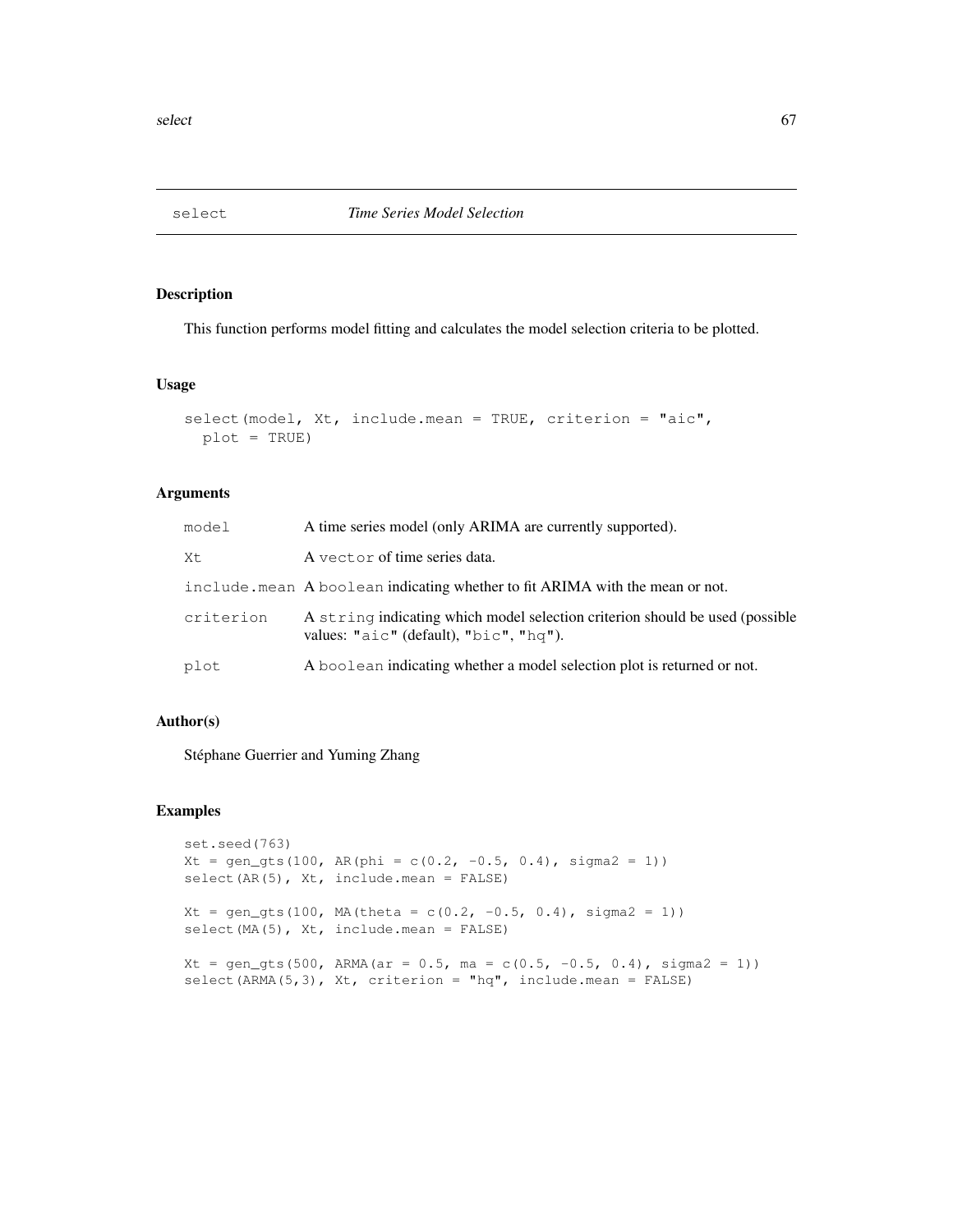This function performs model fitting and calculates the model selection criteria to be plotted or used in best\_model function.

#### Usage

```
select_arima(xt, p.min = 0L, p.max = 3L, d = 0L, q.min = 0L,
  q.max = 3L, include.mean = TRUE, plot = TRUE)
select_arma(xt, p.min = 0L, p.max = 3L, q.min = 0L, q.max = 3L,include.mean = TRUE, plot = TRUE)
select\_ar(xt, p.min = 0L, p.max = 3L, include mean = TRUE,plot = TRUE)
select\_ma(x_t, q.min = 0L, q.max = 3L, include mean = TRUE,plot = TRUE)
```
#### Arguments

| xt.   | A vector of univariate time series.                                        |
|-------|----------------------------------------------------------------------------|
| p.min | An integer indicating the lowest order of $AR(p)$ process to search.       |
| p.max | An integer indicating the highest order of $AR(p)$ process to search.      |
| d     | An integer indicating the differencing order for the data.                 |
| q.min | An integer indicating the lowest order of $MA(q)$ process to search.       |
| q.max | An integer indicating the highest order of $MA(q)$ process to search.      |
|       | include. mean A bool indicating whether to fit ARIMA with the mean or not. |
| plot  | A logical. If TRUE (the default) a plot should be produced.                |
|       |                                                                            |

```
xt = gen\_arima(N=100, ar=0.3, d=1, ma=0.3)x = select\_arima(xt, d=1L)xt = gen\_mal(100, 0.3, 1)x = select_ma(xt, q.min=2L, q.max=5L)
best_model(x)
xt = gen\_arma(10, c(.4,.5), c(.1), 1, 0)x = select\_arma(xt, p.min = 1L, p.max = 4L,q.min = 1L, q.max = 3L)
```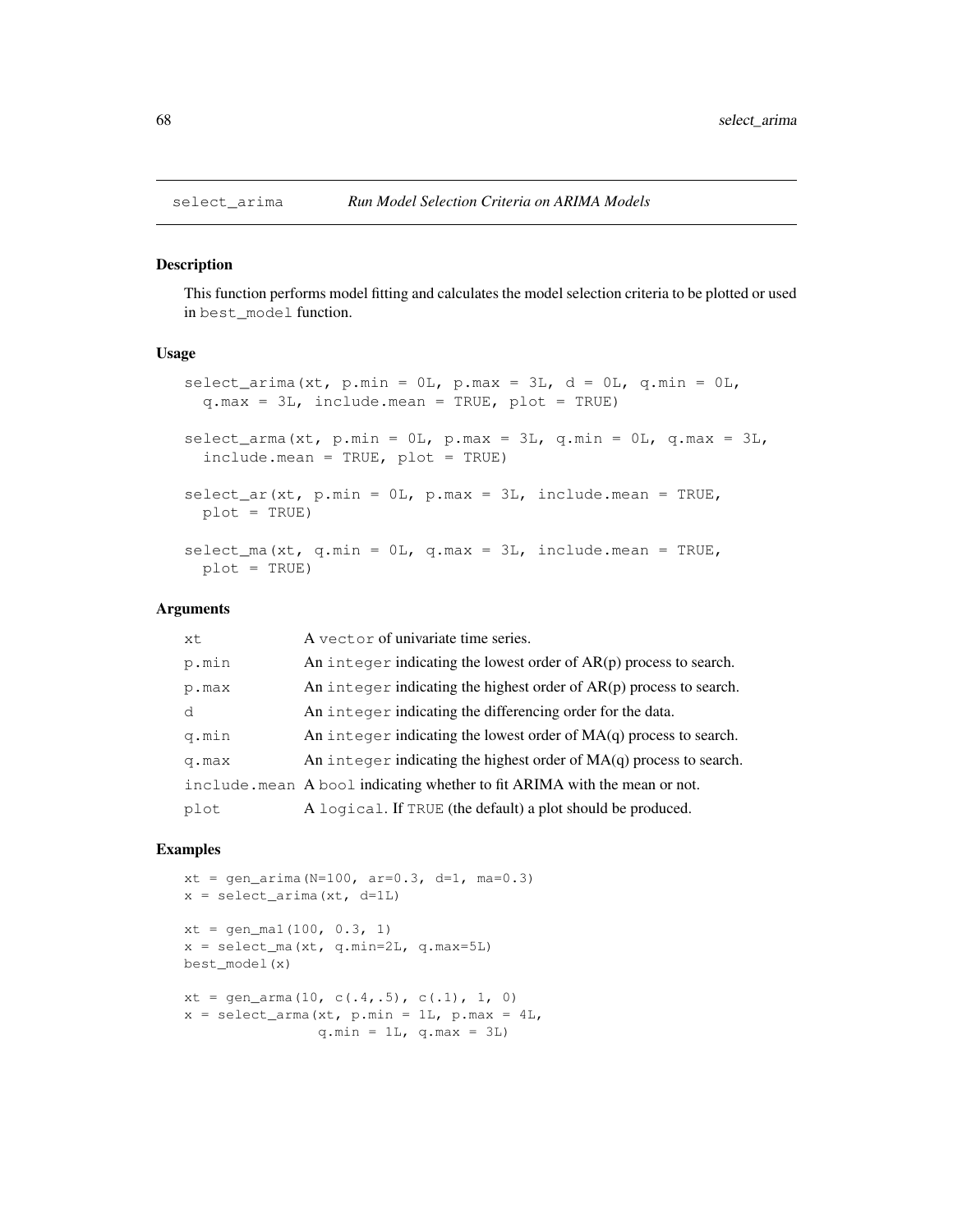simple\_diag\_plot *Basic Diagnostic Plot of Residuals*

### Description

This function will plot four diagnostic plots to assess how well the model fits the data. These plots are: (1) residuals plot, (2) histogram of (standardized) residuals, (3) normal Q-Q plot of residuals and (4) residuals vs fitted values plot.

# Usage

simple\_diag\_plot(Xt, model, std = FALSE)

### Arguments

| Хt.   | The original time series data.                                                                                                                |
|-------|-----------------------------------------------------------------------------------------------------------------------------------------------|
| model | The arima model fit to the data.                                                                                                              |
| st.d  | A boolean indicating whether we use standardized residuals for the (1) resid-<br>uals plot and the (2) histogram of (standardized) residuals. |

# Author(s)

Yuming Zhang

simplified\_print\_SARIMA *Simplify and print SARIMA model*

# Description

Simplify and print SARIMA model

### Usage

```
simplified_print_SARIMA(p, i, q, P, si, Q, s)
```
### Arguments

| p            | An integer denoting the length of ar.                                |
|--------------|----------------------------------------------------------------------|
| $\mathbf{i}$ | An integer containing the number of differences to be done.          |
| q            | An integer denoting the length of ma.                                |
| P            | An integer denoting the length of sma.                               |
| si           | An integer containing the number of seasonal differences to be done. |
| Q            | An integer denoting the length of sar.                               |
| S            | An integer indicating the seasonal value of the data.                |
|              |                                                                      |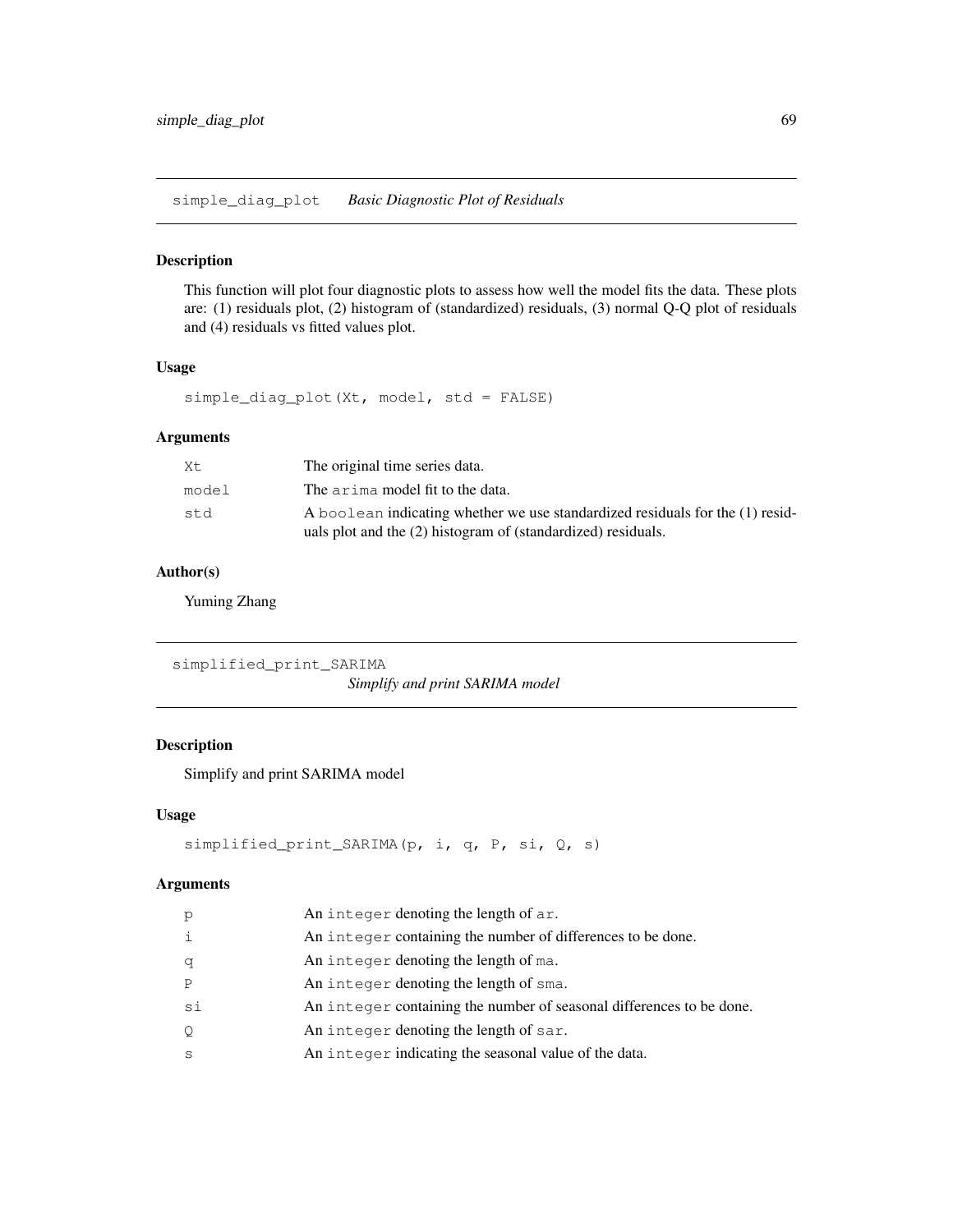# Value

An S3 object with the following structure:

print String containing simplified model

simplified Type of model (after simplification)

### Author(s)

Stephane Guerrier

summary.fitsimts *Summary of fitsimts object*

# Description

Displays summary information about fitsimts object

### Usage

```
## S3 method for class 'fitsimts'
summary(object, ...)
```
# Arguments

| object   | A fitsimts object                          |
|----------|--------------------------------------------|
| $\cdots$ | Other arguments passed to specific methods |

# Value

Estimated parameters values with confidence intervals and standard errors.

### Author(s)

Stéphane Guerrier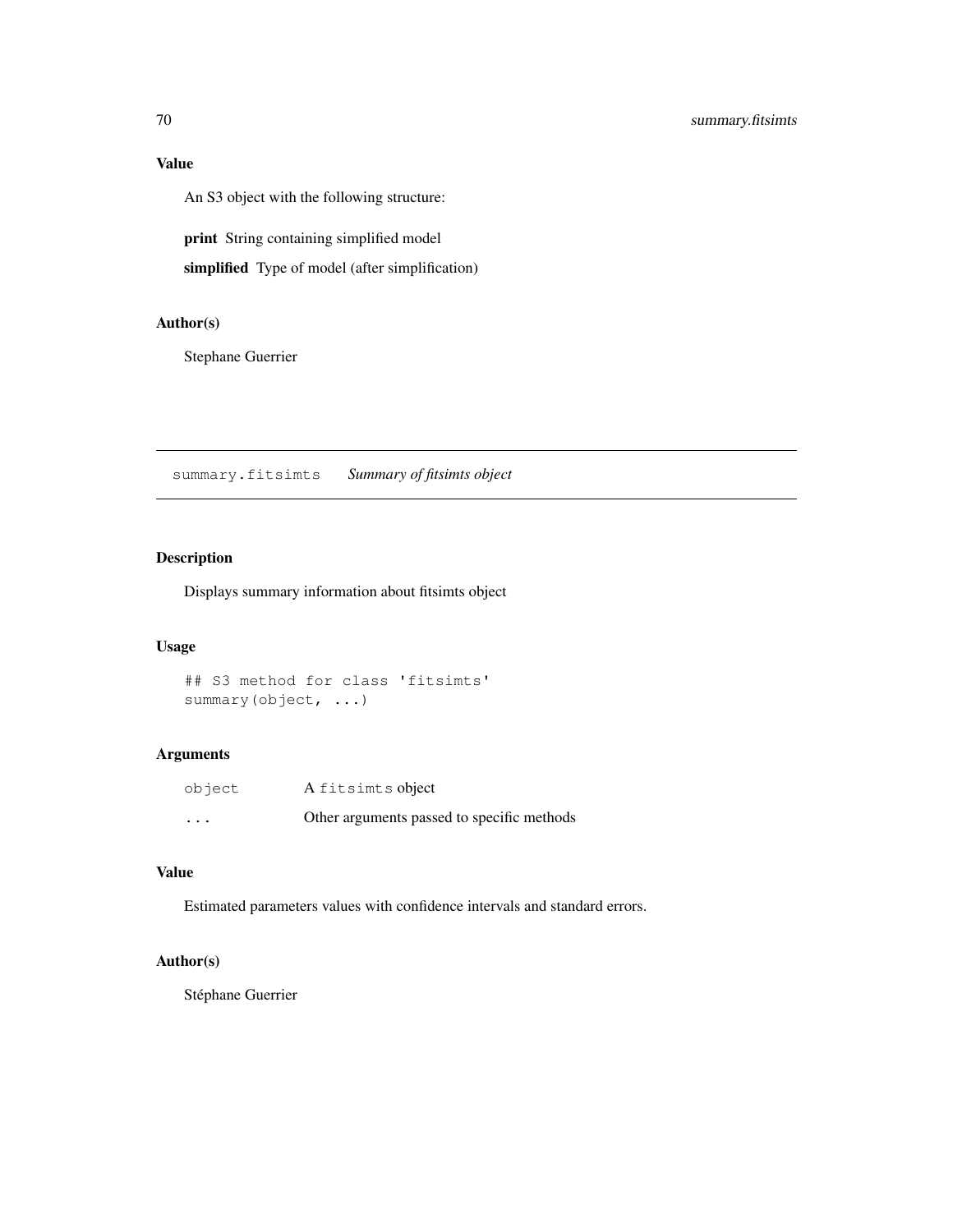Displays summary information about GMWM object

### Usage

```
## S3 method for class 'gmwm'
summary(object, inference = NULL, bs.gof = NULL,
 bs.qof.p.ci = NULL, bs.theta.est = NULL, bs.ci = NULL, B = 100,...)
```
# Arguments

| object      | A GMWM object                                                    |
|-------------|------------------------------------------------------------------|
| inference   | A value containing either: NULL (auto), TRUE, or FALSE           |
| bs.gof      | A value containing either: NULL (auto), TRUE, FALSE              |
| bs.gof.p.ci | A value containing either: NULL (auto), TRUE, FALSE              |
|             | bs.theta.est A value containing either: NULL (auto), TRUE, FALSE |
| bs.ci       | A value containing either: NULL (auto), TRUE, FALSE              |
| B           | An int that indicates how many bootstraps should be performed.   |
|             | Other arguments passed to specific methods                       |

### Value

A summary.gmwm object with:

```
estimate Estimated Theta Values
testinfo Goodness of Fit Information
inference Inference performed? T/F
bs.gof Bootstrap GOF? T/F
bs.gof.p.ci Bootstrap GOF P-Value CI? T/F
bs.theta.est Bootstrap Theta Estimates? T/F
bs.ci Bootstrap CI? T/F
starting Indicates if program supplied initial starting values
seed Seed used during guessing / bootstrapping
obj.fun Value of obj.fun at minimized theta
N Length of Time Series
```
#### Author(s)

JJB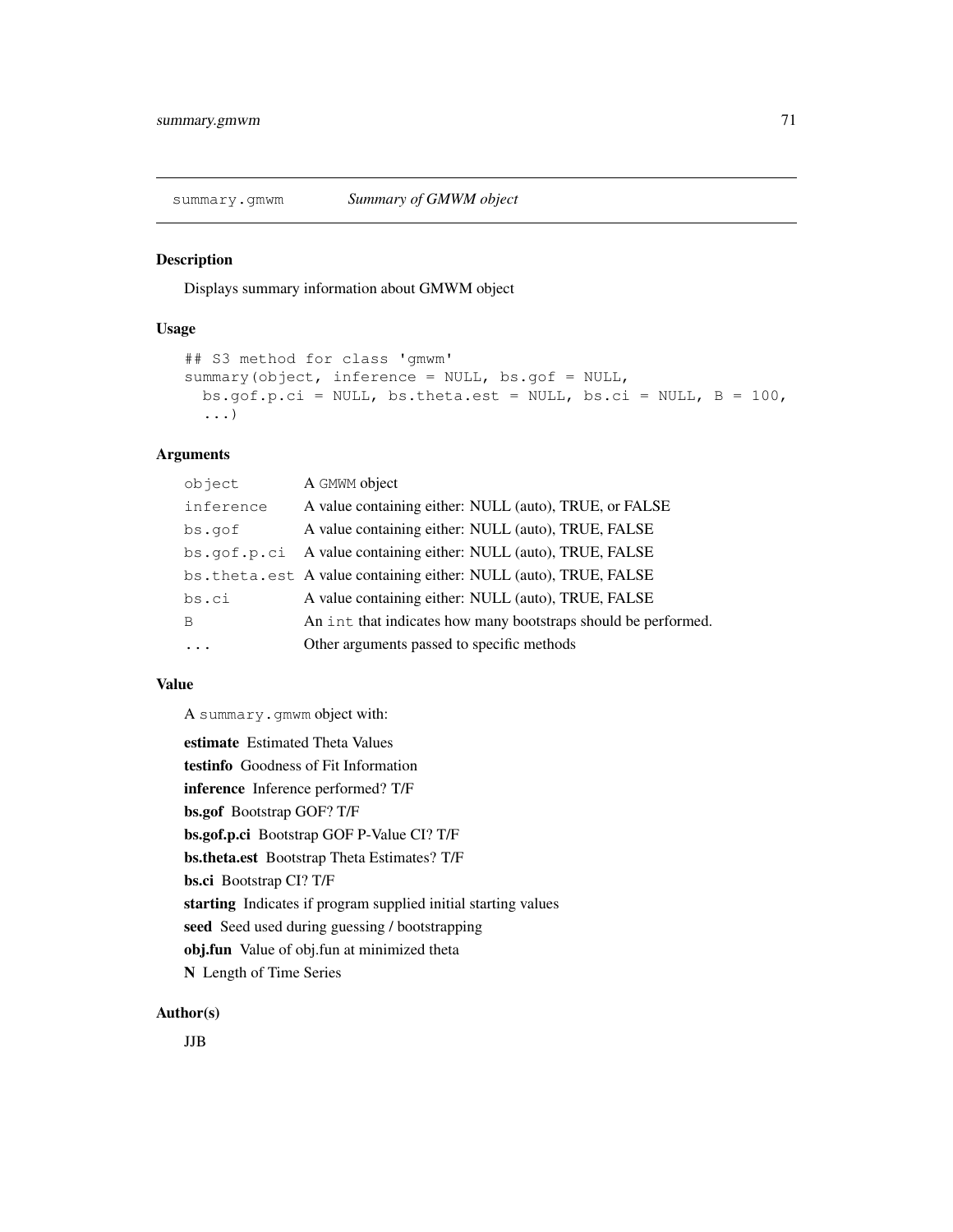This function computes the theoretical Autocorrelation (ACF) of an ARMA process.

# Usage

theo\_acf(ar,  $ma = NULL$ , lagmax = 20)

# Arguments

| ar     | A vector containing the AR coefficients.                                               |
|--------|----------------------------------------------------------------------------------------|
| ma     | A vector containing the MA coefficients.                                               |
| lagmax | An integer indicating the maximum lag up to which to compute the theoret-<br>ical ACF. |

# Author(s)

Yuming Zhang

#### Examples

```
# Compute the theoretical ACF for an ARMA(1,0) (i.e. a first-order autoregressive model: AR(
theo_acf(ar = -0.25, ma = NULL)
# Computes the theoretical ACF for an ARMA(2, 1)
theo_acf(ar = c(.50, -0.25), ma = 0.20, lagmax = 10)
```
theo\_pacf *Theoretical Partial Autocorrelation (PACF) of an ARMA process*

#### Description

This function computes the theoretical Partial Autocorrelation (PACF) of an ARMA process.

#### Usage

theo\_pacf(ar,  $ma = NULL$ , lagmax = 20)

# Arguments

| ar     | A vector containing the AR coefficients.                                                |
|--------|-----------------------------------------------------------------------------------------|
| ma     | A vector containing the MA coefficients.                                                |
| laqmax | An integer indicating the maximum lag up to which to compute the theoret-<br>ical PACF. |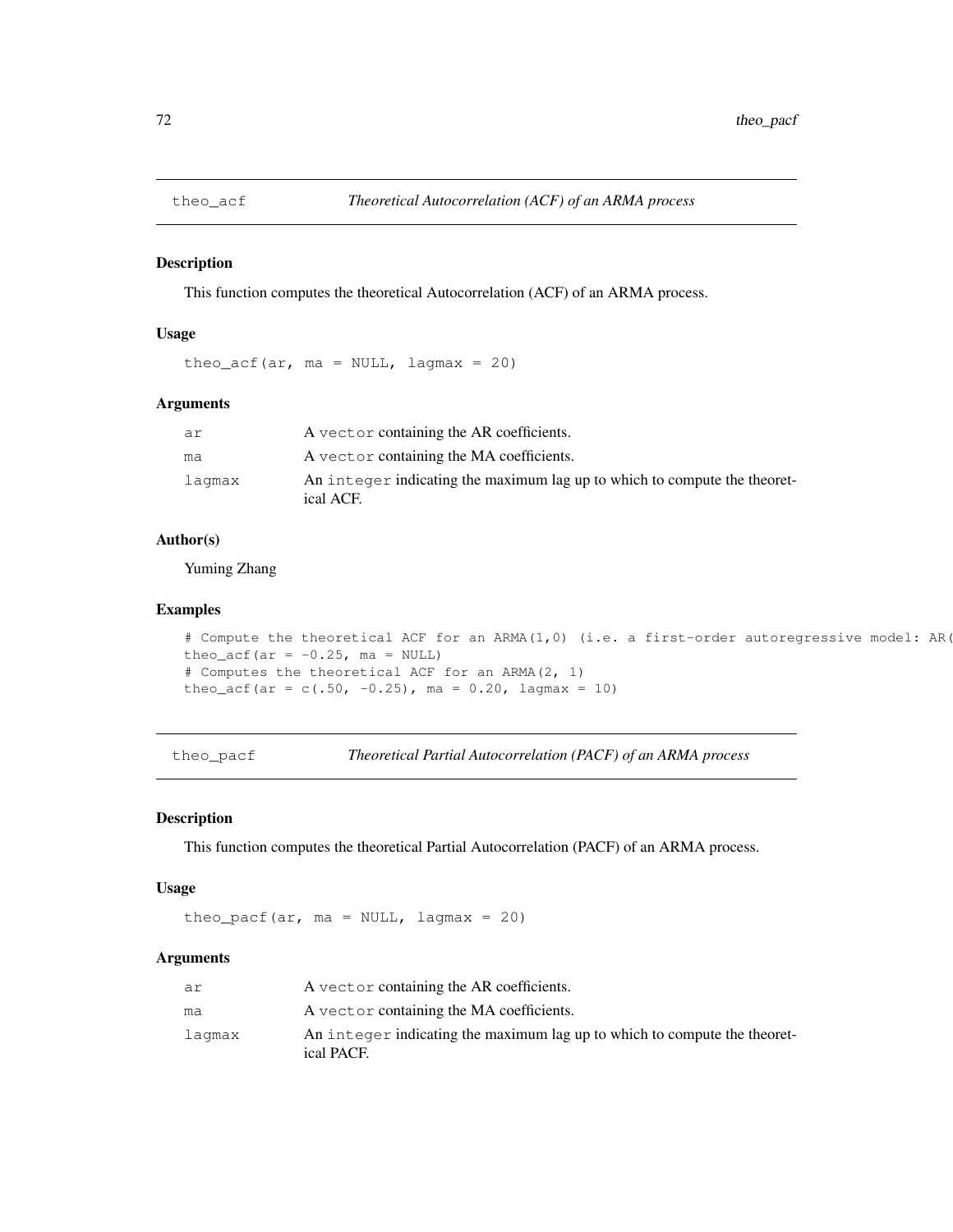# update.gmwm 73

## Author(s)

Yuming Zhang

### Examples

```
# Computes the theoretical ACF for an ARMA(1,0) (i.e. a first-order autoregressive model: AF
theo_pacf(ar = -0.25, ma = NULL, lagmax = 7)
# Computes the theoretical ACF for an ARMA(2, 1)
theo_pacf(ar = c(.50, -0.25), ma = .20, lagmax = 10)
```
update.gmwm *Update (Robust) GMWM object for IMU or SSM*

## Description

Provides a way to estimate different models over the previously estimated wavelet variance values and covariance matrix.

# Usage

```
## S3 method for class 'gmwm'
update(object, model, ...)
```
## Arguments

| object                  | A gmwm object.                                          |
|-------------------------|---------------------------------------------------------|
| model                   | A ts, model object containing one of the allowed models |
| $\cdot$ $\cdot$ $\cdot$ | Additional parameters (not used)                        |

## Value

A gmwm object with the structure:

estimate Estimated Parameters Values from the GMWM Procedure init.guess Initial Starting Values given to the Optimization Algorithm wv.empir The data's empirical wavelet variance ci.low Lower Confidence Interval ci.high Upper Confidence Interval orgV Original V matrix V Updated V matrix (if bootstrapped) omega The V matrix inversed obj.fun Value of the objective function at Estimated Parameter Values theo Summed Theoretical Wavelet Variance

decomp.theo Decomposed Theoretical Wavelet Variance by Process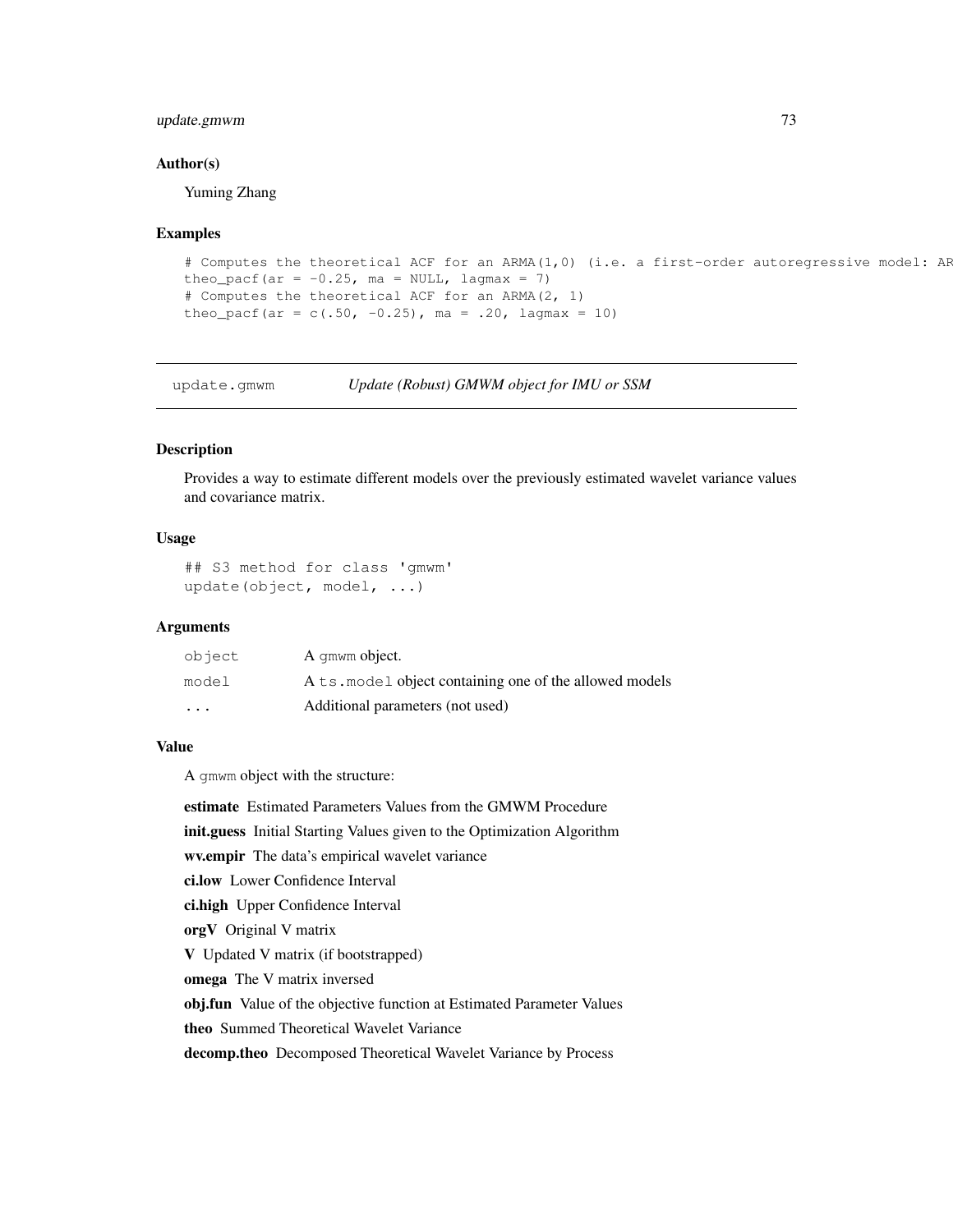scales Scales of the GMWM Object robust Indicates if parameter estimation was done under robust or classical eff Level of efficiency of robust estimation model.type Models being guessed compute.v Type of V matrix computation augmented Indicates moments have been augmented alpha Alpha level used to generate confidence intervals expect.diff Mean of the First Difference of the Signal N Length of the Signal G Number of Guesses Performed H Number of Bootstrap replications K Number of V matrix bootstraps model ts.model supplied to gmwm model.hat A new value of ts.model object supplied to gmwm starting Indicates whether the procedure used the initial guessing approach seed Randomization seed used to generate the guessing values freq Frequency of data

update.lts *Update Object Attribute*

## Description

Update the attributes of lts, gts and imu object

## Usage

```
## S3 method for class 'lts'
update(object, type, new, keep.start = T, ...)
## S3 method for class 'gts'
update(object, type, new, keep.start = T, ...)
## S3 method for class 'imu'
update(object, type, new, ...)
```
#### Arguments

| object     | A lts, qts or imu object                                                                                 |
|------------|----------------------------------------------------------------------------------------------------------|
| type       | A string that contains the attribute to be updated                                                       |
| new        | The updated value for the attribute                                                                      |
| keep.start | A boolean value that indicates whether 'start' or 'end' should remain the same<br>when 'freq' is updated |
|            | Further arguments passed to or from other methods.                                                       |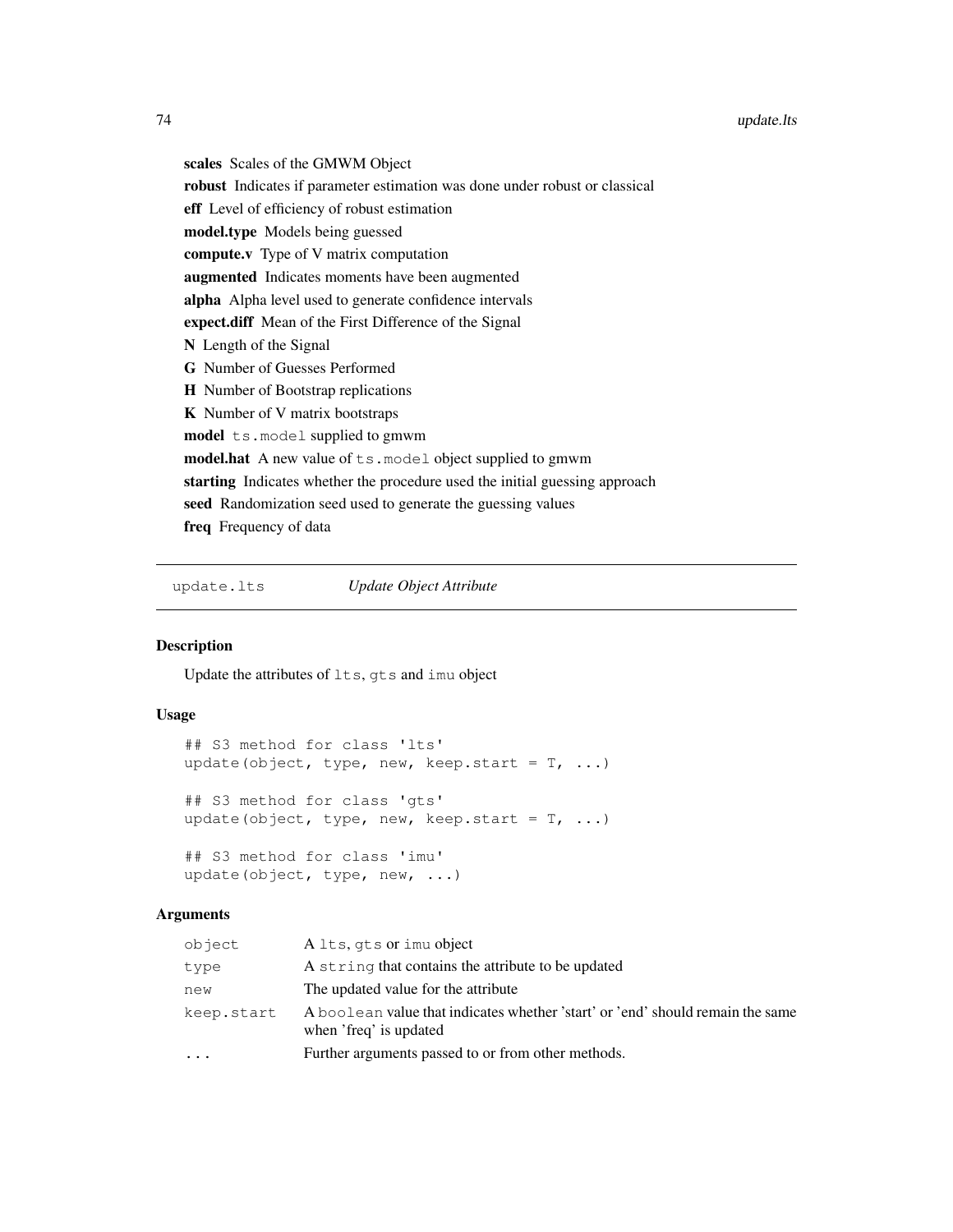### value 75

# Details

This function is able to update some attributes for gts, lts and imu objects. For lts object, the attributes that can be updated are 'start', 'end', 'freq', 'unit\_time', 'name\_ts' and 'process'. For gts object, the attributes that can be updated are 'start', 'end', 'freq', 'unit\_time' and 'name\_ts'. For imu object, the attributes that can be updated are 'axis', 'freq', 'unit\_time' and 'name\_ts'.

If one between 'start' and 'end' is updated, the other one will also be updated, since end-start  $=$   $(N-1)$  / freq must be TRUE, where N is the number of observations in the object.

If 'freq' is updated, by default 'start' will remain the same, and 'end' will be updated at the same time, unless you set 'keep.start = F'.

If 'unit\_time' is updated, the old unit\_time will be replaced by the new one, and other attributes will remain the same. It is different from the unit\_time conversion feature.

## Value

An object with the updated attribute.

## Examples

```
gts1 = gts(rnorm(50), freq = 1, unit_time = 'sec', name_ts = 'test1')gts2 = update(gts1, 'unit_time', 'min')
attr(gts2, 'unit_time')
gts3 = update(gts1, 'name_ts', 'test2')
attr(gts3, 'name_ts')
```
#### value *Obtain the value of an object's properties*

## Description

Used to access different properties of the gts, imu, or lts object.

## Usage

```
value(x, type)
## S3 method for class 'imu'
value(x, type)
```
#### Arguments

| Χ    | A gts, imu, or lts object.                     |
|------|------------------------------------------------|
| type | A string indicating the field to be retrieved. |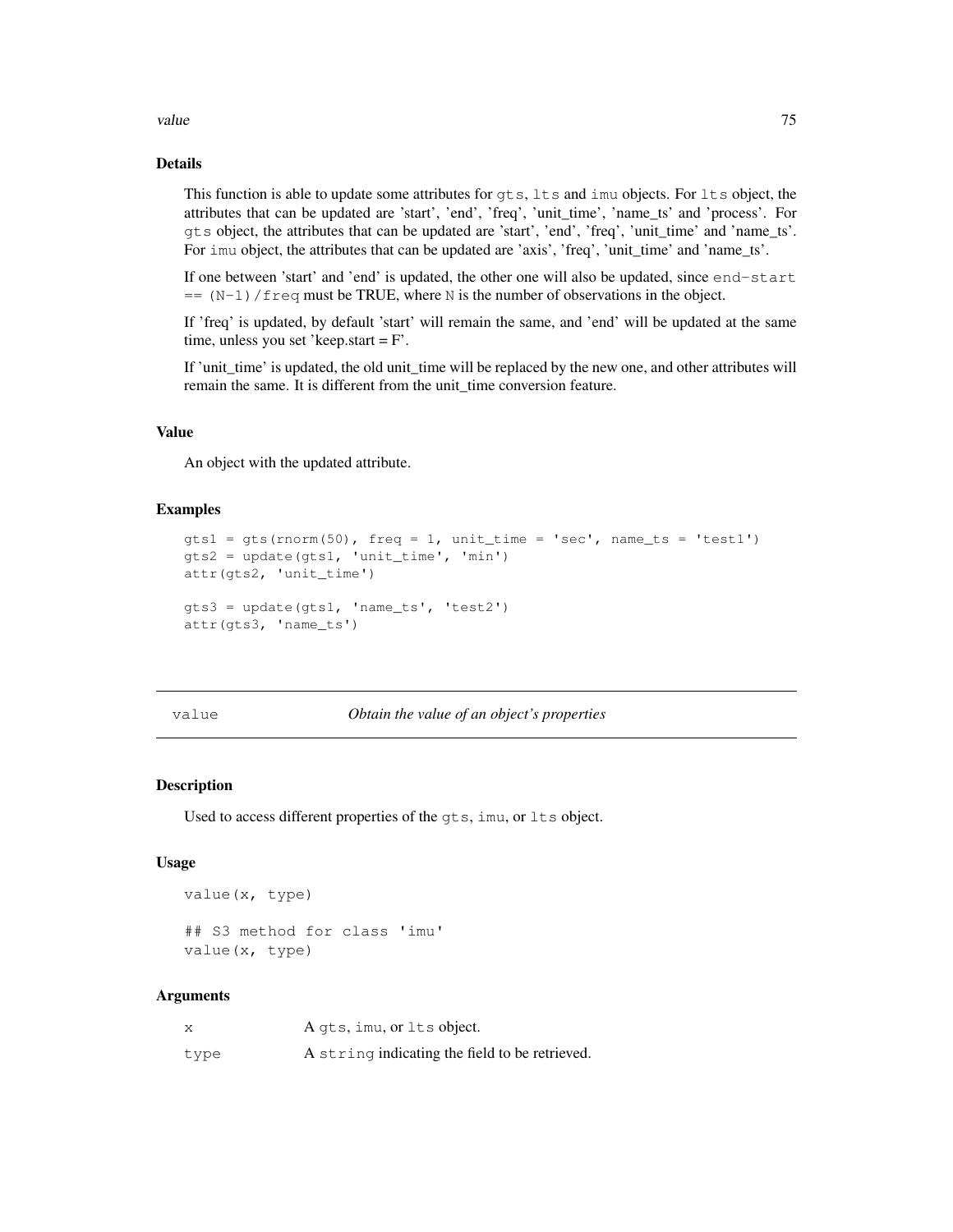# Details

To access information about imu properties use:

"accel" Returns the number of accelerometers

"gyro" Returns the number of gyroscopes

"sensors" Returns total number of sensors

# Value

The method will return a single numeric or string result depending on the slot being accessed.

## Methods (by class)

• imu: Access imu object properties

## Author(s)

James Balamuta

WN *Create an White Noise (WN) Process*

### Description

Sets up the necessary backend for the WN process.

## Usage

 $WN(sigma2 = NULL)$ 

# Arguments

sigma2 A double value for the variance,  $\sigma^2$ , of a WN process.

## Value

An S3 object with called ts.model with the following structure:

process.desc Used in summary: "WN"

theta  $\sigma$ plength Number of Parameters

print String containing simplified model

desc y desc replicated x times

obj.desc Depth of Parameters e.g. list(1)

starting Guess Starting values? TRUE or FALSE (e.g. specified value)